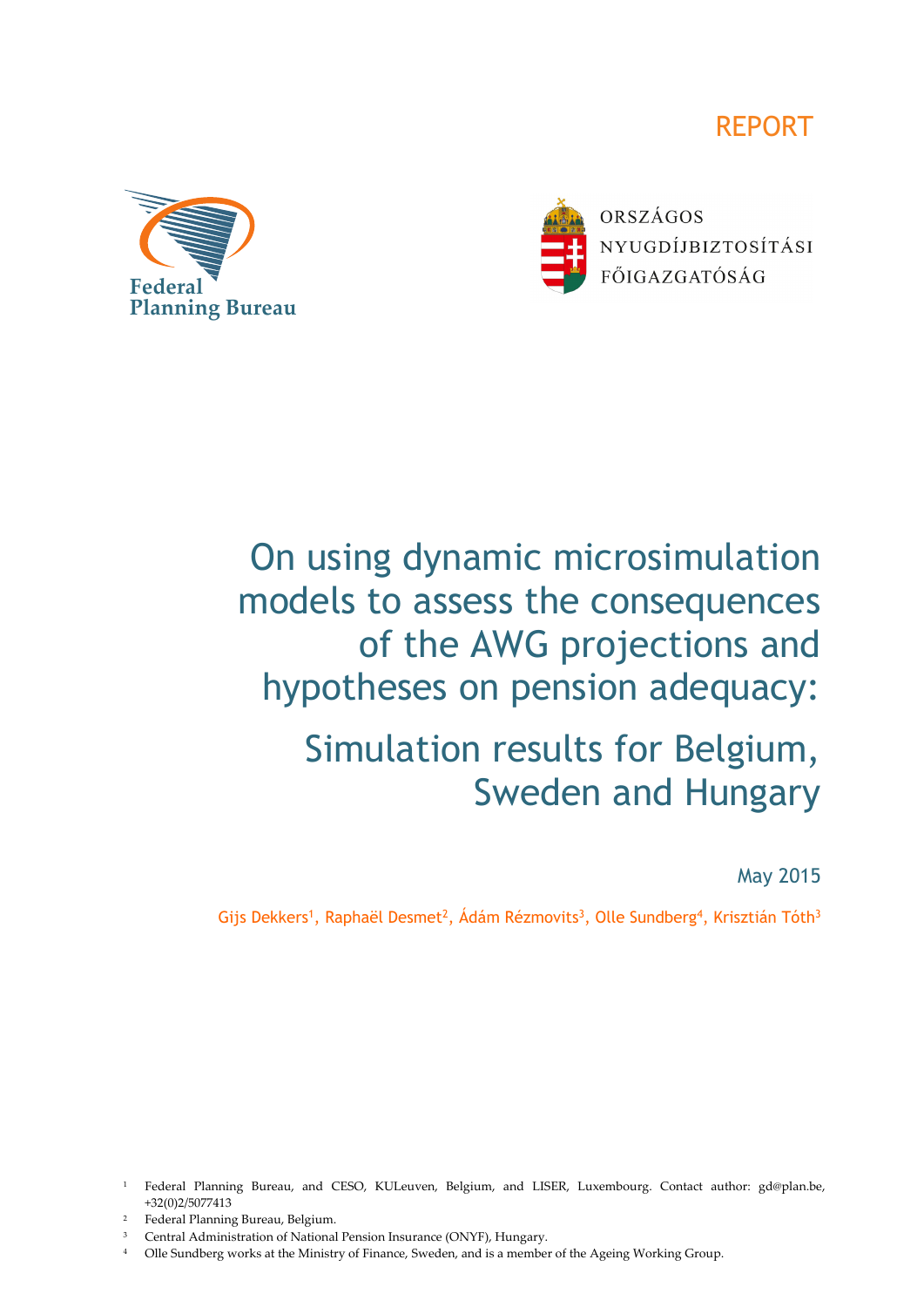# Federal Planning Bureau

The Federal Planning Bureau (FPB) is a public agency. The FPB performs research on economic, socialeconomic and environmental policy issues. For that purpose, the FPB gathers and analyses data, examines plausible future scenarios, identifies alternatives, assesses the impact of policy measures and formulates proposals.

The government, the parliament, the social partners and national and international institutions appeal to the FPB's scientific expertise. The FPB provides a large diffusion of its activities. The community is informed on the results of its research activities, which contributes to the democratic debate.

The Federal Planning Bureau is EMAS-certified and was awarded the Ecodynamic Enterprise label (three stars) for its environmental policy

With acknowledgement of the source, reproduction of all or part of the publication is authorized, except for commercial purposes. Responsible publisher: Philippe Donnay

#### **Federal Planning Bureau**

Avenue des Arts - Kunstlaan 47-49, 1000 Brussels telephone: +32-2-5077311 fax: +32-2-5077373 e-mail: contact@plan.be http://www.plan.be

## Central Administration of National Pension Insurance

Under the supervision of the Minister of Human Resources, the Central Administration of National Pension Insurance (ONYF) is a central budgetary institution. ONYF's priority task is to ensure the professional management of benefit assessment and payment, and that the data required are collected, processed, handled and verified. The institution performs second degree authority tasks related to pension insurance and family allowances. ONYF is responsible for planning, financing, reporting and data disclosure functions relating to the Pension Insurance Fund.

The Central Administration of National Pension Insurance performs the analysis and evaluation of processes related to the pension insurance. Within this activity, it develops and operates the MIDAS\_HU microsimulation pension model. This activity and development was supported by the European Union (ref. no. VS/2013/0132) under the title "Acceleration of the development of the Hungarian pension microsimulation model based on administrative data" from 1 June 2013 to 31 May 2015.

With acknowledgement of the source, reproduction of all or part of the publication is authorized, except for commercial purposes. Responsible publisher: Prof. Dr. József Mészáros, general director

**Central Administration of National Pension Insurance**  address: 1081 Budapest, Fiumei út 19./a. postal address: 1392 Budapest, Pf.: 251. telephone: (+36) 1 270 8000 e-mail: onyf@onyf.hu url: http://www.onyf.hu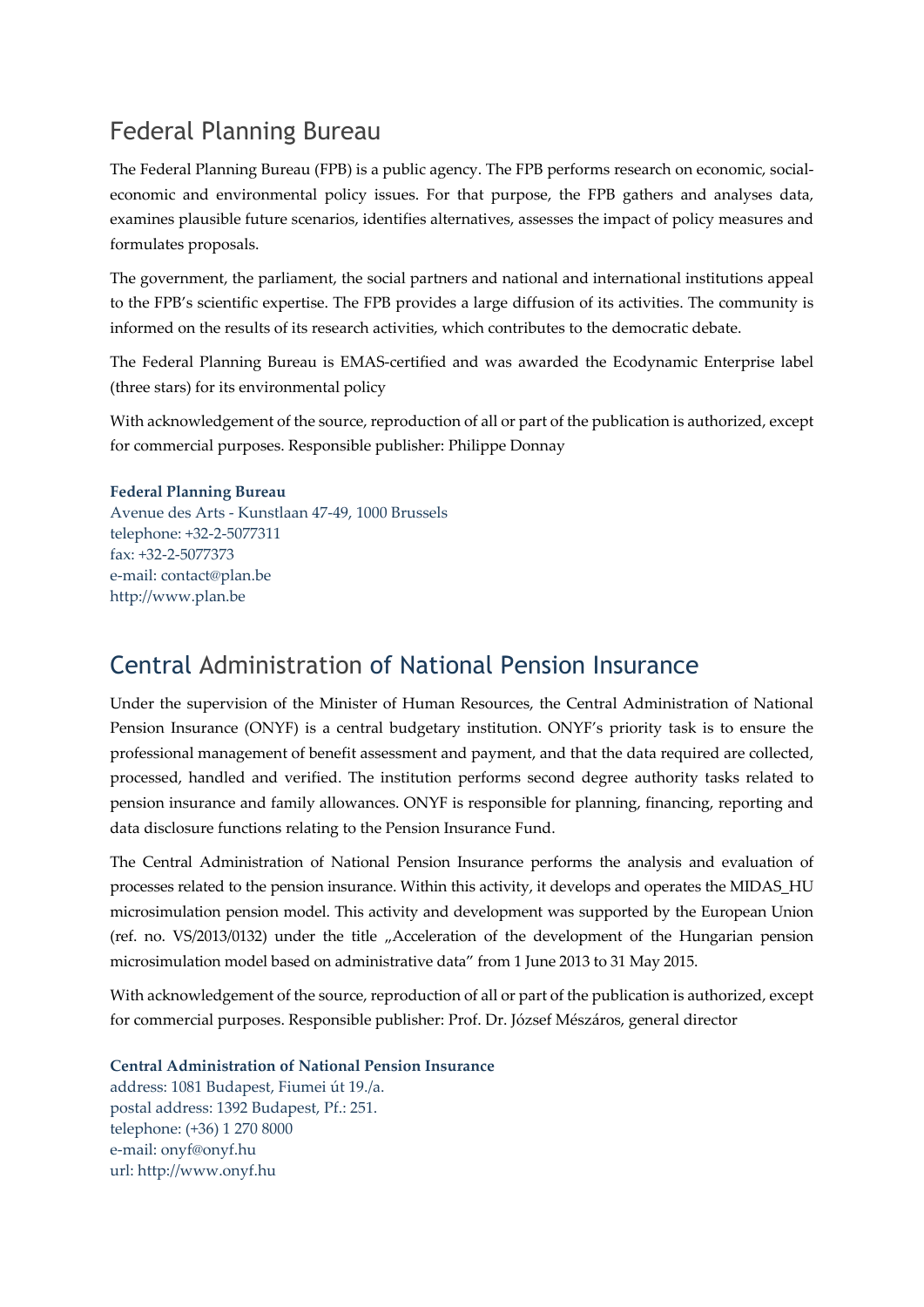# On using dynamic microsimulation models to assess the consequences of the AWG projections and hypotheses on pension adequacy:

# Simulation results for Belgium, Sweden and Hungary

## May 2015

#### Gijs Dekkers<sup>1</sup>, Raphaël Desmet<sup>2</sup>, Ádám Rézmovits<sup>3</sup>, Olle Sundberg<sup>4</sup>, Krisztián Tóth<sup>3</sup>

**Abstract** - Since a couple of decades, the pension policy of member states is a focal point of attention on the European level. Securing financial sustainability by the AWG requires a prospective vision on ageing, labour market developments and social policy. But a sensible assessment of financial sustainability cannot do without taking into account the prospective development of pension adequacy. The SPC does this through prospective theoretical replacement rates and benefit ratios. However, prospective values of the key ISG indicators, such as the risk of poverty rate or the Gini are not available.

It was decided in the SPC WG AGE that Belgium, Hungary and Sweden would use their dynamic microsimulation models to simulate possible developments of pension adequacy, while taking into account the projections and hypotheses of the AWG.

In Belgium, gross public pension expenditure increase by 3.5% of GDP between 2013 and 2060, while the poverty risk as well as inequality among pensioners would decrease. In Sweden, the assumption of an unchanged retirement age results in projected gross public pension spending as a percentage of GDP to decrease by 1.5 percentage points, while lowering the benefit ratio and causes the risk of poverty among the pensioners to increase. Finally, pension expenditures in Hungary are projected to decline by 0.1%-points. This is mainly the result of the shorter service years, which themselves are the results of the great transition in Hungary, and which cause the poverty risk of pensioners to increase.

The results of this paper not only show the consequences of the AWG hypotheses and projections on prospective poverty risks, but also demonstrate the potential value of using dynamic microsimulation on the EU level. Finally, the simulation results on the various scenarios for Belgium and Sweden also show that increasing the employment of older workers not only reduces pension expenditures as a share of GDP, but also reduces the poverty risk among the elderly. So although they are two sides of the same coin, careful policy design allows to jointly reinforce sustainability and adequacy.

#### **Jel Classification** - C1, C5, J11, I32, H55

**Keywords** - AWG, pension sustainability, pension adequacy, microsimulation

-

<sup>1</sup> Federal Planning Bureau, and CESO, KULeuven, Belgium, and LISER, Luxembourg. Contact author: gd@plan.be, +32(0)2/5077413

<sup>2</sup> Federal Planning Bureau, Belgium.

<sup>3</sup> Central Administration of National Pension Insurance (ONYF), Hungary.

<sup>4</sup> Olle Sundberg works at the Ministry of Finance, Sweden, and is a member of the Ageing Working Group.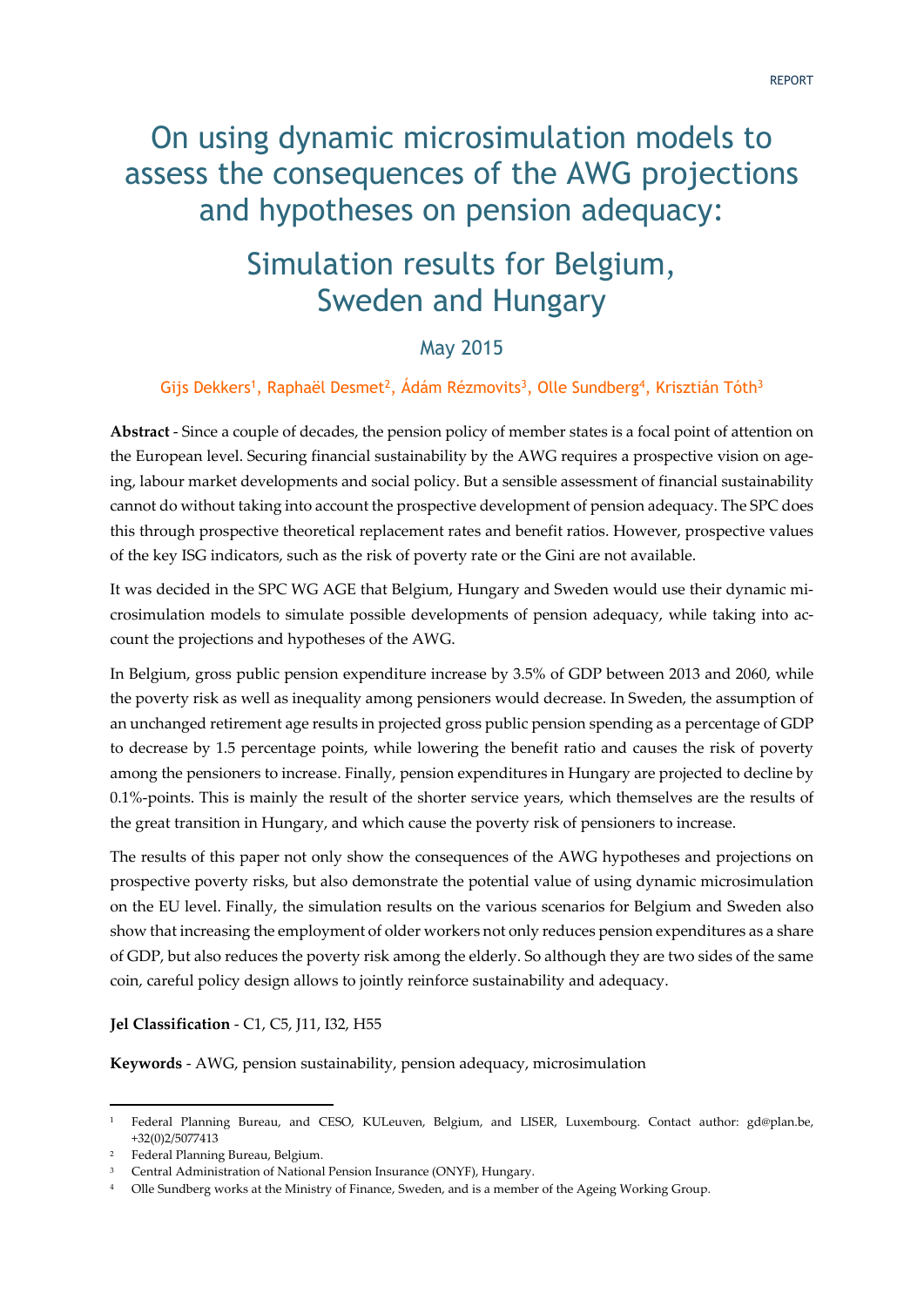# Table of contents

| 1.                                                                                              | . .1 |
|-------------------------------------------------------------------------------------------------|------|
| 1.1. A description of the project                                                               | 1    |
| 1.2. Dynamic microsimulation models                                                             | 2    |
| 1.3. Microsimulation and theoretical replacement ratios                                         | 3    |
| 1.4. Some general observations                                                                  | 4    |
| 2.                                                                                              |      |
| 2.1. MIDAS                                                                                      | 6    |
| 2.2. The Belgian pension system                                                                 | 8    |
| 2.3. Simulation results for Belgium in the base scenario of the AWG                             | 9    |
| 2.4. At-risk-of-poverty rates (AROP)                                                            | 9    |
| 2.5. Gini                                                                                       | 12   |
| 2.6. Income quintile share ratio (s80/s20)                                                      | 13   |
| 2.7. Simulation results for Belgium in the other scenarios of the AWG                           | 14   |
| 2.8. Conclusion                                                                                 | 20   |
| 2.9. Appendix for Belgium: Comparison between the SILC official AROP and the simulation results |      |
| of MIDAS_BE                                                                                     | 20   |
| 3.                                                                                              | 22   |
| 3.1. The model SESIM and its base data                                                          | 22   |
| 3.1.1. Data Issues                                                                              | 24   |
| 3.2. A brief word on the first-pillar pension system that the model covers                      | 24   |
| 3.2.1. The Swedish public pension system                                                        | 24   |
| 3.2.2. The DC PAYG system                                                                       | 25   |
| 3.2.3. Non-earnings-related minimum pensions and basic security                                 | 25   |
| Early retirement, disability and survivor's pension<br>3.2.4.                                   | 26   |
| 3.2.5.<br>Occupational pensions                                                                 | 26   |
| 3.2.6. Voluntary private pensions                                                               | 27   |
| 3.2.7. Tax status                                                                               | 27   |
| 3.3. What incomes are included (and what are not)                                               | 27   |
| 3.4. How the calibration is done                                                                | 28   |
| 3.5. What should the reader take into account when considering the simulation results?          | 28   |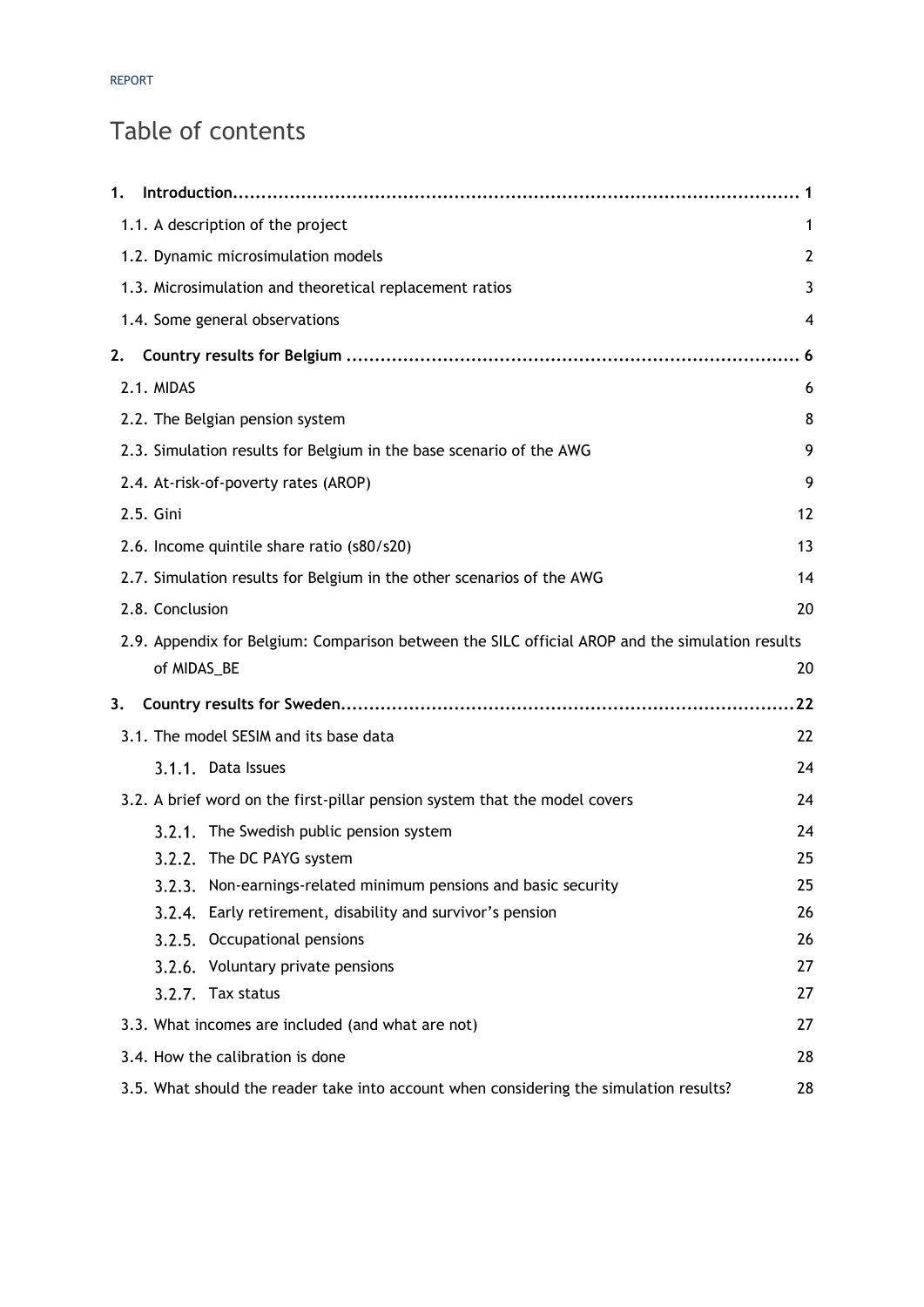#### REPORT

| 3.6. Results           |                                                                    | 29 |
|------------------------|--------------------------------------------------------------------|----|
|                        | 3.6.1. Risk of poverty (60% of median equivalent household income) | 29 |
| 3.6.2. Gini            |                                                                    | 30 |
|                        | 3.6.3. The Income quintile share ratio S80/S20                     | 30 |
|                        | 3.7. Sensitivity analysis for Sweden                               | 31 |
|                        | 3.7.1. At risk of poverty (R60)                                    | 32 |
|                        | 3.7.2. Gini coefficient                                            | 33 |
|                        | 3.7.3. Income quintile share ratio (S80/S20)                       | 34 |
|                        | 3.7.4. Adequacy and budgetary impact                               | 38 |
| 4.                     |                                                                    | 40 |
| 4.1. The model         |                                                                    | 40 |
|                        | 4.1.1. Marriage market module                                      | 40 |
|                        | 4.1.2. Labour market module                                        | 40 |
|                        | 4.1.3. Pension calculator and pension register module              | 41 |
|                        | 4.2. Main features of the Hungarian pension system                 | 42 |
| 4.3. Model calibration |                                                                    | 42 |
| 4.4. Results           |                                                                    | 42 |
| 5.                     |                                                                    | 45 |
| 6.                     |                                                                    | 46 |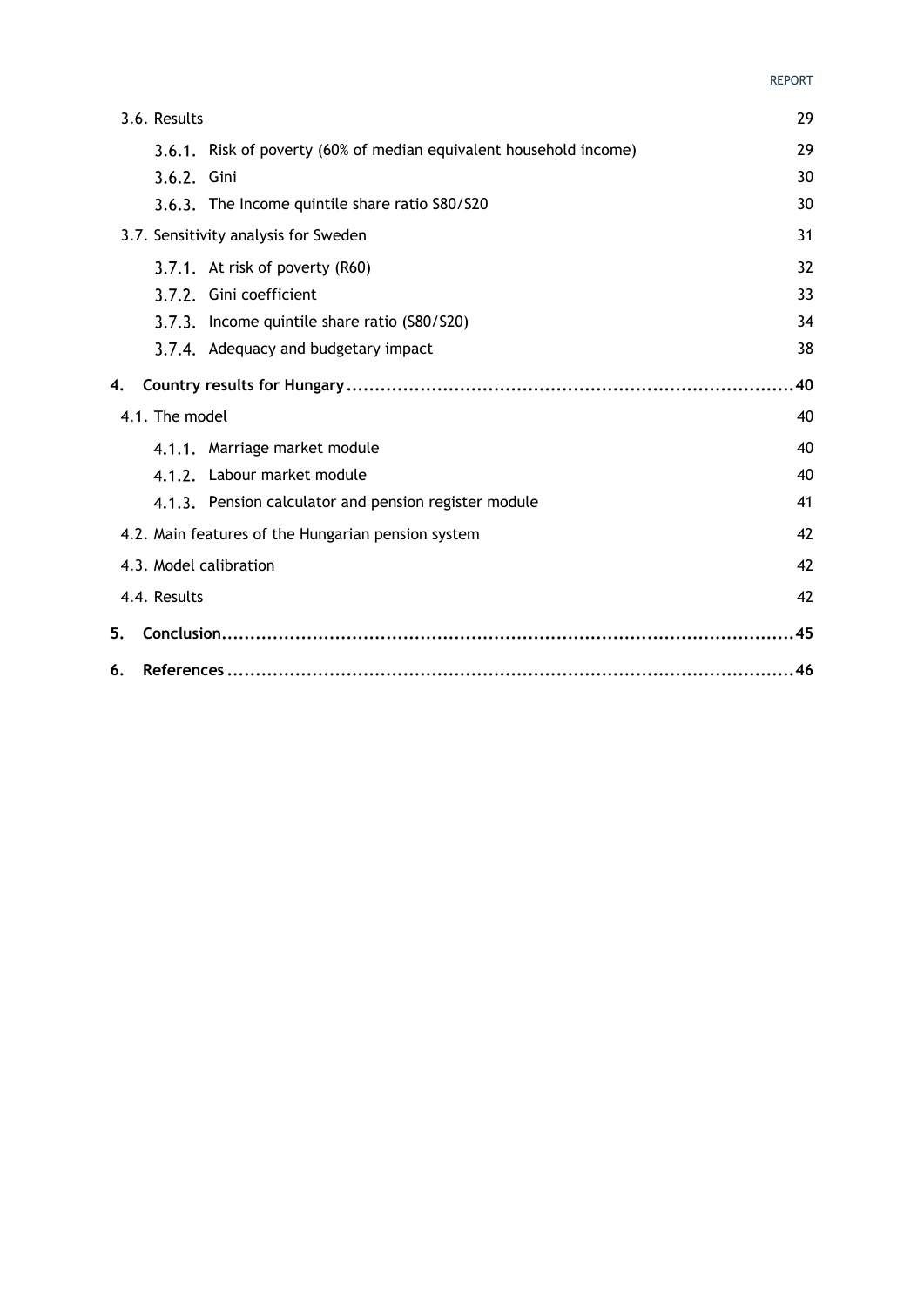#### REPORT

# List of tables

| Table 1 |                                                                         |  |
|---------|-------------------------------------------------------------------------|--|
| Table 2 | Risk of poverty (R60) for different groups under different scenarios 35 |  |
| Table 3 |                                                                         |  |
| Table 4 |                                                                         |  |
| Table 5 |                                                                         |  |

# List of figures

| Figure 1  |                                                                                                         |
|-----------|---------------------------------------------------------------------------------------------------------|
| Figure 2  |                                                                                                         |
| Figure 3  |                                                                                                         |
| Figure 4  | At-risk-of-poverty rate for retired in the base variant and scenarios, in percent 15                    |
| Figure 5  |                                                                                                         |
| Figure 6  | Income quintile share ratio for retired in the base variant and scenarios ·························· 16 |
| Figure 7  |                                                                                                         |
| Figure 8  |                                                                                                         |
| Figure 9  | Impact of the scenarios on the income quintile share ratio of retired  18                               |
| Figure 10 |                                                                                                         |
| Figure 11 |                                                                                                         |
| Figure 12 |                                                                                                         |
| Figure 13 |                                                                                                         |
| Figure 14 |                                                                                                         |
| Figure 15 |                                                                                                         |
| Figure 16 |                                                                                                         |
| Figure 17 |                                                                                                         |
| Figure 18 |                                                                                                         |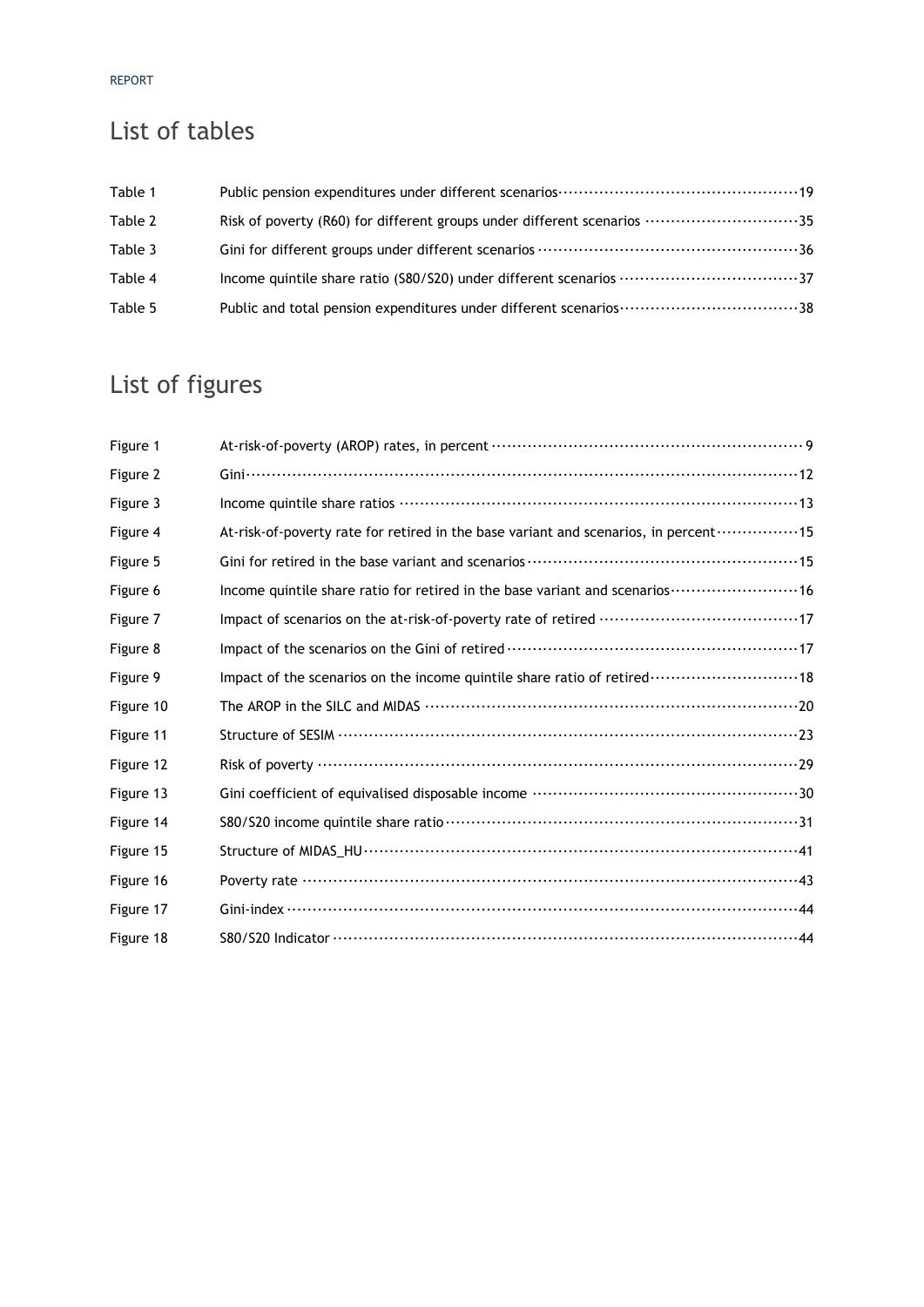## 1. Introduction

## **1.1. A description of the project**

Since a couple of decades, the pension policy of member states is a focal point of attention on the European level. Traditionally, the focus was primarily on securing the financial sustainability. This clearly requires a prospective vision on ageing, labour market developments and social policy. But a sensible assessment of financial sustainability cannot do without taking into account the social impact of ageing, budgetary and pension policy. Specifically could the prospective development of pension adequacy be taken into account The ISG does this through prospective theoretical replacement rates and benefit ratios. However, prospective values of the key ISG indicators, such as the risk of poverty rate or the Gini, are not available.

After a proposition by the Belgian delegate to the SPC WG AGE (Dekkers and Englert, 2014), it was decided that some countries that have dynamic microsimulation models would use these to fill this information gap by simulating possible developments of (pension) adequacy while taking into account the projections and hypotheses of the AWG as much as possible. As such, this project is intended to show what contribution dynamic microsimulation could contribute to the work of the SPC WG AGE.

The idea to use the AWG projections as a starting point for dynamic microsimulation, thereby assessing as-consistent-as-possible projections on pension adequacy is by itself not new (see Dekkers *et al.*, 2010) but the feeling was that the availability of models in various EU member states, their level of development and the data underlying them are now on a level which allows for a sensible simulation exercise.

The results will not only show the consequences of the AWG hypotheses and projections on prospective poverty risks, but will also demonstrate the potential value of using dynamic microsimulation on the EU level.

As for the indicators to be presented later in this report, a first argument in the choice of the indicators of course was that they should allow for an assessment of the consequences of the AWG projections and hypotheses on the adequacy of pensions. Furthermore, they needed to be as complementary as possible with the indicators produced in the context of the AWG itself. And finally, the indicators could conceptually not be too close to the AWG-indicators themselves, for this could result in confusion.

Three indicators were selected and will be presented for four subgroups for all projected periods available.

1. The indicators:

- a) The at-risk-of-poverty (AROP) rate (using 60% of median equivalent household income as the threshold and using the modified OECD equivalence scale (1, .5, .3))
- b) The overall Gini (based on the same equivalent household income)
- c) The Income quintile share ratio S80/S20 (based on the same equivalent household income)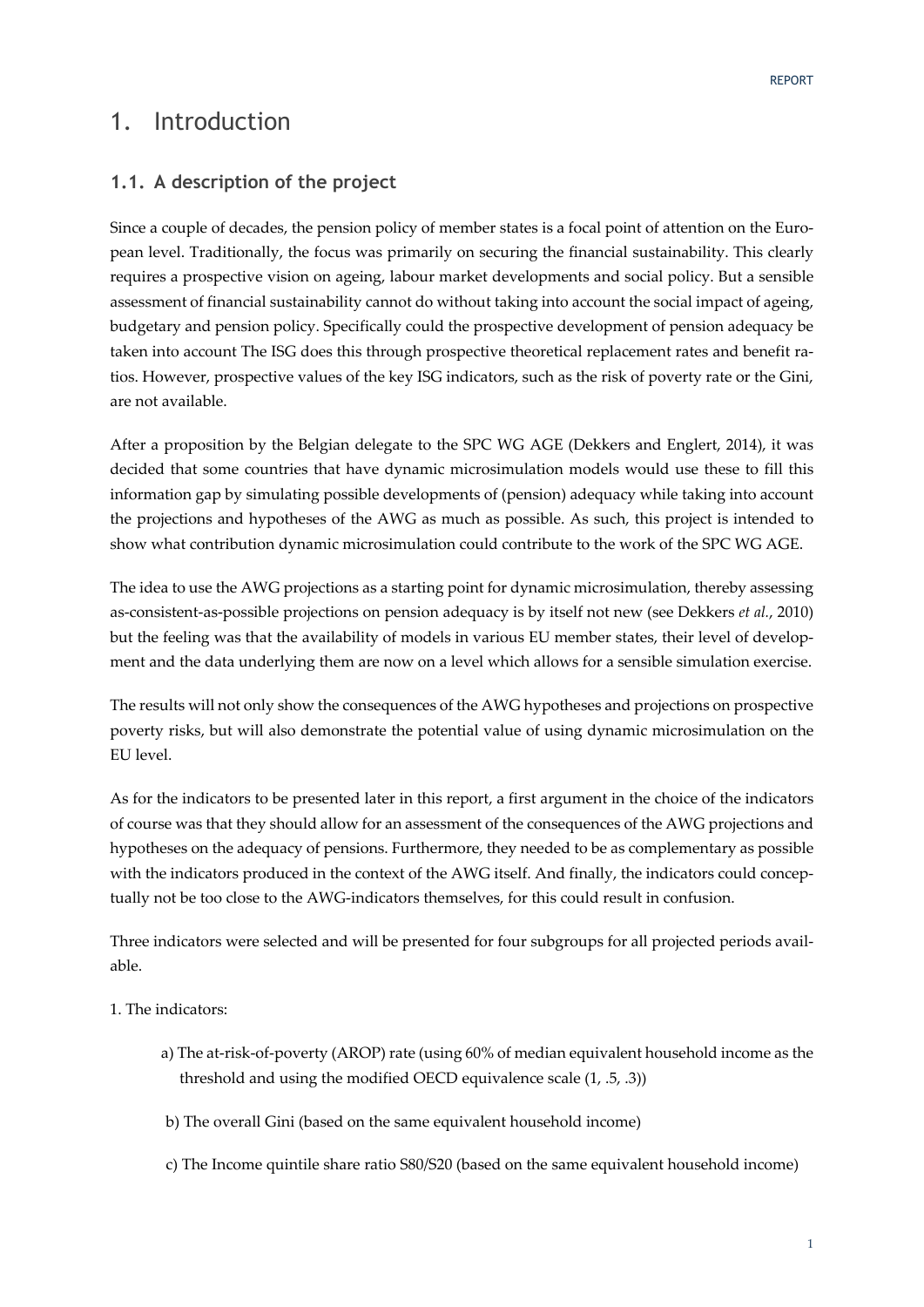#### 2. The subgroups:

- d) Total population
- e) Pensioners: those that receive a retirement benefit
- f) Elderly (65+)
- g) Working

Note that the decision not to include the replacement ratio is a deliberate one. As said, the indicators chosen should conceptually not be too close to the AWG-indicators themselves. Since theoretical forward-looking replacement rates are at the core of the AWG indicators, it was thought wise not to include them in our analyses. Finally, all projections are under the well-known assumption of "unchanged policy" taking into account the currently known and decided current and future changes to the system.

#### **1.2. Dynamic microsimulation models**

Microsimulation models in recent years have gained popularity in the assessment of the impacts of demographic changes and social policy on the adequacy of social security benefits, and specifically pensions. The characteristics that distinguish micro-simulation models from other models are (i) that modelling is done at the level of the individual and the household, and (ii) that the point of departure of simulations is a survey or an administrative dataset representing actual individuals at a certain point in time (Dekkers *et al.* 2010). Microsimulation models thus differ from (semi-)aggregate budgetary models in that they simulate the impact of policy measures and schemes on real people, and not on averages or "representative agents" (Atkinson, 2009).

Contrary to static microsimulation models, of which EUROMOD is the most well-known, the models used in this project are of the "full" dynamic type in that they include a notion of time. This involves "updating each attribute for each micro-unit for each time-interval" (Caldwell, 1990, in Harding, 1996, 4). Taking a certain dataset, individuals face probabilities of a change in each of their attributes. In the modelling process, this is simulated by chance. The number of variables that can be modelled this way depends entirely on how much information on transition probabilities or risks are available (Dekkers and Belloni, 2009, 12). A dynamic model therefore builds up complete synthetic life histories for each individual in the dataset, including data on mortality, labour market status, retirement age, savings and so on (Emmerson, *et al.*, 2004, 3). So individuals are born, go through school, marry or cohabit, enter the labour market, retire and, finally, die. During their active years, they build up pension rights, which result in a pension benefit when they retire.

A discerning character of microsimulation models relative to (semi-)aggregate models is that the dimensions by which the simulation results can be presented, is a priori undefined. A semi-aggregate model that discerns age and gender as modelling categories, cannot present its results for single mothers only. For a typical microsimulation model, this is not a problem since the output of any model is essentially a cross-section (in case of a static model) or a panel-dataset. Which data is then used for presentation is independent of the model itself. So, one could for example check the development of the poverty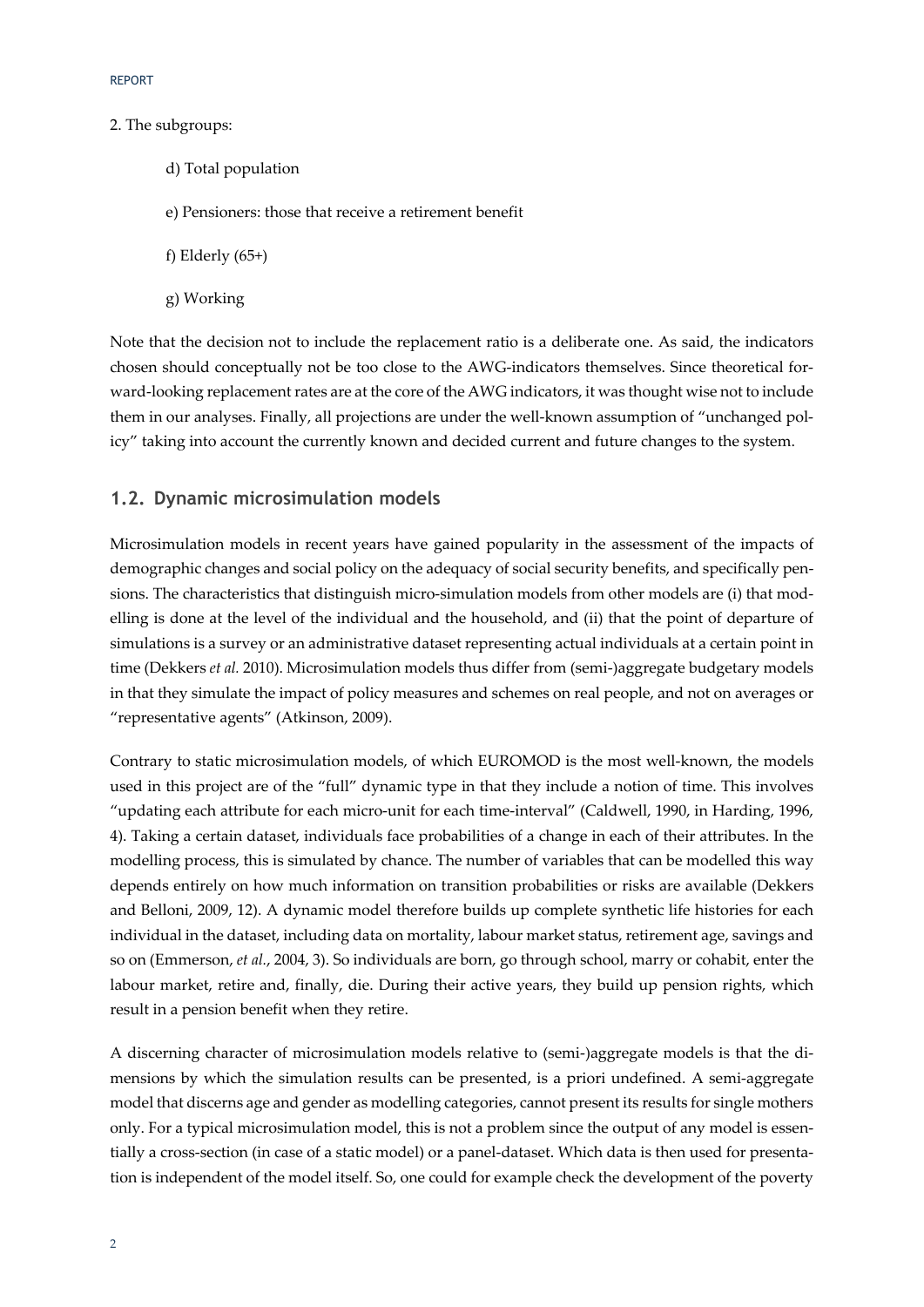risk among single mothers, or households with a low work intensity, and so forth. Besides the usual limitations by the size of the dataset, there is no bound on the number of possible combinations.

Dynamic microsimulations through various techniques allow taking into account exogenous information (Li *et al.*, 2014, section 10.3.9). This has made it possible to assess the impact of pension reform (Dekkers *et al.*, forthcoming) or changing economic circumstances (Baroni *et al.*, 2014) on pension adequacy in a prospective setting. The founding father of microsimulation, Guy Orcutt in his seminal article of 1957 (1975, 122; reprinted as Orcutt, 2007, 7) already noted that "these models could be used either for unconditional forecasting or for predictions of what would happen given specified external conditions and governmental actions". It is exactly for this purpose that this project means to use dynamic microsimulation.

#### **1.3. Microsimulation and theoretical replacement ratios**

Theoretical replacement rates (henceforth TRRs) are a key indicator of the Social Protection Committees Indicator Subgroup. Of these, the prospective TRRs describe the "foreseen situation of people retiring in the future" (DG EMPL and SPC, 2012, 88) under the pension legislation enacted by the current year, "including transitional rules to be implemented gradually that may be legislated in enacted reforms" (*op. cit.*). So the base case is a man or woman, entering the labour market today and retiring at 65 with a career of, say, 40 years. There is a clear relation between TRR and the adequacy of pensions, since TRRs "provide the possibility to look at individual case studies and evaluate to what extent current and future pension systems ensure that the elderly have the resources to support adequate standards of living." (ISG, 2009, 1).

A straightforward way to assess the complementarity between the TRRs and the abovementioned indicators describing poverty risks, and inequality should start by returning to the definition of "pension adequacy". Holzmann and Hinz (2005, 6) define a pension system to be adequate if it provides benefits sufficient to prevent old-age poverty, in addition to provide means to smooth lifetime consumption for the majority of the population. This definition coincides by that held by the European Commission (EC, 2010, box 2, 125) and establishes a direct link tween TRRs and the income-smoothing dimension of pension adequacy:

"In order to account for the second dimension in the definition of adequacy, the OMC indicators look at measures of replacement income, i.e. the extent to which pension systems enable workers to preserve their previous living standards when moving from employment to retirement and the relative income of the elderly. The main indicator is the aggregate replacement ratio. However, this only looks at pensions currently in payment. But given the long-term implications of pension reforms, theoretical replacement rates are useful as an additional analysis tool. This gives us the possibility to look at the adequacy of the replacement income provided by pension systems for theoretical cases." (*op. cit.*)

Hence, where the TRRs cover the "consumption smoothing dimension" of pension adequacy in the above definition, the various indicators on poverty and income inequality among the elderly clearly fall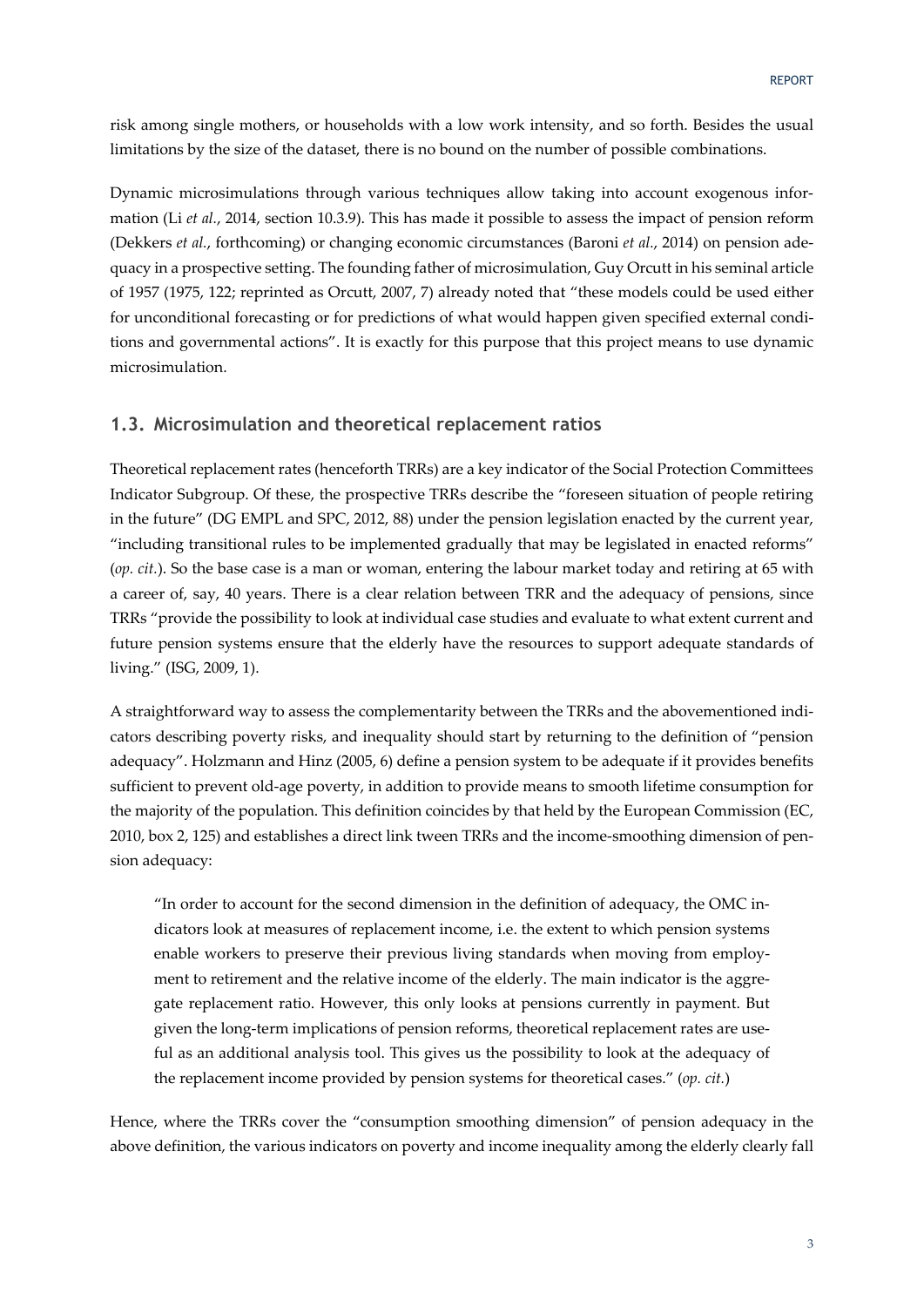REPORT

under the "income security dimension" of adequacy. The two groups of indicators therefore are complements and together provide a full and prospective assessment of pension adequacy.

This complementarity also surfaces by a comparison of the different technical characteristics of TRRs and the indicators that come from a dynamic microsimulation model. Even though TRRs are prospective, they are "snapshots" in that the characteristics of the theoretical individual remain fixed. In contrast, the simulation results of a microsimulation model are aggregate indicators of adequacy, underneath all kinds of social and economic changes that are taking place. Thus, in Belgium for example, the average age of the population changes, more women enter the labour market, the average size of the household declines, and so forth. All these developments affect the results of the microsimulation model, which is of course an advantage. In contrast, one may question the representativeness of the theoretical individual that is the basis of the TRR, and especially how this representativeness will change in the future.

A TRR therefore does not reflect the intertemporal development of adequacy indicators. But assessing the separate impact of all these changes and developments in a microsimulation model is a very complex and time consuming task, and the TRR is therefore more straightforward in its simplification. Furthermore, theoretical replacement rates do cover indexation issues pertaining to the (future) link between earnings and parameters in the calculation of the benefit at retirement, but they do not cover indexation issues after retirement: i.e. the linkages in the development of benefits of pensioners and earnings of workers, i.e. the degree to which benefits are indexed in real terms, if any5.

#### **1.4. Some general observations**

In this section, we make a first and tentative attempt to combine the conclusions on financial sustainability in the various country fiches, to be published in the course of this calendar year, with the simulation results describing prospective adequacy to be presented in more detail later in this report.

In Belgium, gross public pension expenditure increases by 3.5% of GDP between 2013 and 2060 (see Federal Planning Bureau (2014, Table 10, page 19)). This increase occurs mostly between 2020 and 2030 and comes entirely from the earnings-related old-age pensions and early pensions. Over the whole projection period, the main driving factor behind the rise in public pension expenditure is the increasing dependency ratio (+5.8%). The contributions of all other ratios such as the coverage ratio and benefit ratio is negative. Put differently, the pension expenditure rise in Belgium results from the population ageing and this effect is not mitigated by reductions of the relative benefit level (which occurs only in the second half of the simulation period, and are therefore not 'translated' in increases of the poverty rate within the simulation horizon) or of especially the early age coverage ratio (number of pensioners ≤65 / population 50-64). According to the simulations done with the microsimulation model MIDAS, the poverty risk as well as inequality among pensioners would decrease, mainly because of increases of the minimum pensions, of the increasing employment rate of women in the first half of the simulation period, and of the lower productivity growth rate in the first half of the simulation period. Thus, the

-

Except that the TRR variant "ten years after retirement" (ISG, 2009, section 3.1, 19).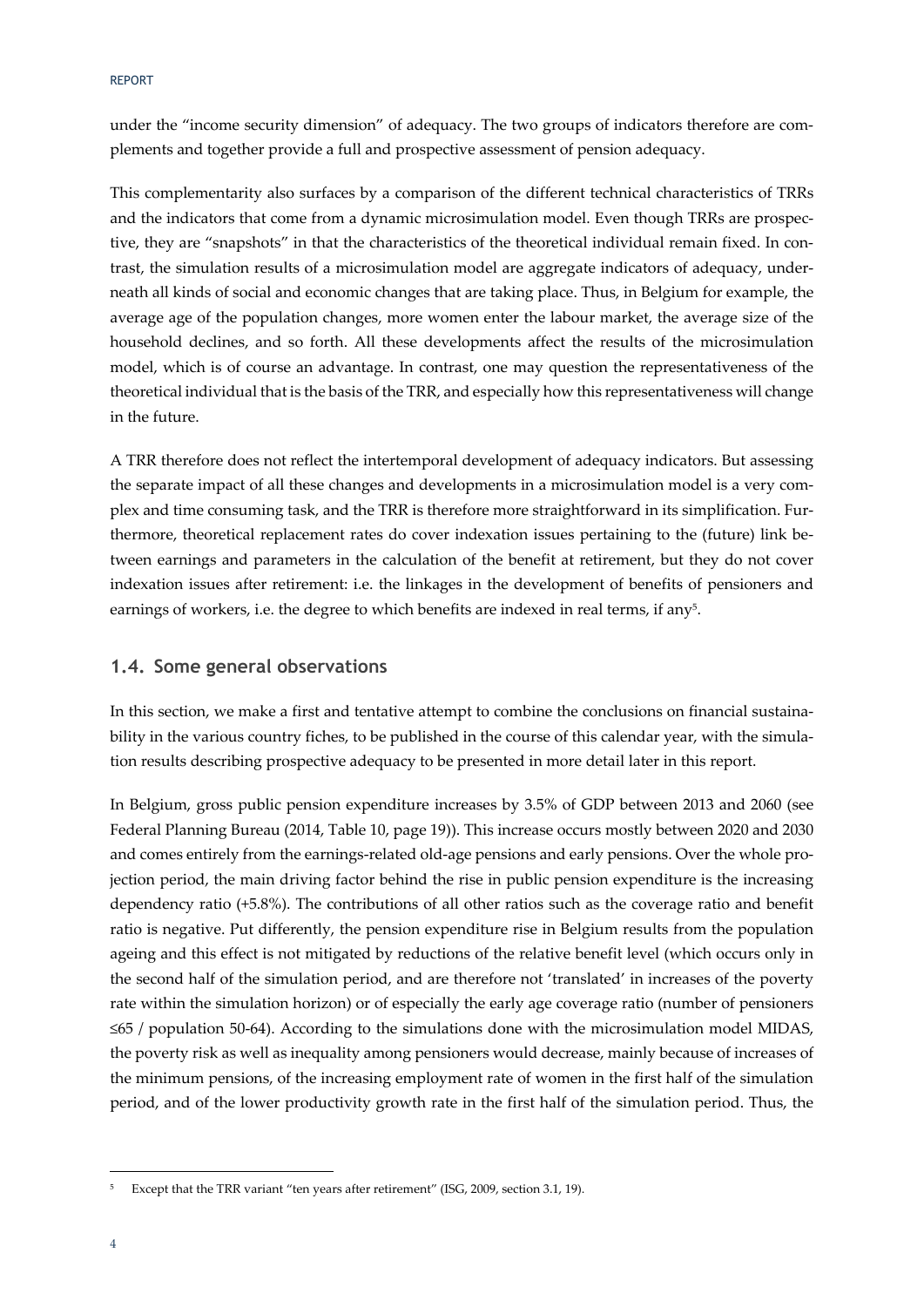reduction of the benefit ratio which occurs only in the second half of the simulation period, will only result in increases of the poverty rate beyond the simulation horizon of 2060.

In Sweden, projected gross public pension spending as a percentage of GDP decrease by 1.5 percentage points from the starting year 2013, arriving at 7.8% in 2060 (Ministry of Finance Sweden, forthcoming). Although the contribution of the demographic dependency ratio remains positive (*op. cit.*, 17) it is considerably smaller than in previous AWG projections, and it is more than offset by the decreasing benefit ratio and employment effect. The benefit ratio and replacement ratio decrease because the AWG assumes an unchanged retirement age. Seeing that the benefit in the NDC PAYG pension is a function of the individual's account value down rated by a function of the life expectancy at the date of retirement. Since life expectancy at birth is expected to increase by 5.5 years for both sexes from 2013 to 2060, the average pension benefit given the average account value and given the age of retirement will decrease. The same applies for actuarially defined occupational and private pensions. This lowers the benefit ratio and causes the risk of poverty among the pensioners as well as the 65+ to increase by roughly 10% points over the simulation period. In turn, this compresses the incomes of the elderly at the low end of the distribution, resulting in lower income inequality. The effect on the pensioners' disposable income is mitigated by increasing importance for occupational and private pensions. Thus the total pensions to GDP ratio remain approximately unchanged, increasing from 11.8% in 2013 to 11.9% in 2060.

Pension expenditures in Hungary are projected to decline by 0.1%-point (from 11.5% to around 11.4% of GDP) over the period 2013-2060 (European Commission, The 2015 Ageing Report, p. 347). This process however has a U-shaped form. Public pensions to GDP will decrease up to 2030, and then increase again. There are two factors behind the U-shape in the development of public pension expenditure. Firstly, the demographic factor implies that in the next years the baby boom generation of the 1950s is going to retire. The dependency ratio therefore increases markedly, over the whole simulation period but especially up to 2020. The impact of this is however mitigated by the decrease of the early age coverage ratio. The statutory retirement age is increasing between 2012 and 2021 from 62 to 65. This gradual decrease of especially the early age coverage ratio (fewer pensioners in relation to the older active population) has a downward effect on the pension expenditure, especially until 2020. The latter effect is stronger than the former in the first decade of the simulation period, which explains the decreasing public pensions to GDP. However, from 2020 on, the former effect wears off, while the latter comes in full force. Hence, public pension expenditures to GDP again start to increase. Finally and over the whole simulation period, the replacement rate and benefit ratio continuously decrease due to the shorter service years. This also explains the continuous increasing poverty risk among the elderly (especially first half of the simulation period) and pensioners. These effects are themselves the results of the great transition in Hungary. The convergence of the poverty and inequality between pensioners and elderly in the long run is because the proportion of retired non-elderly is decreasing with the lowering of the early age coverage ratio.

The next and second chapter presents and discusses the models and simulation results for Belgium, Sweden and Hungary.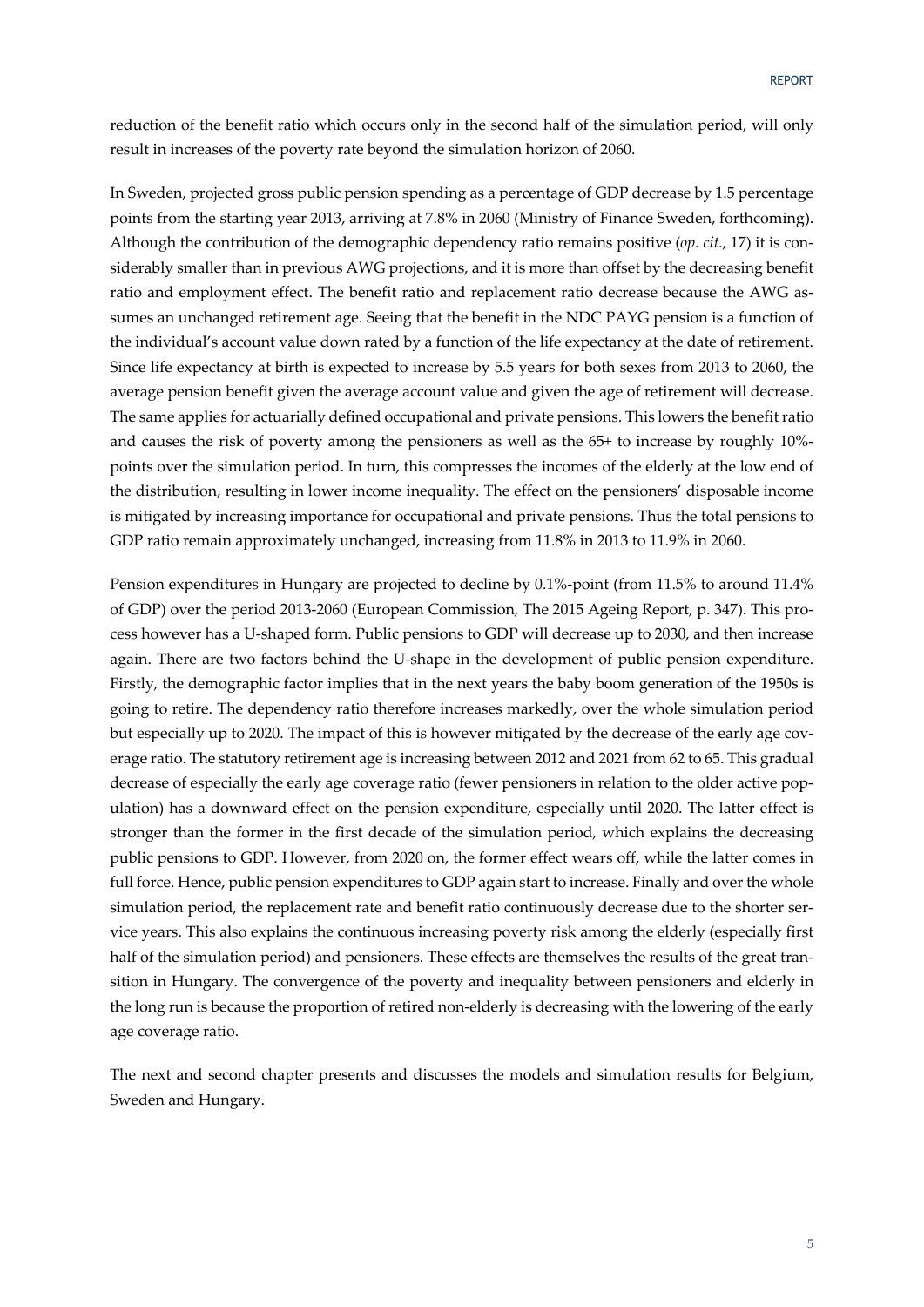# 2. Country results for Belgium

## **2.1. MIDAS**

MIDAS is a cross-sectional dynamic microsimulation model that simulate individuals and households between 2002 and 2060. The starting dataset is an administrative sample of 300 000 individuals, which is expanded to 2.2 million individuals using the frequency weights (Dekkers and Cumpston, 2012, 59). MIDAS consists of various modules that can be grouped in five blocks: demographics, labour market, social security and pensions, taxation and output. These blocks contain the following processes (among other things):

- Demographic block: mortality, fertility, partner selection, marriage or cohabitation, separation or divorce, educational attainment level, being in education.
- Labour market block: continuing or starting to work, hours of work, earnings per hour, ceasing to work, unemployment, disability, unemployment with company allowance, and retirement.
- Social security and pensions block: this block simulates the social security benefits depending on the state that the individual occupies: unemployment benefit, unemployment benefit with company allowance, disability benefit and retirement benefit. Other benefits simulated are independent on the state of the individual: means-tested minimum guaranteed income, means-tested Guaranteed Income for the Elderly and children-benefits.
- Fiscal block: gross-net trajectory, depending on the income source(s).
- Output: all kinds of tables, calculation of equivalent gross and net household income, poverty risks, Gini, Income quintile share ratio, etc.

MIDAS does not include private savings or pensions from the second or third pension pillars, wealth and housing. Immigration and emigration are not included either but are currently under development.

MIDAS makes use of the methodological facilities provided by LIAM2 (de Menten *et al.*, 2014), an opensource language designed for the development of static and dynamic microsimulation models. A discerning characteristic of MIDAS is that it is designed to replicate exogenous (semi-)aggregate data. In this case, this feature is used to incorporate and replicate macro-economic and socio-demographic results of the Belgian MALTESE system of models that has been used to produce AWG projections for Belgium. It insures that the simulations pertaining to adequacy are as consistent as possible with the budgetary results (Federal Planning Bureau, forthcoming). See Dekkers *et al.*, 2012 and Dekkers *et al.*, forthcoming, for applications. Alignment is a general term for all processes that constrain the output of the microsimulation model to external macro-data (Li *et al.*, 2014). Alignment procedures are extensively used in the different 'channels of consistency' (Dekkers *et al.*, 2012) between the microsimulation model MIDAS and the Belgian MALTESE system of models.

There exist three 'channels of consistency'. The first is the most important and allows to replicate sociodemographic projections of the MALTESE system of models. It concerns mainly the numbers of workers, their status, and the number of unemployed, disabled and unemployed with company allowance. This is done through alignment by sorting probability procedures (Li and O'Donoghue, 2014, 222). This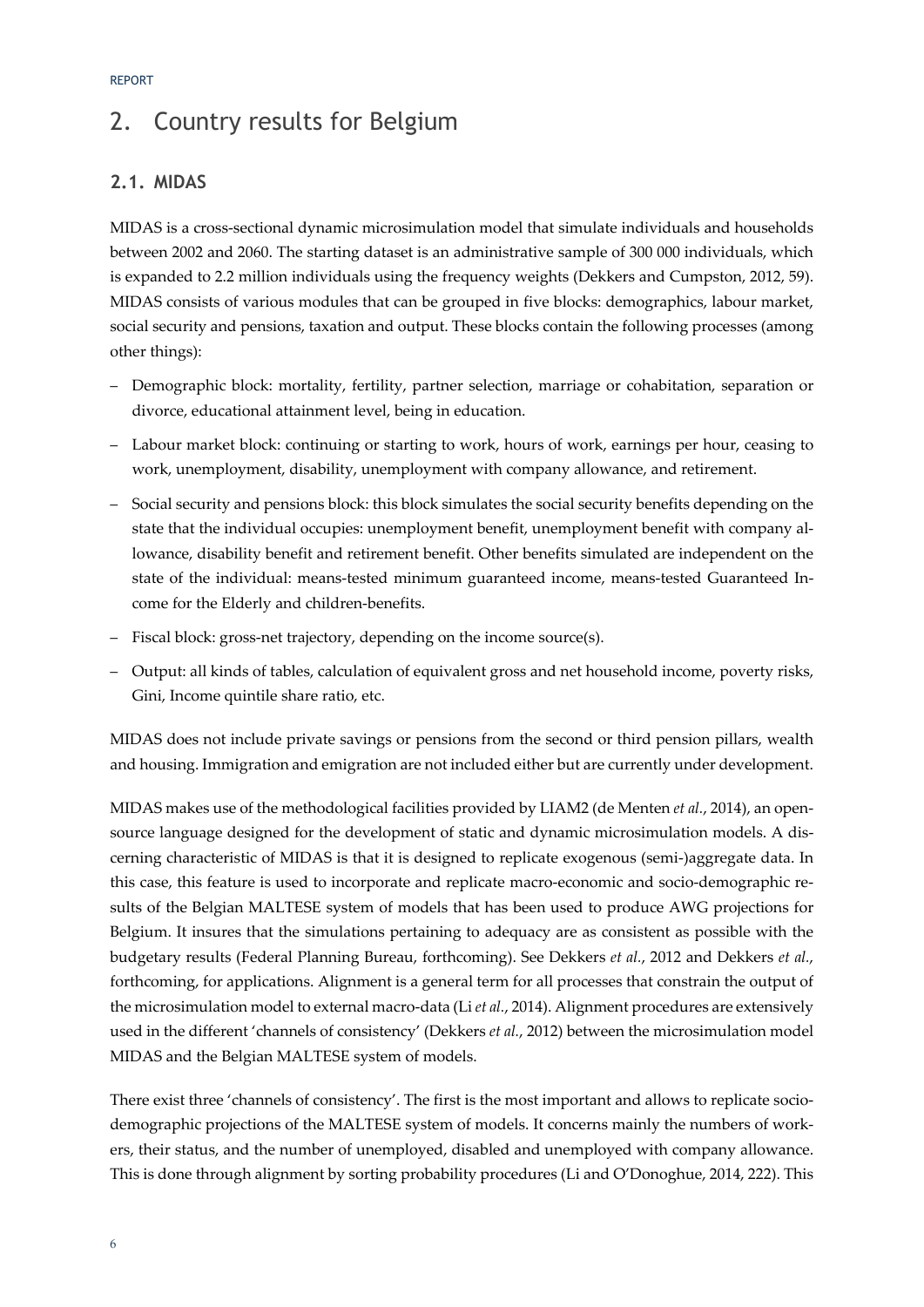involves having the model rank individuals according to the risk of an event happening while the alignment procedure sets the number of transitions in order to match the exogenous totals. So for example, suppose that we know from the MALTESE system of models that the proportion of men of 50 years of age that are working is, say, 80%. Then all men are ranked according to the 'risk' of working, where the latter is usually provided by the estimation results of micro-level logistic regressions. Thus, those with a lower level of educational attainment *cet. par.* have a lower rank than those with a higher educational attainment level; those that were working in the previous period often and *cet. par.* have a higher rank, and so forth. Then an individual logistic random effect is included in this rank in order to prevent that the same individuals are selected always or never and that the variance in the starting dataset is maintained, and the 80% individuals with the highest rank is selected to be in work. But a feature that is very important in the development of MIDAS is the ability to a priori in- or exclude individuals from the 'risk set' in the alignment process, while automatically altering the alignment probabilities. For example, suppose that we align the number of individuals who move from being in work to unemployment to an exogenous probability. Then all working individuals would be ranked, and the first x% would be selected. But in practice, civil servants very rarely lose their job, and when they do, they cannot go into unemployment. Thus, all civil servants are a priori excluded from the risk set and the probability y>x% is increased accordingly to maintain the number of transitions. In the inverse can the modeller a priori selects individuals and LIAM2 will then automatically adapt the probability in order to correct the remaining number of individuals making the transition. The advantage of automatizing all these transitions is that the resulting model is highly flexible and can easily be adjusted to other alignment data.

The second channel of consistency is also known as 'monetary alignment' (Dekkers *et al.*, 2010) and involves proportionally adjusting the micro-level earnings each period, so that the growth rate of the average earnings of the micro-level is equal to the growth rate of earnings from the semi-aggregated cohort simulation model.

An important feature of any microsimulation model is that it is possible to include all kind of social and fiscal parameters in the model. MIDAS therefore reflects the same actual or decided policy changes as MALTESE does. This is the third channel of consistency.

The reason why MIDAS is designed to be complementary to MALTESE is the institutional setting in which it has been developed and is used today. Following the "Silver Fund Law" of 2001 (Zilverfondswet, 2014), a Study Committee for Ageing was established within the High Council of Finances. This Study Committee should assess the budgetary *as well as social* consequences of ageing, and report to the federal government though an annual report (High Council of Finances, 2014). The Federal Planning Bureau supports the work of this Committee through its expertise and its simulation results. Thus, in order to make a comprehensive assessment of the budgetary and social consequences of ageing, the microsimulation model MIDAS was designed complementary to MALTESE.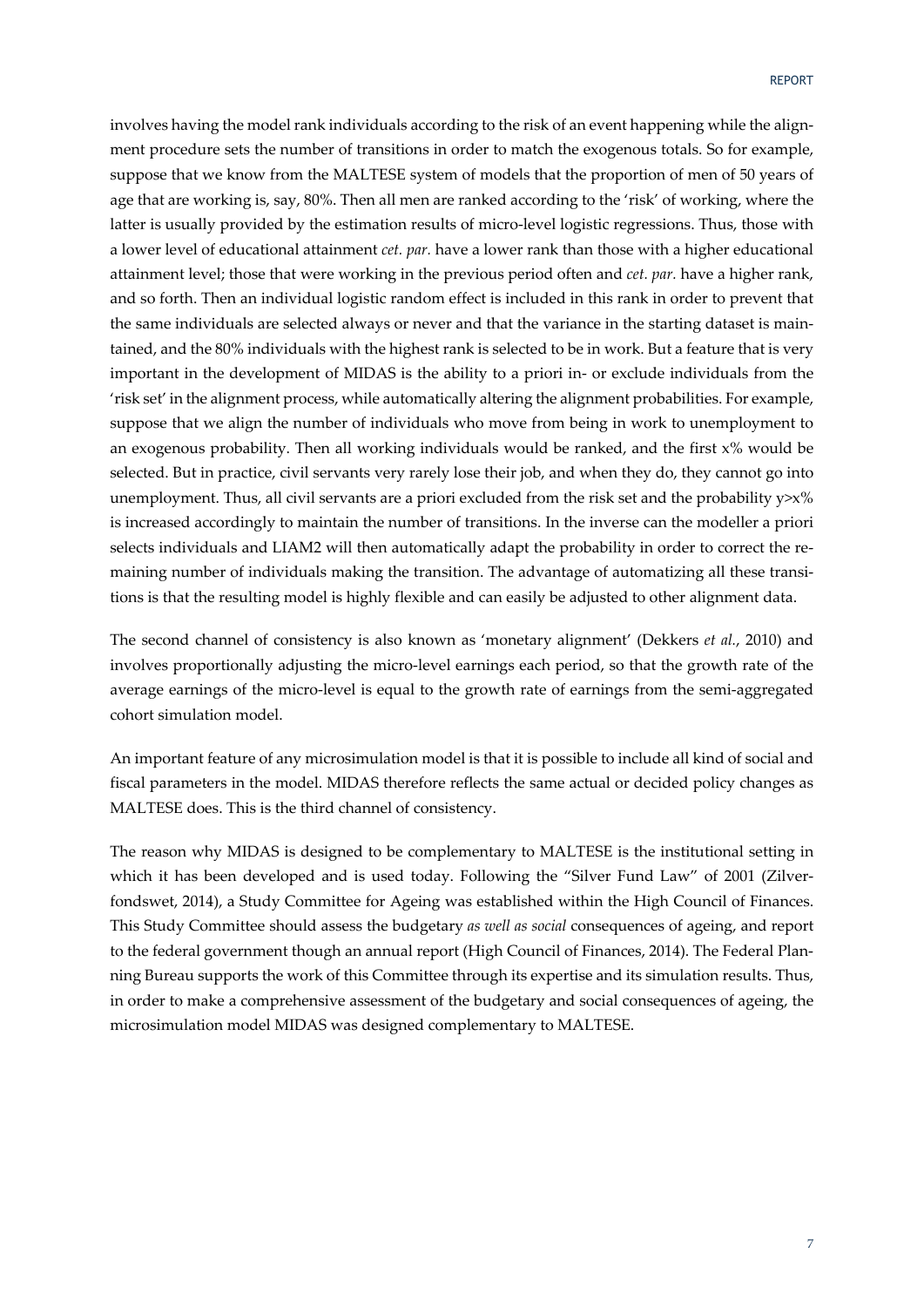## **2.2. The Belgian pension system**

This section describes the pension system of Belgium. It is closely based on the description in chapter 1 of the Country Fiche Belgium 2014 (Federal Planning Bureau, forthcoming).

Like is the case with many European countries, the Belgian pension system consists of three pillars. The first pillar is a statutory public pension scheme with defined benefits, completed by a means-tested assistance scheme. It is the most important with 12.2% of GDP in 2013 and it is based on the pay-as-yougo financing (PAYG) principle.

The second pillar of the Belgian pension system consists of private occupational pension schemes. Pension spending in this second pillar only amounts to 1.2% of GDP in 2012 for retired wage earners dependent on collective contracts entered into with insurance companies or institutions for occupational retirement provision. Due to lack of data, it is not possible to model pension expenditures in this pillar, and hence the second pillar is not included in the simulations provided to the AWG, nor in the microsimulation model MIDAS.

The third pillar finally consists of private voluntary individual pension schemes, but no estimate for pension expenditure is available at this stage, nor are private pension savings included in MIDAS.

The first pillar includes three main pension schemes:

- 1. the scheme for wage earners (47% of total pension expenditure in 2013 AWG definition<sup>6</sup>),
- 2. the scheme for the self-employed (7% of the total) and
- 3. the scheme for civil servants (32% of the total).

Furthermore, there is a means-tested assistance scheme named "Guaranteed Income for the Elderly" (1% of the total pension expense). The rest of total pension expenditures comes from the unemployment with company allowance and the disability schemes that are - according to AWG definitions - part of pension expenditures.

The statutory retirement age in the first-pillar old-age pension scheme is 65 for both men and women. Previously, early retirement was possible from the age of 60 on, subject to a career-length condition. The 2011 pension reform that came in effect in 2013 restricted access to early retirement in all three schemes, by gradually raising the minimum early retirement age to 62 and the minimum number of career years required for eligibility to 40 years. In the self-employed scheme, an actuarial penalty for early retirement between 60 and 64 was abandoned. Financial stimuli to continue to work after 60 were harmonized for the three schemes. Previously, a pension bonus in the wage earners' and self-employed schemes of 2 EUR per working day (in prices of 2007) was granted from the age of 62 or to those with 44 years of career. In the scheme for civil servants, finally, there was an age supplement equal to 0.125% of the

-

Pension expenditures in the AWG definition include "pensions and equivalent cash benefits granted for a long period (over a year) for old-age, early retirement, disability, survivors, and other specific purposes which should be considered as equivalents or substitutes for […] pensions due to reduced capacity to work of due to labour market reasons" (European Commission, 2014b, 105). This is different from the national definition of pension expenditures in Belgium, which do not include disability pensions nor unemployment benefits with company allowance, and the sum of the benefits paid out in the three schemes hence does not equal total expenditures.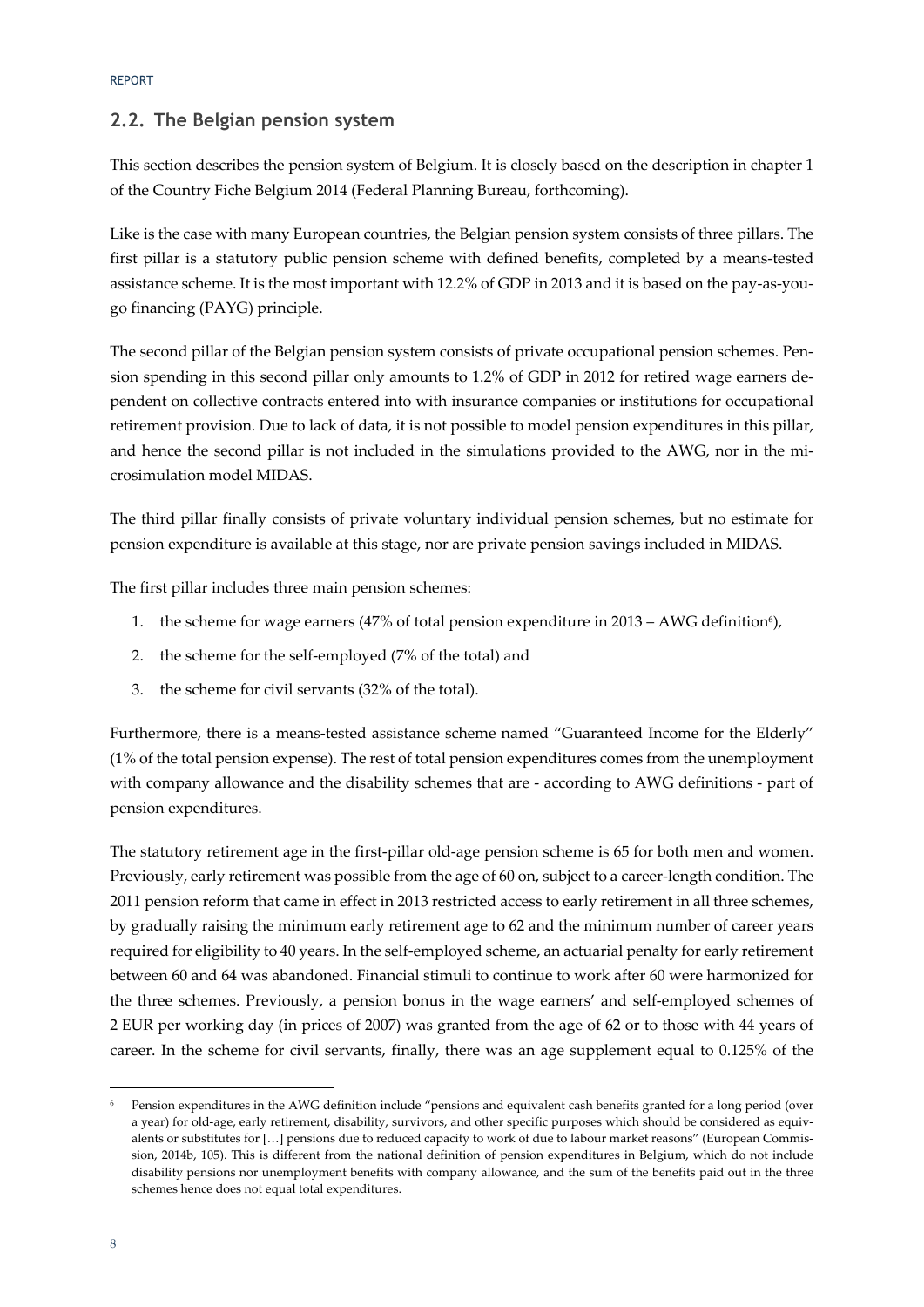annual pension rate for each worked month between 60 and 62. The 2011 pension reform introduced a harmonized "pension bonus" for the three pension schemes. This is a lump-sum amount for each additional effectively worked day, increasing with the number of additional working days (currently from 1.5 EUR per day during the first 12 months up to currently 2.5 EUR per day after 5 years).

Before turning to the discussion of the simulation results, it should be noted that the reform by the current Michel administration is not included in the AWG projections nor in the MIDAS projections, since these concrete measures remain to be voted.

#### **2.3. Simulation results for Belgium in the base scenario of the AWG**

Following AWG results for Belgium, gross public pension expenditures as percent of GDP would increase from 12.2 in 2013 to about 15.8 in 2040 and then end up around 15.7 in 2060 (Federal Planning Bureau, forthcoming, Table 10, page 19). The question then is which development of pension adequacy comes with this budgetary cost of ageing? Pension adequacy is in this study described by three key indicators. The at-risk-of-poverty rate (AROP), the GINI index and the income quintile share ratio.

These results will be presented for the population as a whole, for the working and the retired population and the elderly (65+). In the definition of the WGA, unemployment with company allowance and disability schemes are part of pension expenditures. In the below Figures, however, the retired are only those who actually receive an old-age pension benefit.

#### **2.4. At-risk-of-poverty rates (AROP)**

The following Figure shows the projected development of the at-risk-of-poverty rate (henceforth AROP) in Belgium.

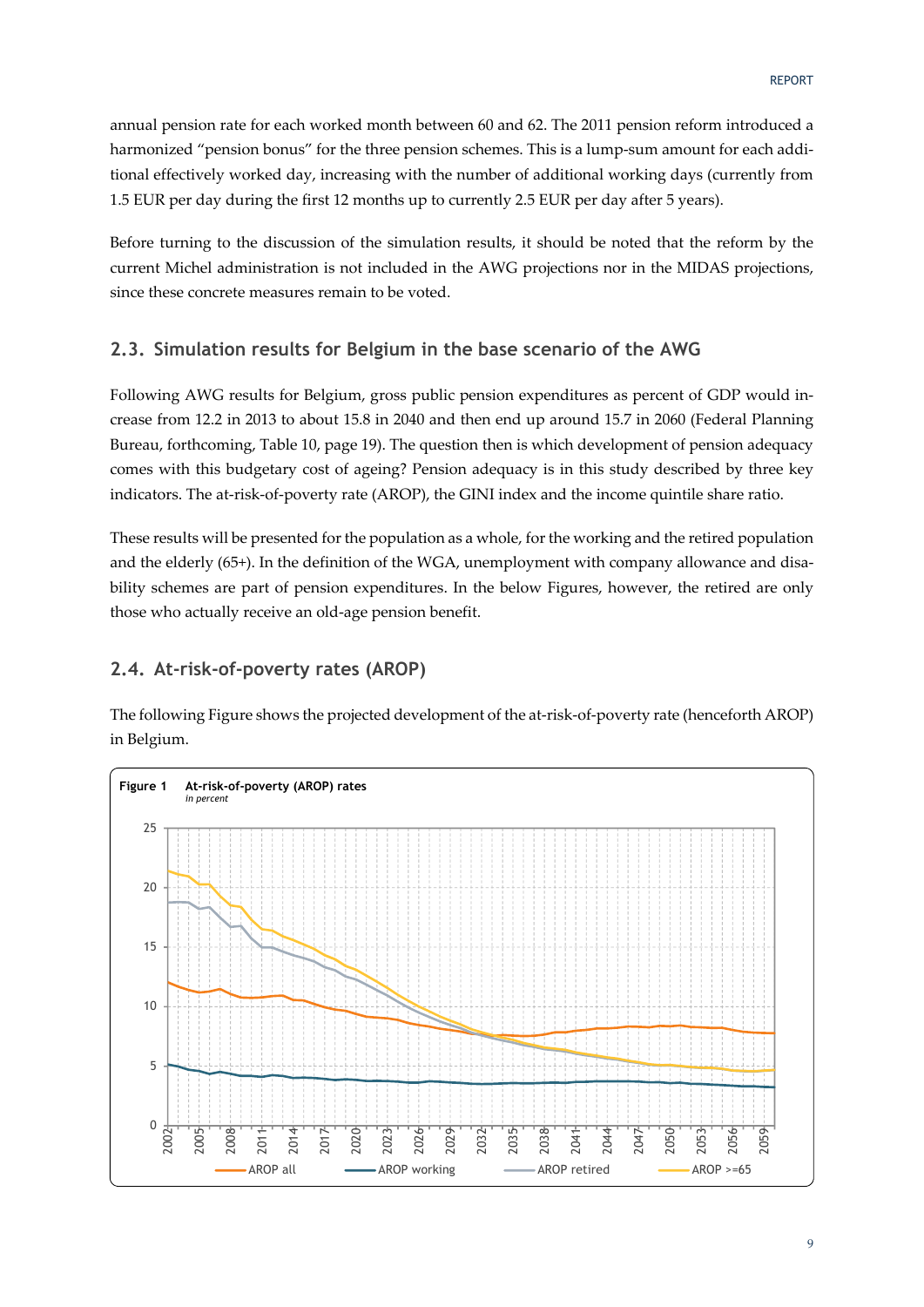#### REPORT

The poverty risk of the elderly and pensioners starts off higher than that of the population as a whole, but decreases over the simulation period. Not surprising, the reasons for this decline in the poverty risk among pensioners are in broad lines the same as for the development of the replacement rate discussed in the Belgium Country Fiche (Federal Planning Bureau, forthcoming, Table 14, page 24).

A first reason for this decrease is the result of the considerable increase of both the minimum pension benefit and the means-tested minimum protection for elderly in the second half of the 2000s (see Dekkers, Inagaki and Desmet, 2012, for a discussion of this issue) and the higher growth rate of the different pension minima relative to wages until the mid-2020s. Indeed, this situation comes from the combination of the low wage growth rate applied in the budgetary simulation results by the AWG and the indexation regime in vigour in Belgium. Although the long-term wage growth hypothesis is still 1.5% per year, it is assumed to be only 0.7% on average between 2013 and 2030 (Federal Planning Bureau, forthcoming, box 3, page 17). Furthermore, and this is a discerning characteristic for Belgium, benefits are automatically indexed to CPI but also adjusted to living standards in real terms. This procedure is not automatic, and defined by the Generation Pact of December 2005 as the choice of the social partners within a budget set by parameters that are independent from productivity growth. These include an annual growth of 1.25% for the wage-ceilings, 0.5% for non-lump-sum allowances and 1% for lump-sum allowances (*op. cit.*, section 1.1.3.a., page 6). In both the simulations of MIDAS and MALTESE these parameters are used to simulate the developments of the parameters and index the benefits. Thus, seeing that the real development of benefits is independent from the growth rate of wages, the low wage growth rates in the period up to 2030 results in relatively increasing benefit rates (*op. cit.*, Table 12, page 22), and a decreasing poverty risk among the pensioners and elderly.

Furthermore, the employment rate of women is increasing, and this increase is projected to continue in the decades to come. As a result of this increased activity rate, women over time become eligible to higher pensions at retirement. The replacement of the stock of women with short careers by women with long(er) careers causes the average pension benefit to increase and therefore results in a decreased AROP of both men and women in retirement. This growing participation of women in the labour market combined with the decreasing number of married persons results in a lower share of new male pensioners receiving a household pension with dependent spouse (rate of 75%). As the household pension is only 25% higher than the individual pension (75%/60%), whereas the equivalence scale of a partner is 50%, the decreasing proportion of household pensions comes with an increase of equivalent income of the elderly, and therefore a decrease of the poverty risk among the elderly.

The implicit equivalence scale of the Guaranteed Income for the Elderly is also lower than the one used for the computation of the equivalent household income. A couple of two beneficiaries of the Guaranteed Income for the Elderly will have a total income 33% higher than a single beneficiary. As the equivalence scale of a partner is 50%, the couple in this situation will be worse off. Here also, as the number of single person households increases, the number of households more exposed to the poverty risk decreases.

From the end of 2020's, the growth rate of pension minima (1%) will be lower than the wage growth rate that will, from that date, quickly converge to 1.5%. The decrease of the AROP among the elderly will therefore slow down and the first signs of an increase are revealed at the end of the simulation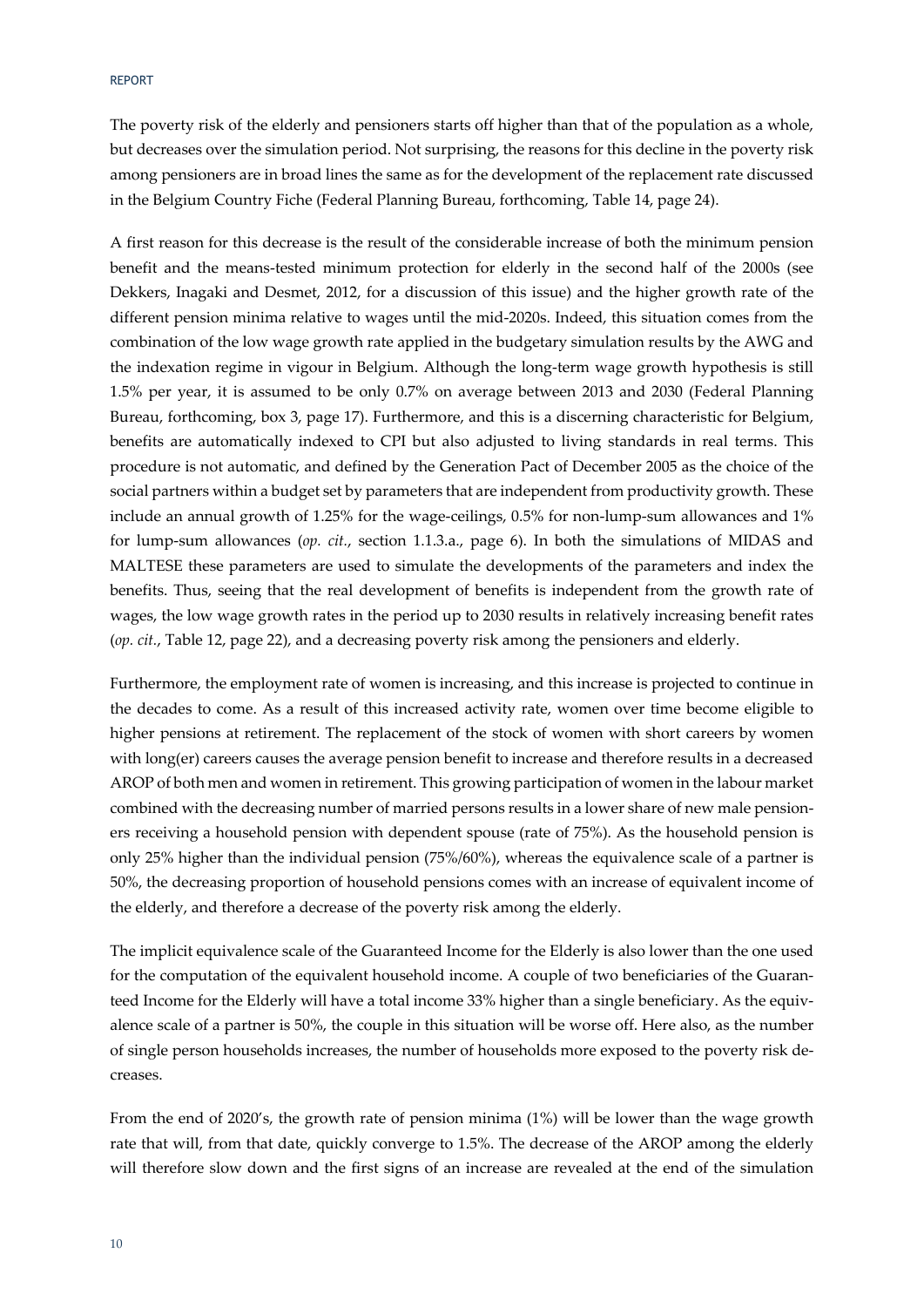period7. Finally, the effects of the longer average career for women will have reached full maturity by that time, and will therefore no longer change the development of the AROP.

The level of the AROP among the working population is lower than that of the population as a whole, which is simply because earnings on average exceed pensions or other social security benefits.

The poverty risk among the 65+ in the beginning of the simulation period exceeds the poverty risk of the retired population somewhat. As explained in more detail in the appendix, those without a retirement benefit that report another activity are not considered retired, also if they are older than 65. Those are therefore not taken into account in the poverty risk of the pensioners, but are included in the poverty risk of the 65+ category, which explains why the latter exceeds the former. Furthermore, those that receive a retirement benefit while being younger than 65 are obviously not included in the group of 65+. The 65+ thus *cet. par.* retired more years ago than the former, which given a constant indexation regime means a lower pension benefit. Moreover, those that have the option to retire before the mandatory retirement age of 65 must fulfil conditions pertaining to the length of the career. We observe in simulation results that they have on average higher retirement benefits. Indeed, contrary to an important proportion of individuals retiring at 65 that are unemployed (with or without company allowance) or disabled the years prior to retirement, those who retire before 65 enter retirement from work. So, even if they have slightly shorter career on average, because they careers are more intensively based on work, individuals retiring before 65 usually benefit from higher pensions. This also explains why the poverty risk of the 65+ exceeds that of the retired.

However, the poverty rates among the retired and the 65+ are converging over time. Due to the increased labour market participation of women, the proportion of elderly without any pension benefit is over time decreasing to zero, which explains why the difference between the poverty rate among the retired and the 65+ is converging. Another reason is the increasing average age of retired, which means that the proportional size of the group retired younger than 65 declines, also because of the increased age and career conditions for early retirement that have been introduced in recent years (Federal Planning Bureau, forthcoming, section 1.2). For this and other reasons, the number of 65+ in proportion to the pensioners increases continually over the course of the simulation period (*op. cit.*, Table 15, page 25).

-

<sup>7</sup> Note that in a Bismarckian pension system like that of Belgium, the increase of the productivity growth rate will eventually lead to higher pensions. However, this effect pertains only to new pensioners, so the impact of increased productivity on pensions will reach full effect only after a full career of 45 years, which is even further past the simulation horizon as the effects mentioned in the main text.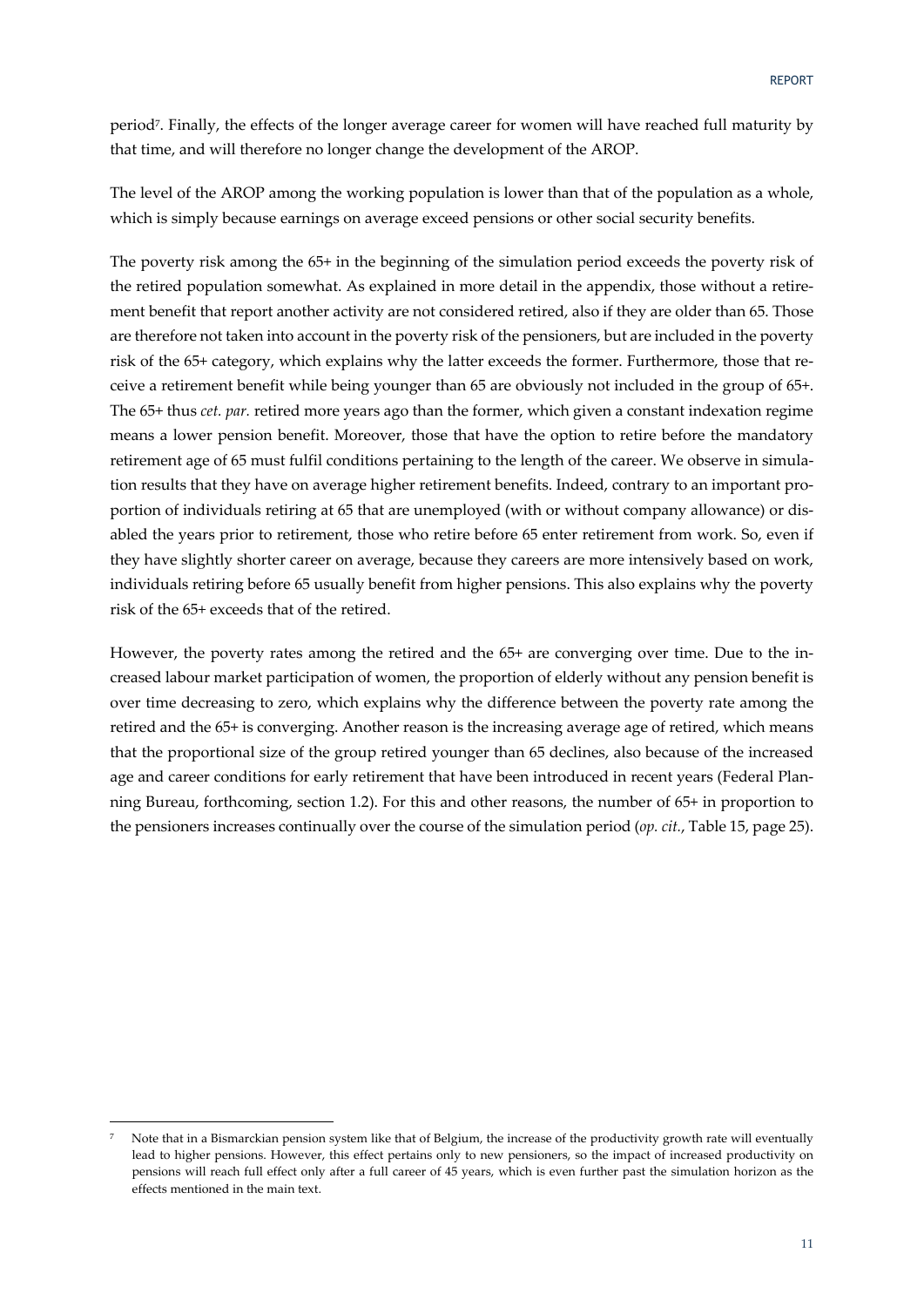REPORT

## **2.5. Gini**

The following Figure shows the development of inequality, measured by the Gini, for the various groups.



The overall Gini exceeds that of the working category, which is mainly because the overall population and its revenues are more heterogeneous than the earnings of the working population. Furthermore, the model might not fully capture the distribution of earnings in the tails of the distribution. This might explain why, before 2020, the Gini of workers are lower than that of pensioners. The Gini of the retired and the 65+ are very close to one another and both show a clear decrease over time. There again are various reasons for this decreasing inequality: first of all, as a result of demographic ageing and the decrease of the average household size, the proportion of 'mixed households' decreases. As a result, the contribution of earnings to the household income of a retired individual decreases, and the income inequality among the retired therefore decreases. Other explanations for the decreasing inequality among pensioners or elderly are analogous to those used to explain the lower poverty rates. The inequality of retirement benefits also decreases as a result of recent revaluation of minimum pension benefits and Guaranteed Income for the Elderly, and because of the increasing participation rate of women. Finally, as argued in Dekkers (2014), a large cohort of older workers moving into retirement causes the pension benefits to converge, and inequality therefore to decrease.

As measured by the Gini, the inequality among 65+ is a bit higher than inequality among the retirees. This probably comes from the small proportion of 65+ without any pension. Over the course of the simulation period, the difference between the retired and 65+ is reduced, mainly because the proportion of 65+ without any pension benefit gradually goes to zero with the increased labour market participation of women.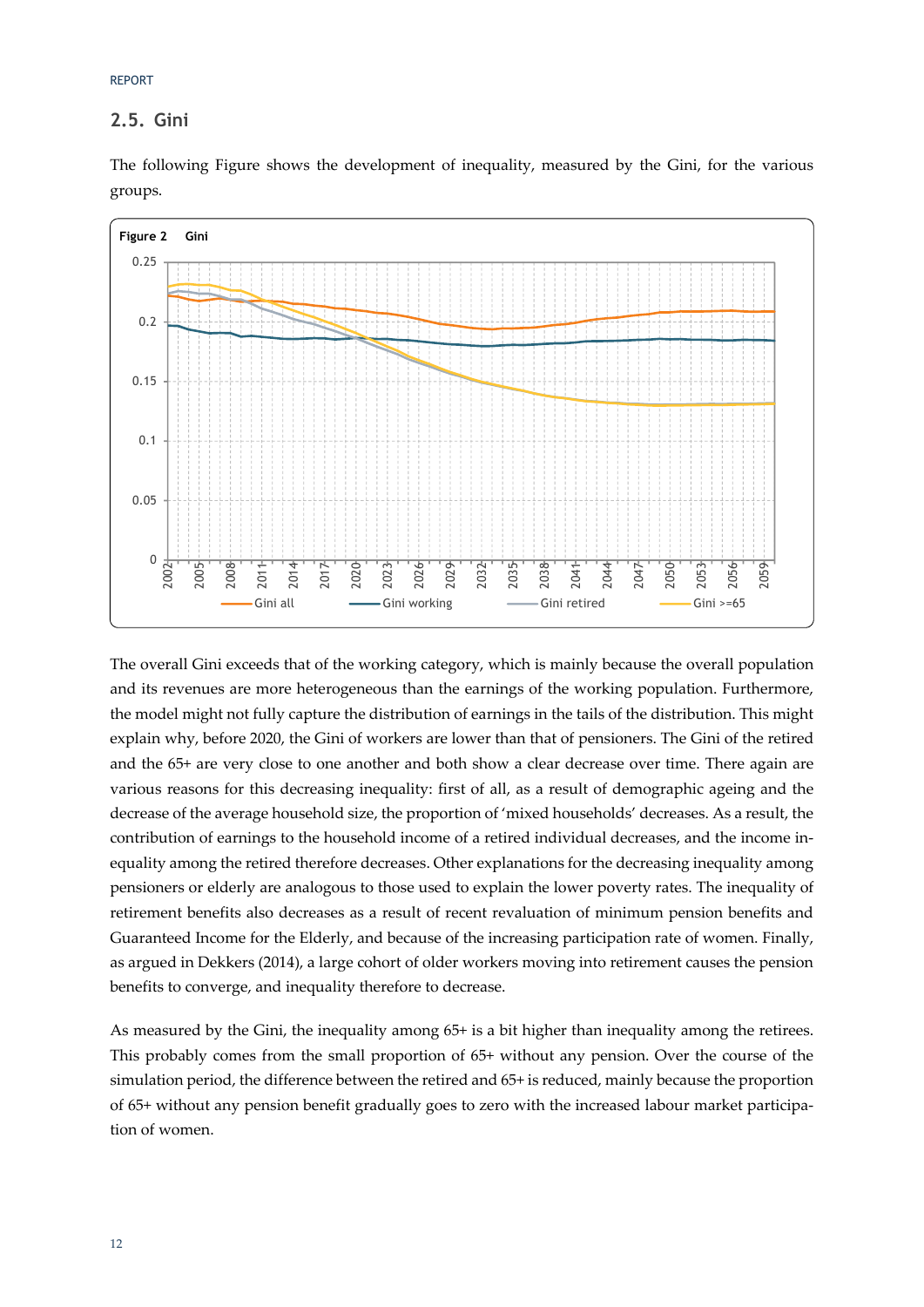#### **2.6. Income quintile share ratio (s80/s20)**

The income quintile share ratio (S80/S20) compares the mass of income held by 20% of the persons with the highest incomes to that held by 20% of the persons with the lowest incomes. As such, it is more sensible to changes in the extremes of the income distribution than the Gini, which focuses more on the centre of the distribution. The following Figure shows the development of the S80/S20 for Belgium.



On the whole the development is not much different from that of the Gini. Again, inequality is higher among the total population than among workers, and inequality among pensioners/retired decreases over time, again because of the decreasing proportion of elderly without a pension benefit, because of the increased average age of retired and because of the increased age and career conditions for early retirement. The most remarkable difference with the Gini however is that inequality among those older than 65 is now considerably lower than inequality among pensioners in the first half of the simulation period. The reason for this might be the means-tested Guaranteed Income for the Elderly, which brings up the pension benefit of those eligible at the very low end of the income distribution to a minimum, thereby decreasing the income quintile share ratio. This Guaranteed Income for the Elderly however applies not to all retirees, but only to those of 65 and older. That this effect is not shown in the Gini could be because the latter focuses more on changes in the centre of the income distribution than the income quintile share ratio.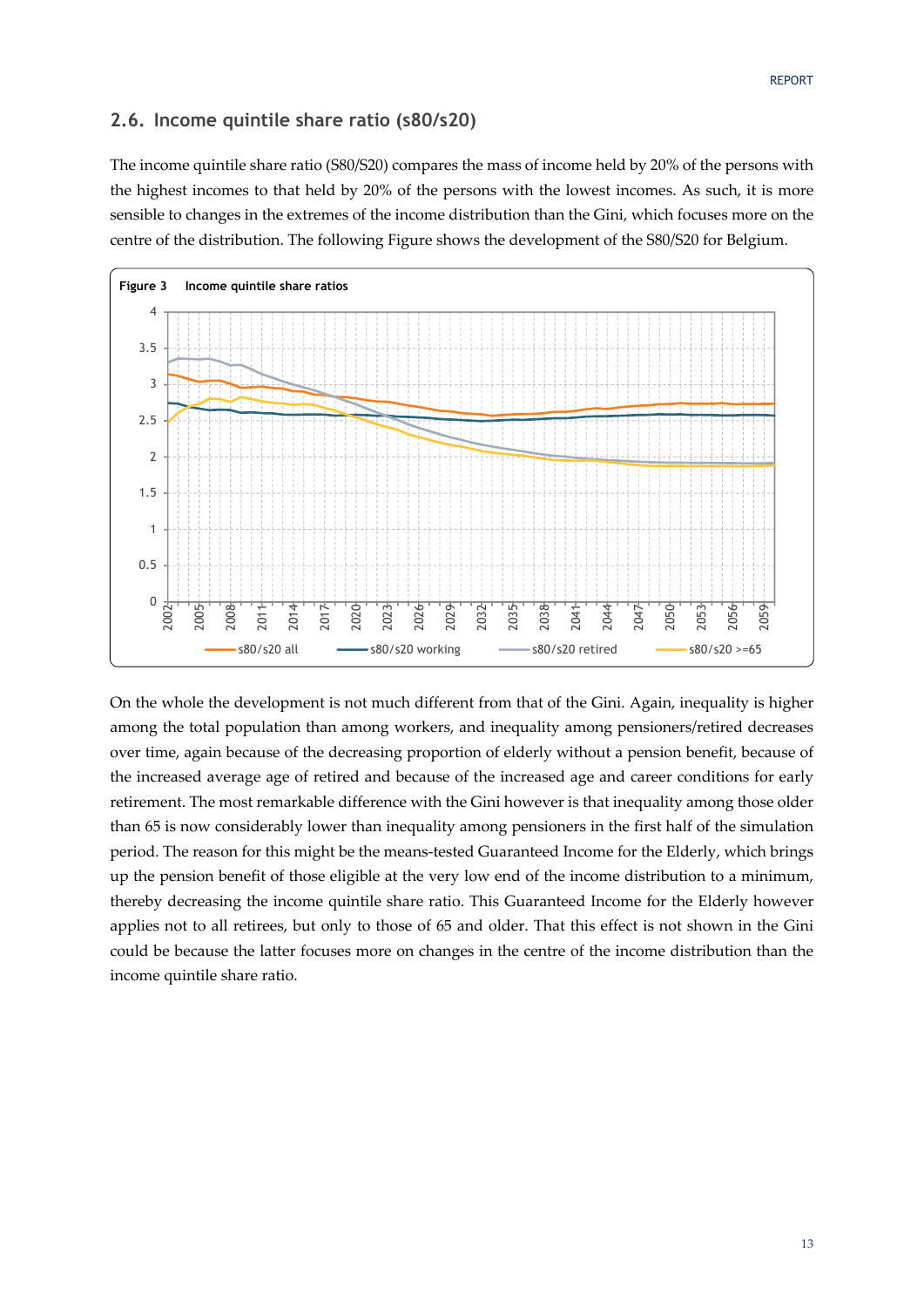## **2.7. Simulation results for Belgium in the other scenarios of the AWG**

The AWG acknowledges that the "baseline projections cannot capture all the direct and indirect channels through which ageing can influence economic and budgetary developments" (European Commission, 2014, p. 91). Besides there is by definition discussion and uncertainty pertaining to the assumptions used for the long-run projections. Thus, the AWG developed a number of scenarios "in order to quantify the responsiveness of projection results to changes in key underlying assumptions". (*op. cit.*), and one policy scenario where the retirement rates are linked to the development of life expectancy. The scenarios are discussed briefly in Table I.5.1 and chapter 5 of the technical paper of the 2015 Ageing Report (*op. cit.*, 2014, 91-97) and include:

- Scenario 1 (scenario "HLE"): higher life expectancy at birth an increase of two years by 2060
- Scenario 2: lower migration.
- Scenario 3 (scenario "HEMP"): higher employment rate: 2 p.p. higher for the age group 20-64, introduced linearly up to 2025.
- Scenario 4 (scenario "OLDEMP"): higher employment rate among older workers (55-74): 10 p.p. higher, introduced linearly up to 2025.
- Scenario 5 (scenario "HPROD" and "LPROD"): higher/lower labour productivity: the increase/decrease is introduced linearly during the period 2016-2025, and productivity remains 0.25 p.p. above/below the baseline thereafter.
- Scenario 6 (scenario "RISK"): lower TFP.
- Scenario 7 (scenario "policy"): linking retirement ages with increases in life expectancy.

The names by which the scenarios are described will return in the below figures and discussions. Seeing that MIDAS in its current version does not include immigration, it is not possible to simulate the impact of scenario 2 on pension adequacy. Analysing the impact of scenario 7, the policy variant would have demanded a large work of modifications in modelling. The results for the other tests will be presented next, albeit very briefly.

Usually, the results of simulation scenarios are expressed relative to the base scenario. However, according to the AWG (*op. cit.*, 91) "the presentation and assessment of the impact of ageing populations [...] should be made with reference to all scenarios". Thus the below three figures show the values of the three indicator (AROP, Gini and income quintile share ratio) for retired individuals in the base scenario as well as in the scenarios. Together they provide a "confidence interval" - in the strict non-statistical sense of the word - of the simulation results. Next, to allow discussion, for all three indicators, the values for retired individuals in the various scenarios are divided by the value of the base scenario.

Hence we first start with the Figures presenting the developments of the three indicators in the base scenario as well as the various scenarios.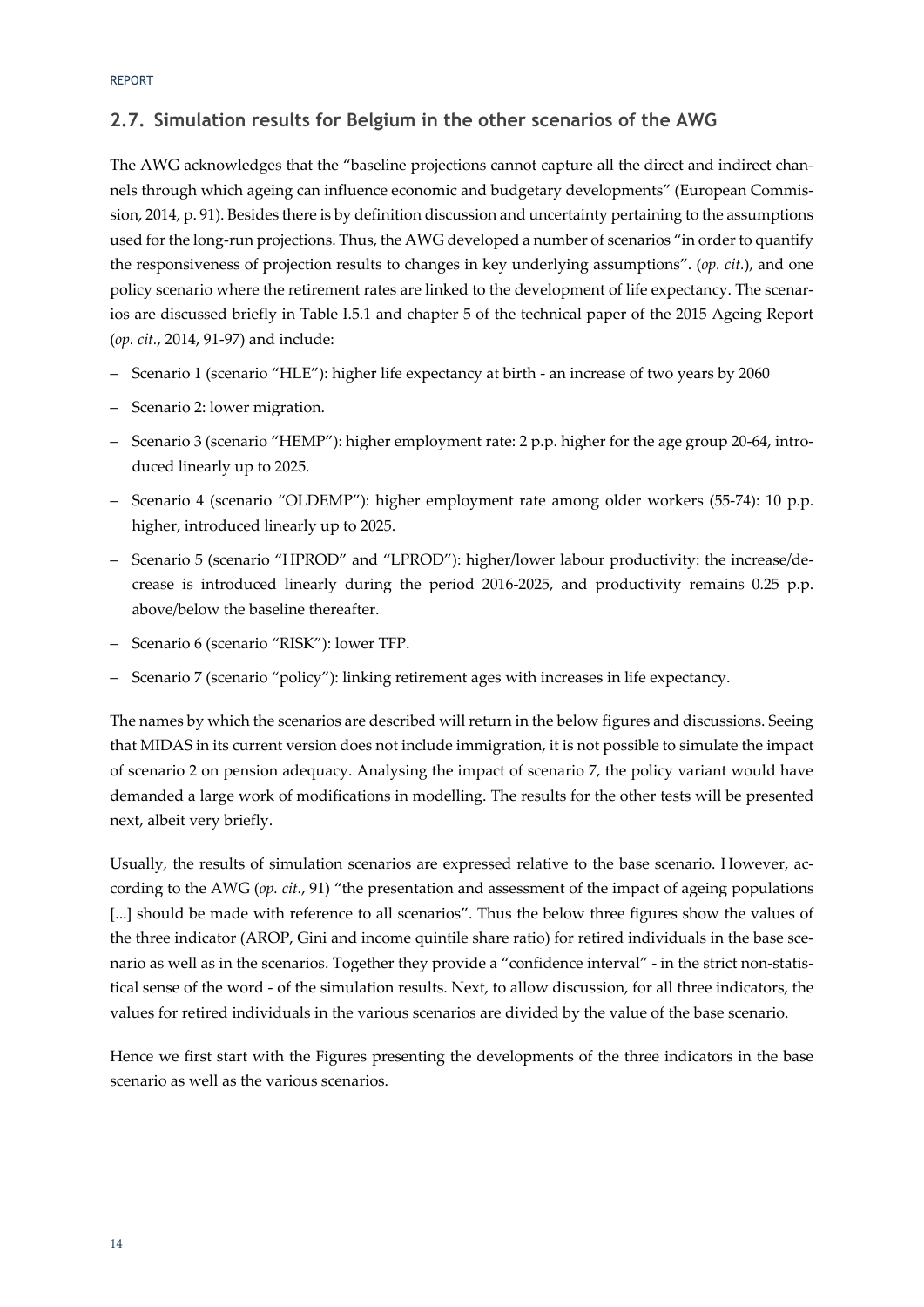

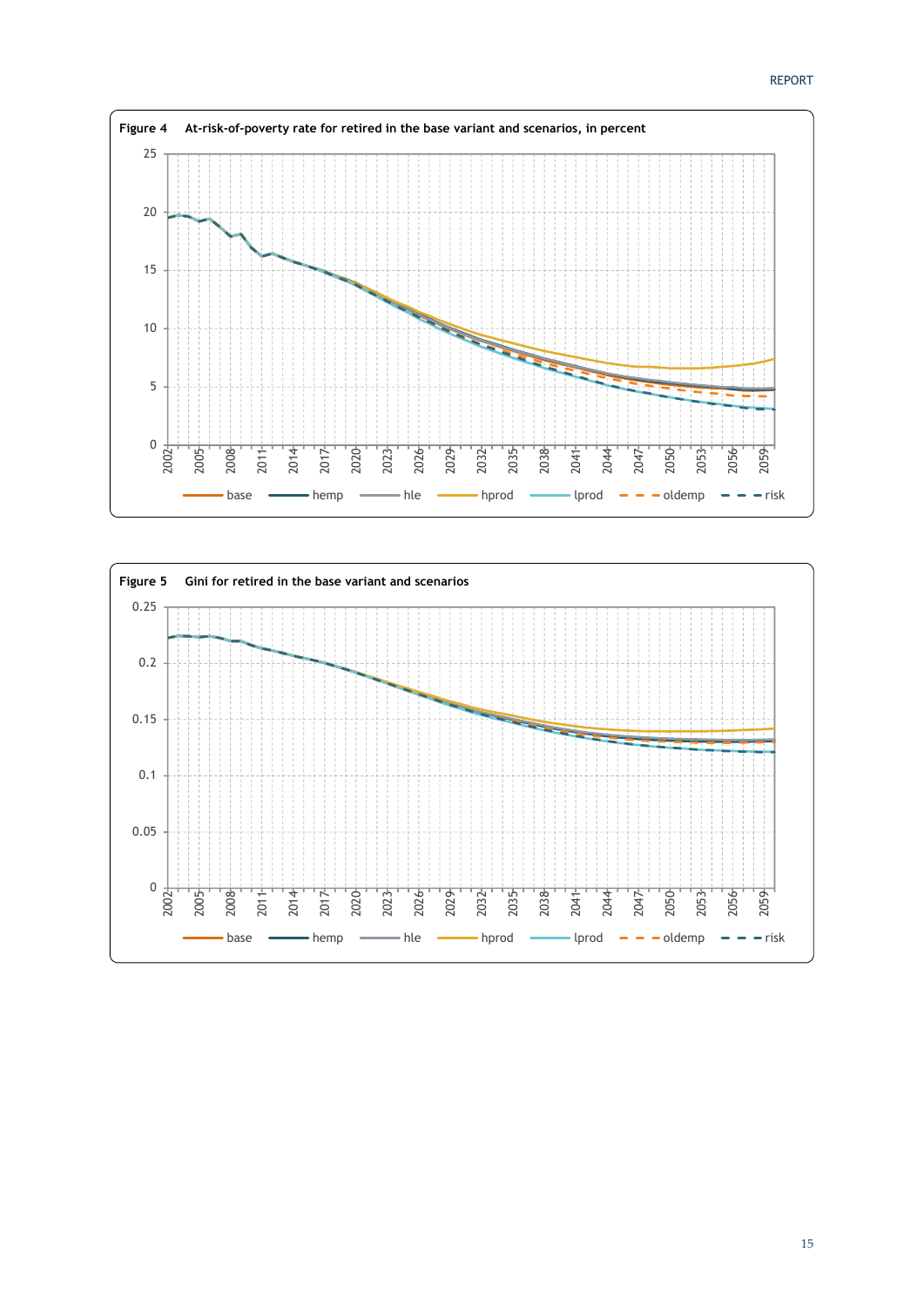

The main conclusion is that the impact of the scenarios is stronger on the poverty risk than on the two indicators of inequality. This is because the income of many pensioners are only slightly higher or lower than the poverty line. As a result, only a small "nudge", be it directly on the income of the pensioners or via a change of the poverty threshold itself, can have important consequences on the numbers of pensioners going in or out of poverty. Furthermore, changes in productivity growth rates that affect income alter the poverty line, and therefore directly affect the poverty risks. The impact of the Gini and S80/S20 is only indirect, namely via the slow variation of pension through the variation of earnings and via those few pensioners that share a household with somebody working. Hence the impact of productivity changes on the poverty risk will, in this case, be stronger than on inequality measures.

Next, for all three indicators, the values for retired in the various scenarios are expressed relative to the value in the base scenario. A value exceeding unity thus shows that the scenario results in an increase of the indicator relative to the base scenario.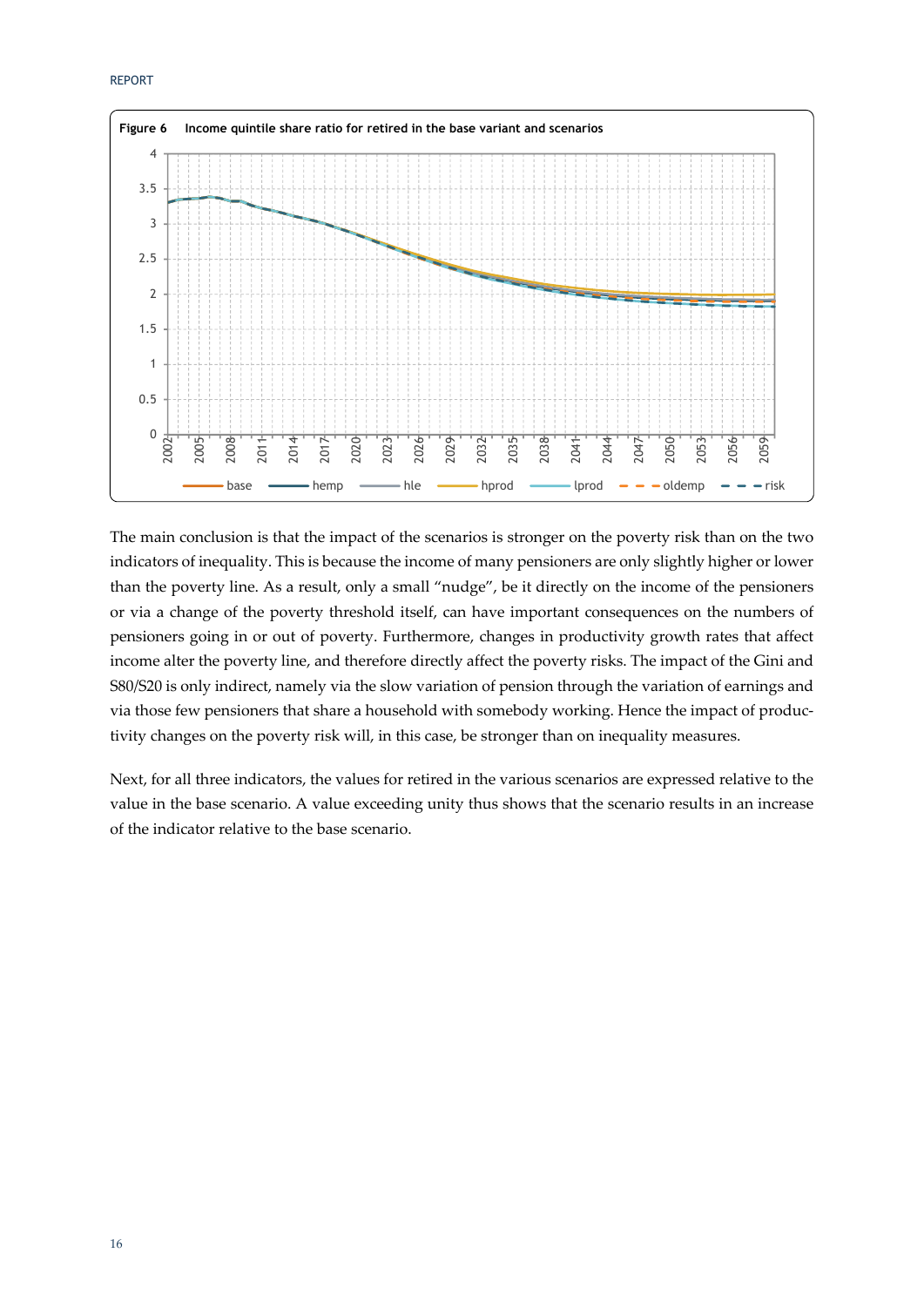

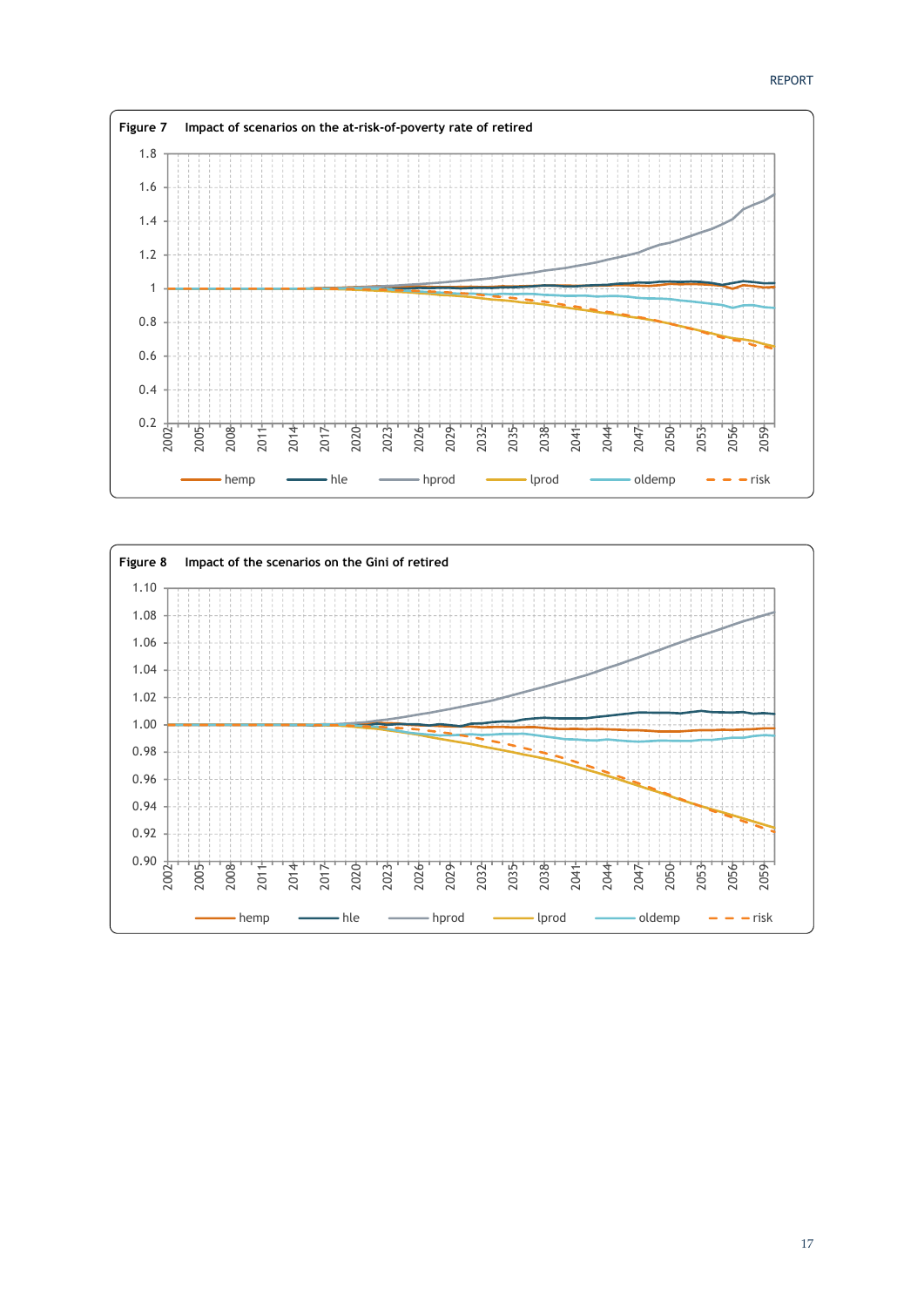

Figure 7 to Figure 9 again confirm that the impact of the scenarios is the most outspoken on the poverty risks than on the indicators of inequality. Figure 7 shows the results for the poverty risk of pensioners. The scenarios that have the largest impact on the poverty risks among the retired are those that affect productivity ("HPROD" and "LPROD"), the employment rate among the elderly ("OLDEMP") and the change of the TFP (the "RISK" scenario). The high/low productivity scenarios result in the poverty risk being 56% higher and 34% lower than in the case of the base scenario at the end of the simulation horizon. This is the difference between an AROP of 7.4% (HPROD) and 3.1% (LPROD) with the AROP in the base scenario, which is 4.8% in 2060. Thus, in percentage points, the difference is 2.7 (HPROD) and -1.6 (LPROD). For the two inequality indicators, the difference between the two productivity scenarios and the base-scenario is about plus and minus 8% (or 0.01) for the Gini and a bit more than plus and minus 5% (or 0.08) for the income quintile share ratio.

To see why there is a positive impact of productivity on the poverty risk, note, first of all, that Belgium essentially has a Bismarckian pension system, so higher wages will ultimately result in higher pension benefits. This is the direct effect. This effect will however apply to new pensioners only, and will therefore reach full maturity after a full career of at most 45 years. Secondly, there is an indirect effect of higher wages on the poverty risk of pensioners, which runs via the poverty threshold. Higher wages will increase the poverty threshold, which in turn will increase the poverty risk among pensioners. This effect is more immediate and stronger than the direct effect.

As discussed earlier, that the indexation regime of the benefits and parameters of the pension system in Belgium is independent of the development of wages is a key factor explaining the evolution of poverty among pensioners. In these productivity scenarios, the role of this mechanism appears clearly. A higher productivity path leads, on the one hand, to a shorter period where pension minima evolve faster than wages in the first part of the simulation period, and on the other hand, to a larger gap between these two growth rates in the long run. Therefore the poverty risk among pensioners first decreases less than in the base scenario and starts to increase earlier.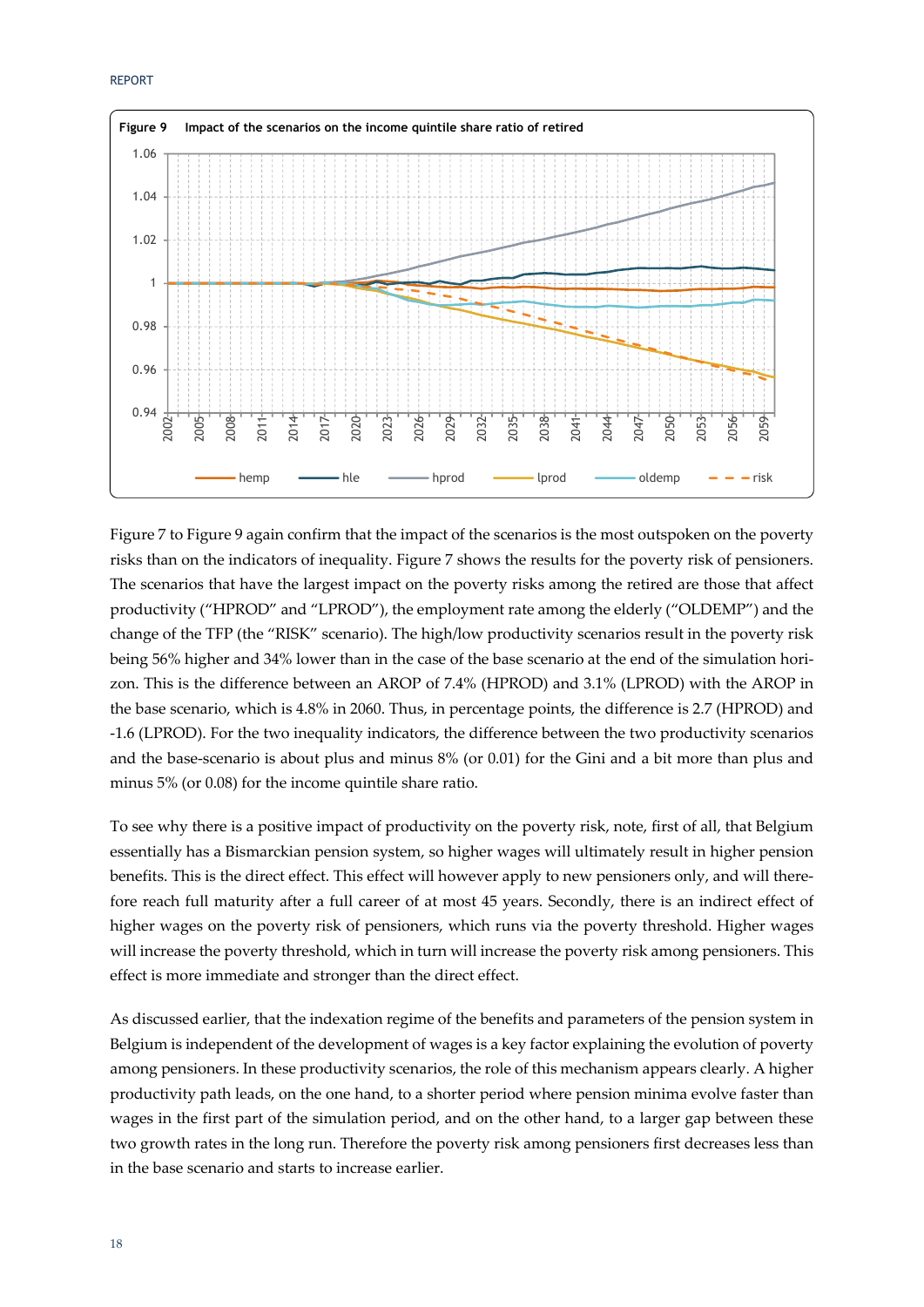All in all, a higher level of productivity will increase the poverty risk among pensioners in the HPROD scenario8, and *mutatis mutandis* will a lower level of productivity (the LPROD scenario) decrease the poverty risk among pensioners. Seeing that labour productivity growth equals TFP growth divided by the labour share (*op. cit.*, 78), the results of the RISK scenario with lower TFP growth are very close to those of the LPROD scenario. Finally, an increase in the employment rate among older workers (the OLDEMP scenario) will over time result in longer careers of retired, and therefore of a lower poverty risk. Compared to the LPROD and HPROD scenarios, this decrease will set in only later, because i) it only shows when these older workers actually retire, and ii) it is neutralised in the short run by a small yet positive effect of the increased employment rate on the poverty line.

Before closing the discussion on the simulation scenarios, let us take a brief look at the budgetary impact of these scenarios, as they have been simulated through the semi-aggregate model Maltese. These are presented in the next Table 1.

| Table 1<br>Public pension expenditures under different scenarios |                                                                     |
|------------------------------------------------------------------|---------------------------------------------------------------------|
| Scenario                                                         | Public pension 2013-2016<br>(%-point difference from base scenario) |
| Higher life expectancy (HLE)                                     | 0.7                                                                 |
| High productivity (HPROD)                                        | $-0.9$                                                              |
| Low productivity (LPROD)                                         | 1.0                                                                 |
| Higher employment (HEMP)                                         | $-0.4$                                                              |
| Higher employment older workers (OLDEMP)                         | $-1.1$                                                              |
| Lower TFP rate (RISK)                                            | 1.0                                                                 |

**Table 1 Public pension expenditures under different scenarios** 

Source: FPB, 2015, Table 25, page 32. Expenditures to GDP; deviation from the baseline.

Now it becomes clear that there is in most cases a trade-off between the budgetary impact of a scenario and the impact on the poverty risk and inequality among the elderly, and this relative to the base scenario: those scenarios that result in lower pension expenditures, such as the higher labour productivity (HPROD), come with a 'price' of a higher poverty rate. Others that increase pension expenditures result in lower poverty rates; this is the case with the higher TFP scenario (RISK) and the lower labour productivity scenario (LPROD). However, there are exceptions to this rule. First of all, the scenario with higher life expectancy (HLE) will result in higher public pension expenditures without this having an important impact on the poverty risk among the elderly. But more interestingly are the two employment scenarios: the higher employment scenario (HEMP) results in lower pension expenditures while not having a strong impact on the poverty risk. And the scenario with higher employment of older workers (OLDEMP) not only results in the most important reduction of pension benefits relative to the base scenario, but it is also the only scenario where a cost reduction comes with a lower poverty risk among the elderly.

-

<sup>8</sup> A similar scenario is discussed in Dekkers, Inagaki and Desmet (2012).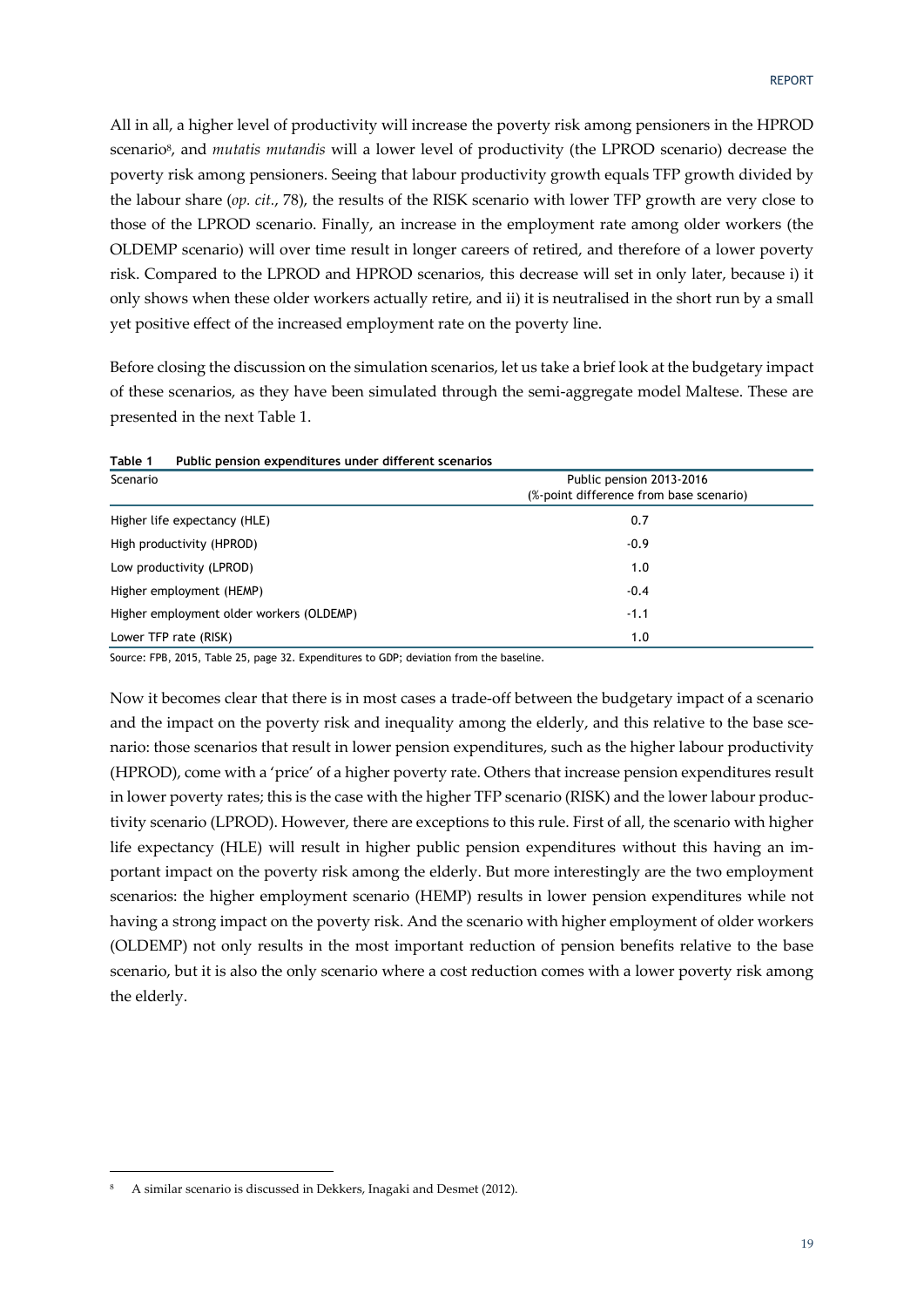## **2.8. Conclusion**

This section presents the Belgian microsimulation model MIDAS and its simulation results aiming at the assessment of the consequences of the AWG projections and hypotheses on pension adequacy. Because of its institutional setting and the requirement to make a comprehensive assessment of the budgetary and social consequences of ageing for the Study Committee for Ageing, MIDAS was designed complementary to MALTESE. This note makes use of this feature of complementarity in the European context.

The broad conclusions are that the poverty risk of the elderly and pensioners, as well as their Gini and income quintile share ratio decrease over the simulation period. Key reasons are the increase of female labour participation, the recent revaluation of minimum pension benefits and the Guaranteed Income for the Elderly, and, last but not least, the rather low productivity growth rates of productivity in the first half of the simulation period, combined with the fact that the indexation regime of the benefits and parameters is independent of the development of wages.

Finally, the impact of the scenarios is stronger on the poverty risk than on the two indicators of inequality. The scenarios that have the largest impact are those that affect productivity, the employment rate among the elderly and the change of the TFP. Furthermore, especially the scenario with higher employment of older workers results in the most important reduction of pension benefits relative to the base scenario, while at the same time reducing the poverty risk among the elderly.

## **2.9. Appendix for Belgium: Comparison between the SILC official AROP and the simulation results of MIDAS\_BE**

The following Figure shows the simulation results of MIDAS and the official AROP risks (without imputed rents) that are derived from the Belgian SILC.

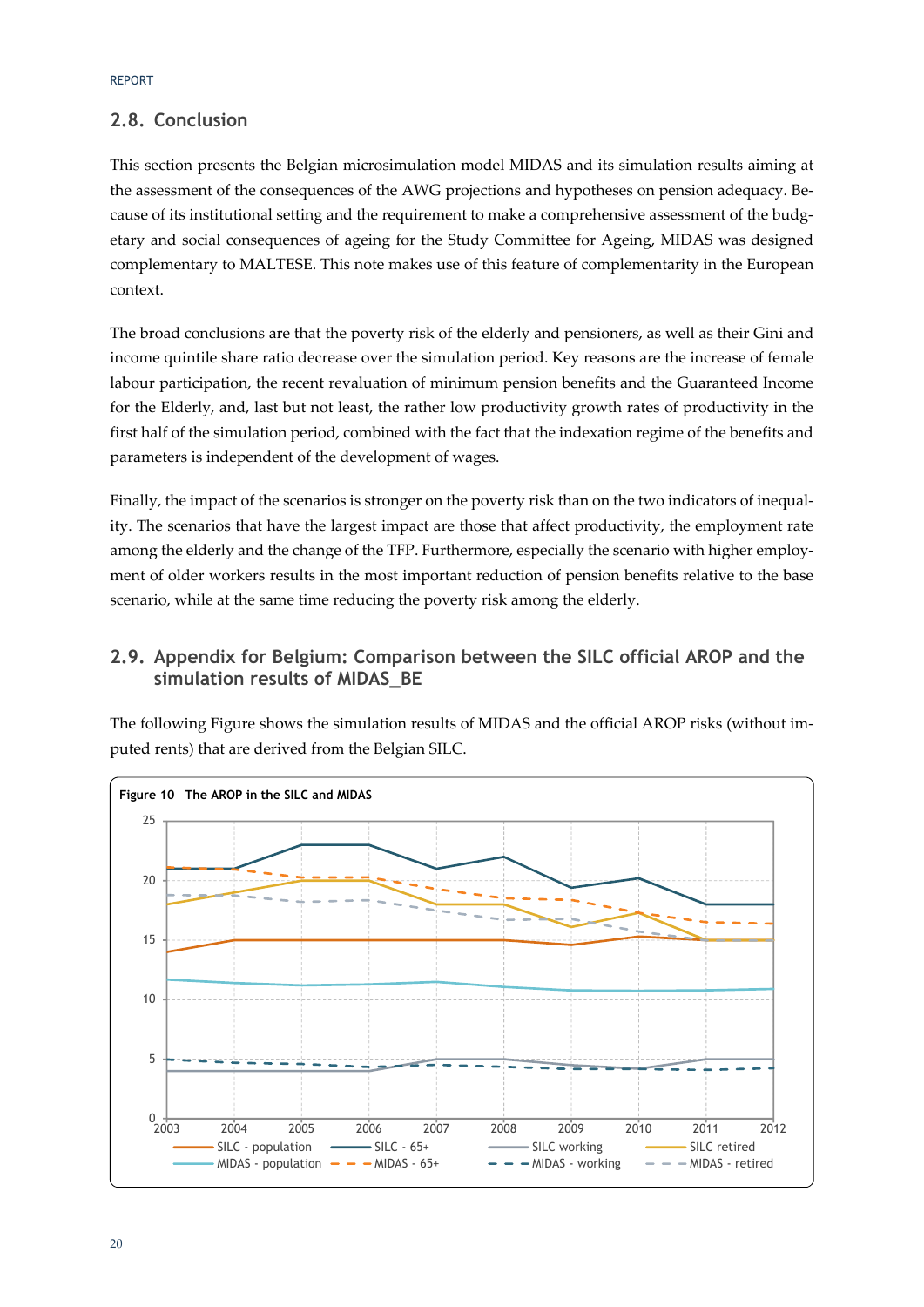Both the level and development of the AROP among the specific groups (retired, 65+, workers) are quite comparable between MIDAS and the SILC. Only the overall AROP is underestimated by MIDAS comparable to the SILC. This is because a mismatch in the "residual groups" (unemployed, disabled, CELS beneficiaries).

The AROP among the 65+ is higher than among retired. There is obviously a large overlap between the two groups, but not entirely (High Council of Finances, 2014, 37):

- About 15% of the pensioners is younger than 65. The observed poverty risk in this group is only 9% in the SILC.
- Those of 65 and older that do not have a personal pension benefit in the SILC report a status different than pensioner. This is about 11% of the group of 65+, and their poverty risk is 31% in the SILC.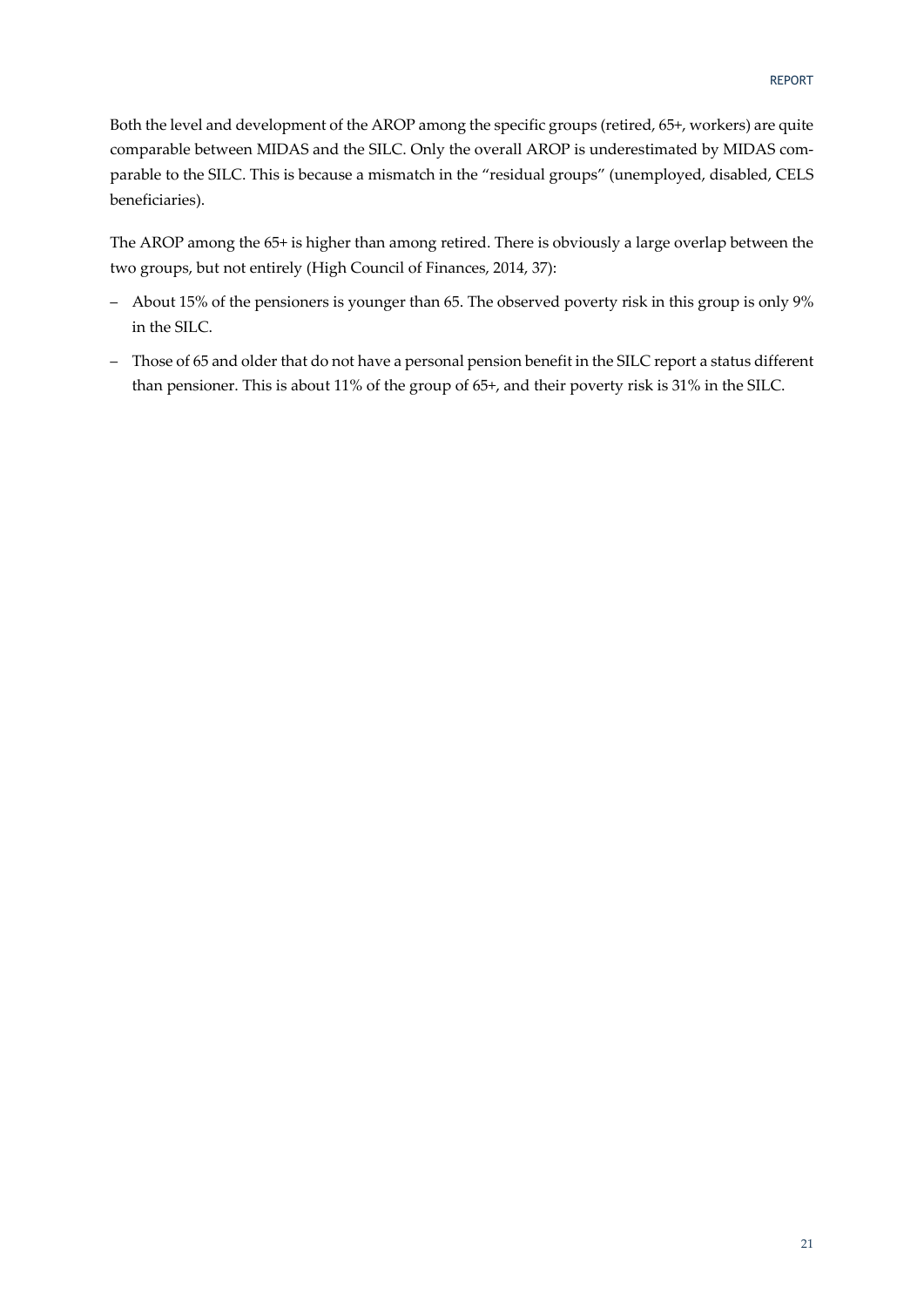# 3. Country results for Sweden<sup>9</sup>

## **3.1. The model SESIM and its base data**

The projections have been made with the dynamic microsimulation model SESIM.<sup>10</sup> This is a general microsimulation model that can be used for a broad set of analyses. All the AWG projections and model simulations have been made at the Ministry of Finance, the Economic Affairs Department.

SESIM is a mainstream dynamic microsimulation model in the sense that the variables (events) are updated in a sequence, and the period between the updating processes is a year. The starting point is 1999 and the initial sample of the Swedish population is approximately 300 000 individuals. All individuals are subject to a large number of possible events, reflecting real life phenomena, such as education, marriage, parenthood, work or retirement.

SESIM has a recursive structure, where different modules are executed in a predetermined order, see Figure 12 below. The unit of simulation is the individual but the household also plays a significant role. Many of the simulated processes refer to household as well as individual properties. The simulation sequence starts with a set of demographic modules (mortality, adoption, migration, household formation and dissolution, disability pension, rehabilitation and regional mobility). In the next step, calculations concerning education and the labour market (unemployment, employment etc.) are executed.

Every year the individuals are assigned a status. Each individual can have only one out of nine different statuses during a specific year. Every status is related to a source of income. Employment results in earnings; retirement brings pensions etc. For employed individuals an earnings equation is used to determine the income. For other kind of statuses, for example unemployment, different rules are applied to obtain the income. After the calculation of income, a module for wealth capital income and housing is executed. Four separate assets are considered in the household portfolio: financial wealth, owned homes, other real wealth and private pension savings.

<sup>-</sup>This report is based on *Swedish pension fiche prepared for the AWG projections for age-related public expenditure 2015*, previously presented for the EU EPC Ageing Working Group (AWG).

<sup>&</sup>lt;sup>10</sup> Documentation that is more detailed can be found in Flood et.al (2012), or at www.sesim.org.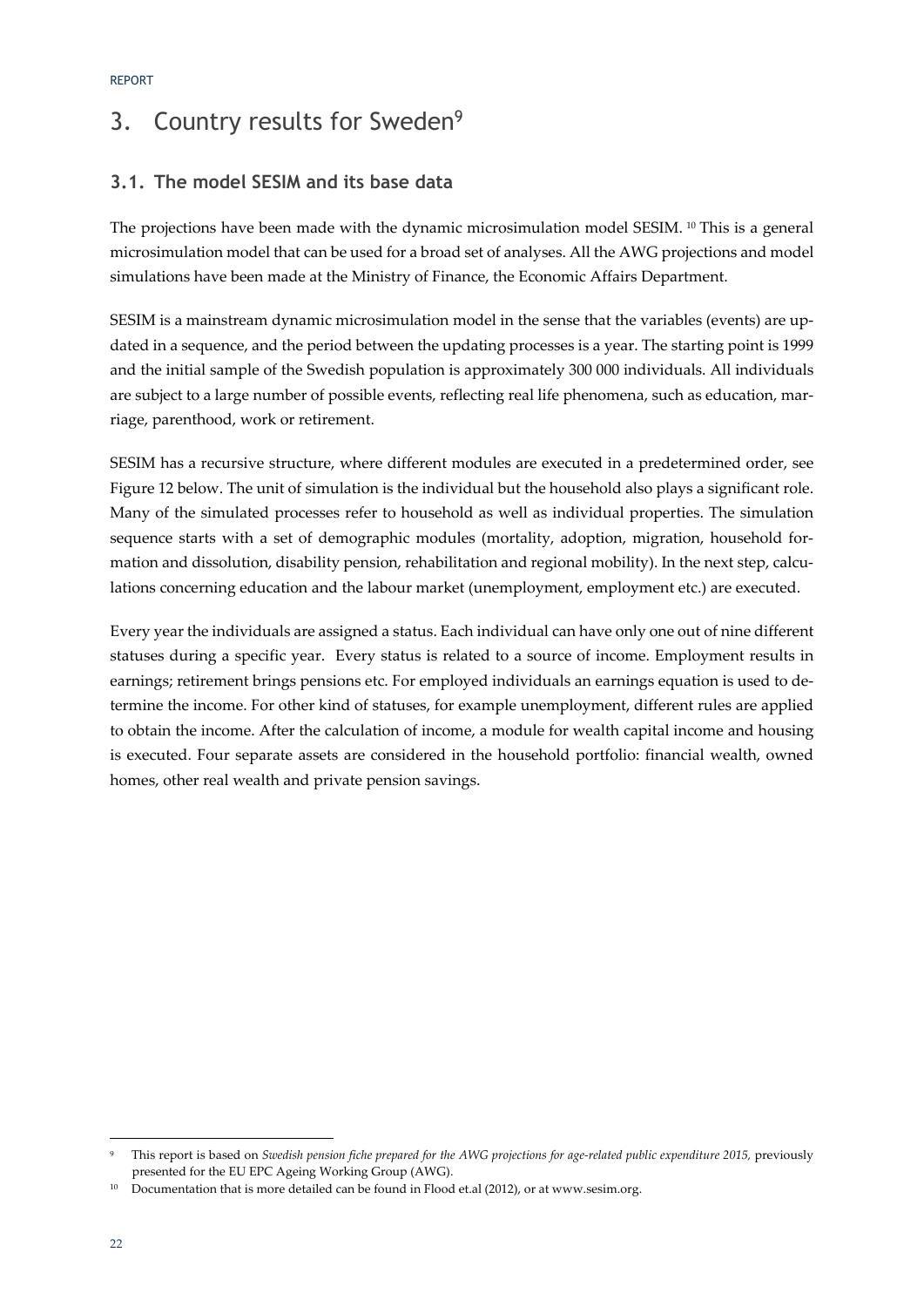#### **Figure 11 Structure of SESIM**

-



After the wealth/housing module taxes, transfer and pensions will be calculated. The rules for all three pillars of pensions have been implemented in all relevant detail (i.e. public, occupational and private pensions). All persons are assumed to claim full time pension, since the model cannot not handle part time retirement (mixed statuses), but can also earn work income.11 Given the information above the household disposable income can be defined.

In the AWG analysis, the models for the labour market are central, especially regarding employment, unemployment, retirement or disability. These models are statistical rather than economic, i.e. in the sense that the risk of these events is influenced by individual characteristics but not by changes in financial incentives. For example, the probability of retirement is a function of the individual's education, age, gender, income etc., but not by the marginal taxes. The retirement model also accounts for the fact that spouses tend to coordinate their retirement decisions.

<sup>11</sup> Also, the automatic balancing mechanism is implemented in the model, but switched off. In the current AWG calculations the balancing index is exogenous until 2019. After this no further balancing is probable given the AWG scenarios.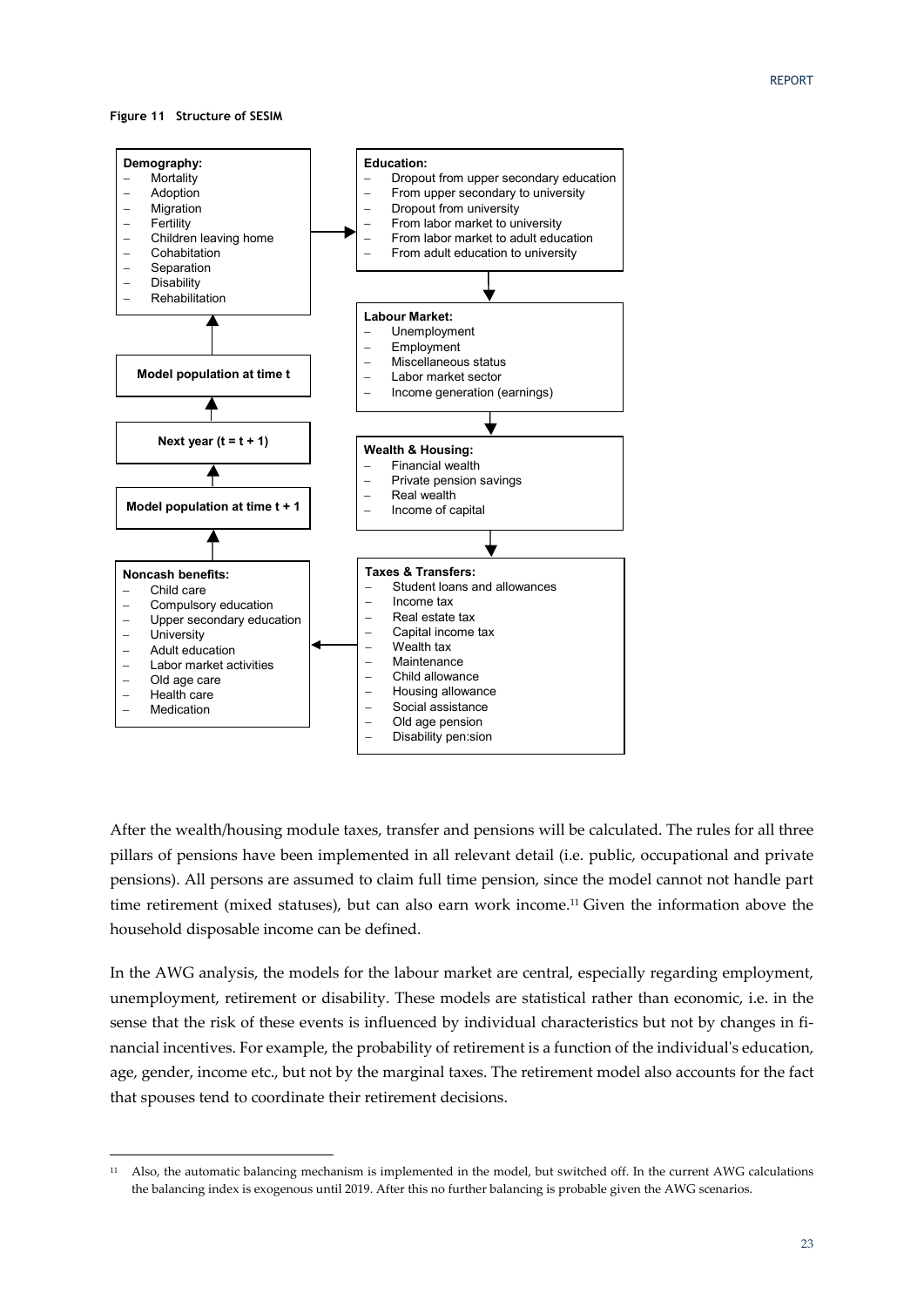#### REPORT

There are several ways of simulating the date of retirement. People retire according to an empirical distribution. Most people retire at 65. Note that the average pension age pensioners is endogenously determined, although the average effective retirement age is aligned to track the AWG labour market assumptions. Some pensioners continue to work after they started to pick up their public pension, and might thus be counted as employed in LFS terms.

#### **3.1.1. Data Issues**

The primary database for SESIM, both for the estimation of the statistical models and for the creation of the base population, is the Statistics Sweden longitudinal database LINDA. The database is created from administrative registers and covers about 3.5 percent of the Swedish population. In 1999, the primary sample was 308 000 individuals. Including their household members the total sample size was 786 000 individuals. The selected individuals are followed over time and all relevant information is collected. Some information, for instance pension rights, can be traced as far back as to 1960. New individuals replace individuals that are omitted from the data due to death or emigration in order to maintain the statistical representativity.12

## **3.2. A brief word on the first-pillar pension system that the model covers**

The Swedish public old-age pension system consists of an earnings-related component based on notional accounts, a private mandatory defined contribution system and a pension-income-tested top-up, the guarantee pension. Most employees are covered by occupational pension plans. The possibility to make tax-deductions for private pension savings will be reduced in 2015 and abolished in 2016

#### **3.2.1. The Swedish public pension system**

The reformed Swedish public old-age pension system was fully implemented in 2003. The reformed earnings-related old-age pension system consists of a notionally defined contribution (NDC) PAYG component and a fully funded, defined contribution (DC) pension system. Both are based on lifetime earnings and individual accounts. In addition, there is a pension-income-tested top up, the guarantee pension, which is financed with general taxes from the central government budget. The same rules apply to all persons regardless of occupational sector and for employees and self-employed alike.

The old Swedish pension system consisted of a flat-rate pension provided in full to everyone with at least 40 years of residence in Sweden between the ages of 16 and 65. Further, it included an earningsrelated pay-as-you-go (PAYG) component providing a benefit based on 60 per cent of an average of the contributors best 15 years of earnings, with 30 years required to receive a full benefit.

The reformed system covers individuals born 1938 and later, with transition rules for persons born 1938- 1953. Given the actual pension pattern, the last cohorts with pension rights in the old system will retire around 2020. As a result, it will take a couple of decades until all beneficiaries have all of their benefits calculated according to the reformed rules.

-

<sup>12</sup> For a more detailed description of the data set, see e.g. Flood et al (2012) and Edin & Fredriksson (2000).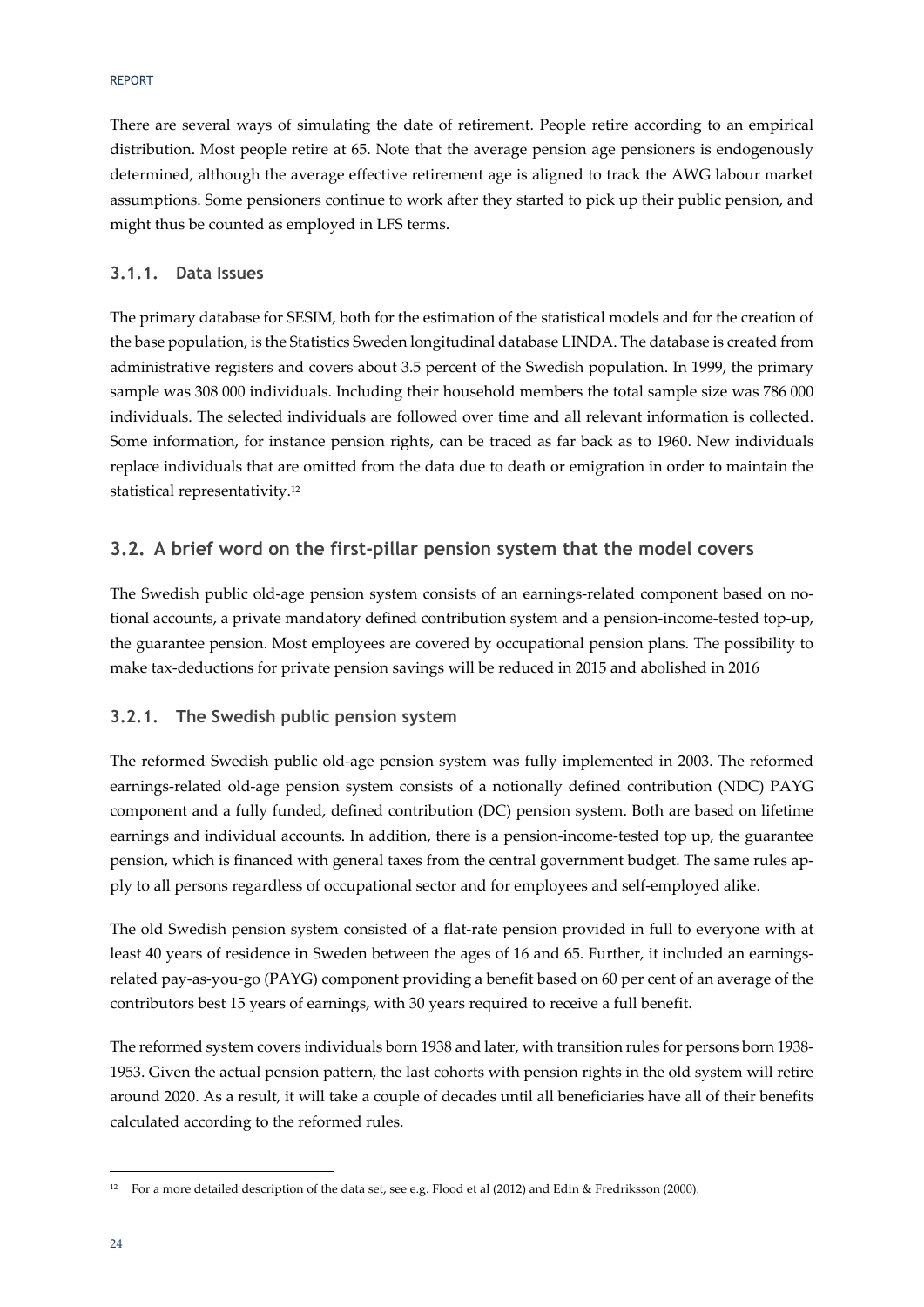Pension rights are credited to the individual accounts for 18.5 percent of the annual pensionable income up to the pension ceiling amounting to 8.07 income base amounts. 16 percentage points are paid to the NDC PAYG system and 2.5 percentage points to the funded DC system. The insured person pays a pension contribution amounting to 7 percent of the gross pensionable income, and the employer 10.21 per cent. Contributions over the pension ceiling is transferred to the central government budget as general tax and have no connection to the income-based pension system. Contributions are also paid by the central government to cover pension entitlements credited for income replacement social insurances, e.g. for unemployment, sickness, disability or parental leave.

The retirement age is flexible and individuals can claim benefits from the age of 61 without any upper limit. Under the Employment Protection Act, an employee is entitled to stay in employment until his/her 67th birthday.

#### **3.2.2. The DC PAYG system**

The NDC PAYG pension system works on an actuarial basis. At the time of retirement an annuity is calculated by dividing the individual's account value by a divisor reflecting unisex life expectancy at the specific date of retirement. The individual can counteract the negative effect on the annuity caused by increasing life expectancy by postponing the date of retirement. Hence, incentives are strong to prolong the working career. If for example an individual born in 1946 delays the retirement from 65 to 67 the annuity divisor decreases from 16.31 to 15.16 and the NDC pension consequently increases with 7.6%.

The PAYG-pensions in payment are on average indexed by wages, but are front-loaded in the sense that pensioners receive a share of the real economic growth in advance. The NDC savings is as a primary rule indexed by the average rate of growth of earnings per contributor. In case of financial sustainability problems though, the automatic balancing mechanism is activated and the indexation will be reduced until stability is restored. This guarantees that the system will be able to finance its obligations with a fixed contribution rate and fixed rules regardless of the demographic or economic development. The balancing indexation was activated for the first time in 2010 because of the financial crisis in 2008. The balancing is assumed to stay in effect until 2017 (this is in line with budget forecast previously made by the Swedish Pension agency).

#### **3.2.3. Non-earnings-related minimum pensions and basic security**

The pension-income-tested top-up, the Guarantee pension, is financed by general tax revenues. The benefit is proportionally reduced if the number of residence years in Sweden falls short of 40. The guarantee pension, together with the means-tested housing supplement for pensioners (BTP), is higher than the minimum income standard in the system for social assistance. All forms of basic security benefits for the elderly can only be received from the age of 65. The guarantee pension is price indexed and fully taxed.

The guarantee pension is means-tested against public pension income and survivor benefits, but not against work income etc. For low incomes, the benefit is reduced krona by krona, and for higher incomes, the benefit is reduced by 48 per cent. The annual benefit amounts to a maximum of 2.13 price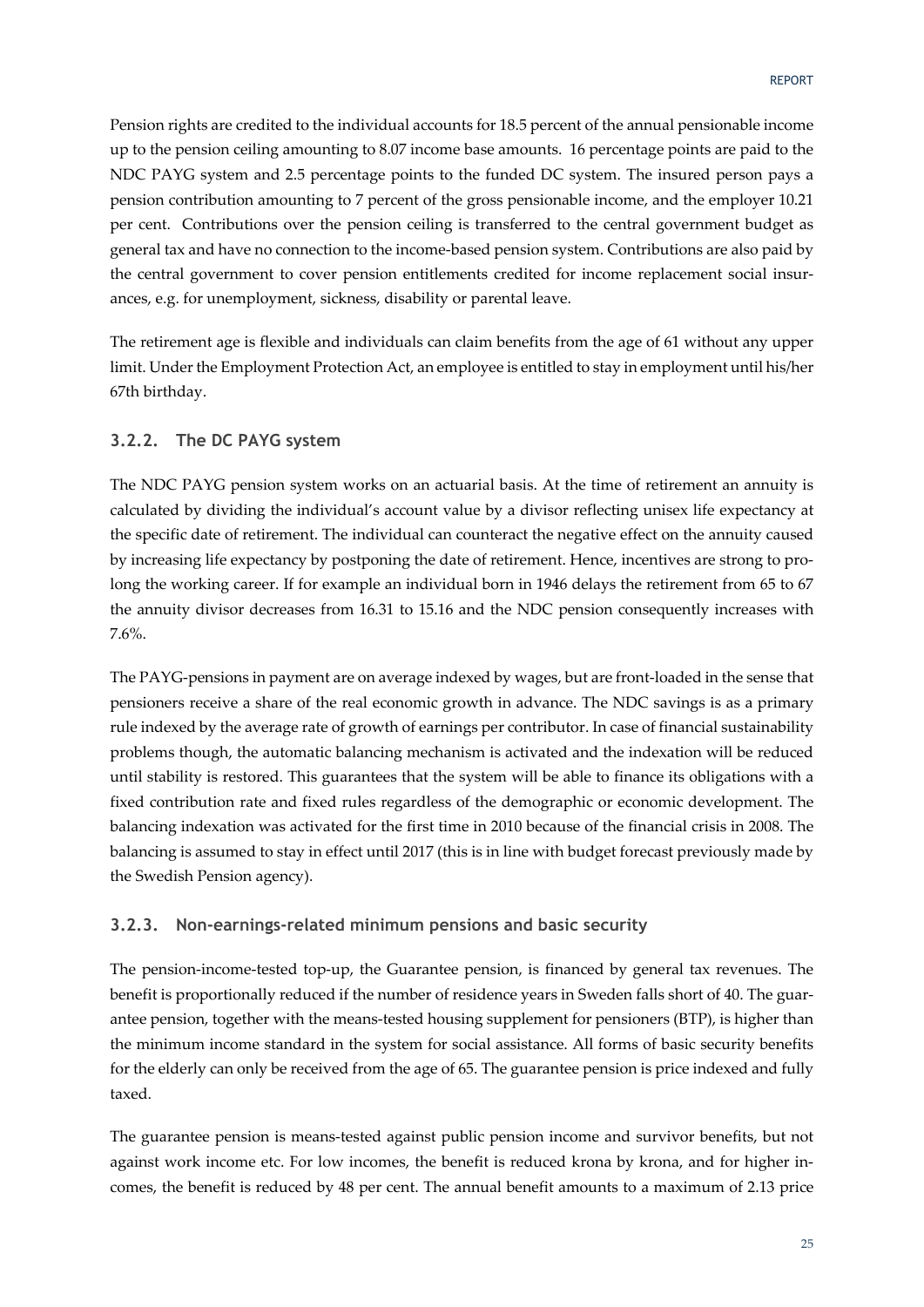#### REPORT

base amounts (PBA) (EUR 10 100 year 2014) for single households, and 1.90 PBA:s per person (EUR 9 000 year 2014) for cohabitants. The guarantee pension is fully phased out when the income pension reaches 3.07 PBA:s for single households and 2.72 PBA:s for cohabitants.

Formally outside the old-age pension system, but de facto closely interlinked, there is the tax-free means tested Housing supplement for pensioners (BTP). There is also a Special housing supplement (SBTP) for pensioners with low income and high housing costs. Finally, there is a tax-free means-tested program, Maintenance support for the elderly (ÄFS), which ensure that pensioners with very low income, usually immigrants with few years of residence in Sweden, do not become dependent on social assistance. The size depends on household income and housing costs, but is by design always higher than the social assistance benefit.

#### **3.2.4. Early retirement, disability and survivor's pension**

It is possible to retire at the age of 61 but the loss is twofold for the individual. First, the benefit is based on lifetime contributions, which implies that all years with earnings will increase the benefit. Second, the level of the benefit is calculated using the cohort-specific life expectancy at the date of retirement. Hence, leaving early implies both a lower (notional) pension capital and a longer period of payment, and therefore the annual benefit will be lower compared with a later retirement age. Regardless of the flexibility in the reformed pension system there is a strong tendency to claim public pension at age 65, which was the norm in the old system. However, to claim pension is not the same as leaving the labour market. In 2013 the average age for withdrawal from the labour market was estimated to 63.6 years, which is the highest age since the beginning of the 1980:ies.

The reformed pension system is individual-based. The previous widow's pension (women only) has been replaced by a new, temporary and gender-neutral, so-called adjustment allowance. However, due to the long phase out period, widow's pensions will continue to be paid out for several decades. In the reformed system, a survivor will receive an adjustment allowance for 12 months as a standard, but the payments continue as long as the survivor has children younger than 12 years. The size of the adjustment allowance, as well as the widow's pension, is based on the deceased's earnings.

Disability benefits, which are equivalent to disability pensions in most European countries, are formally a part of the sickness insurance scheme. Individuals with disability benefits continue to accumulate pension entitlements in the public pension system. The contributions are paid by the central government budget. Public old-age pension benefits for disabled persons are based on lifetime earnings, just as for everyone else.

#### **3.2.5. Occupational pensions**

The absolute majority of all employees, both in the public and the private sector, are covered by semimandatory occupational pension plans based on collective agreements between the unions and the employers' confederations. These occupational pension schemes, financed through employers' contributions, provide a supplement to the public system, and a top-up for incomes above the public pension system ceiling. Thus, these schemes are most important for high-income earners. There are four major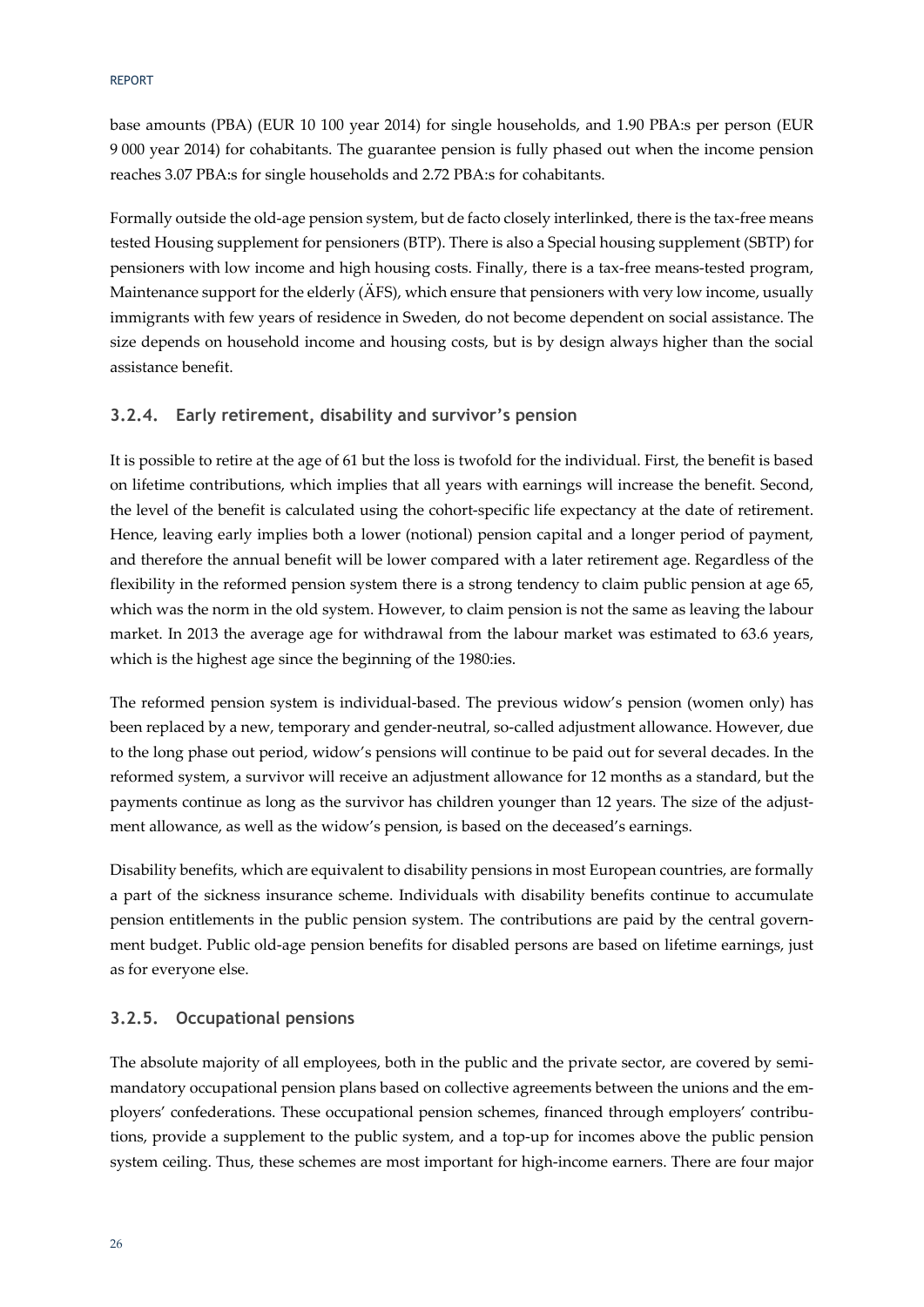occupational plans: blue-collar workers in the private sector, white-collar workers in the private sector, central government employees and local government employees.

#### *Mandatory private premium pension*

The public system also consists of a private mandatory fully funded defined-contribution part, the Premium pension. The system is administered by the state and financed by a contribution rate of 2.5% of pensionable earnings, following the same transition rules as the PAYG system. Individuals can choose from a large number of mutual funds when investing their capital. A government run default fund caters for people who do not make an active choice. The individual mutual funds earn a market rate of return. At retirement, at any age from 61 years, individuals can choose a fixed or variable annuity, in part or in full.

#### **3.2.6. Voluntary private pensions**

It is also possible to make tax-deductions for private pension saving, something that is especially important for self-employed who are not covered by an occupational pension plan. The maximum yearly deduction allowed is SEK 12 000 (EUR 1 280), which will be reduced to SEK 1 800 (EUR 260) in 2015 and abolished altogether in 2016. For self-employed not eligible to occupational saving plans, deductions will be allowed even after 2016. In 2011 approximately 38 per cent of the population 20-64 years old made tax-deductions for private pension savings, on average SEK 5 600 (EUR 600) and in total SEK 11 400 billion (EUR 1 120 billion).

#### **3.2.7. Tax status**

Old-age (including guarantee pension), disability and survivors pension, is subject to income tax (but not payroll taxes). The means-tested basic security allowances (BTP, SBTP and ÄFS) are tax-free. Private tax-deductible pension savings, as well as funded occupational pensions are taxed ETT (contributions Exempt, returns Taxed, benefits Taxed). The mandatory premium pension is taxed EET.

## **3.3. What incomes are included (and what are not)**

SESIM allows for an extensive definition of disposable income. In these calculations the disposable income includes capital income and capital gains, resulting in higher income dispersion than e.g. the numbers in EU-SILC published by Eurostat. All major income sources as well as taxes are calculated. However, the model structure with different statuses linked to a main source of income, somewhat underestimates heterogeneity seen in reality.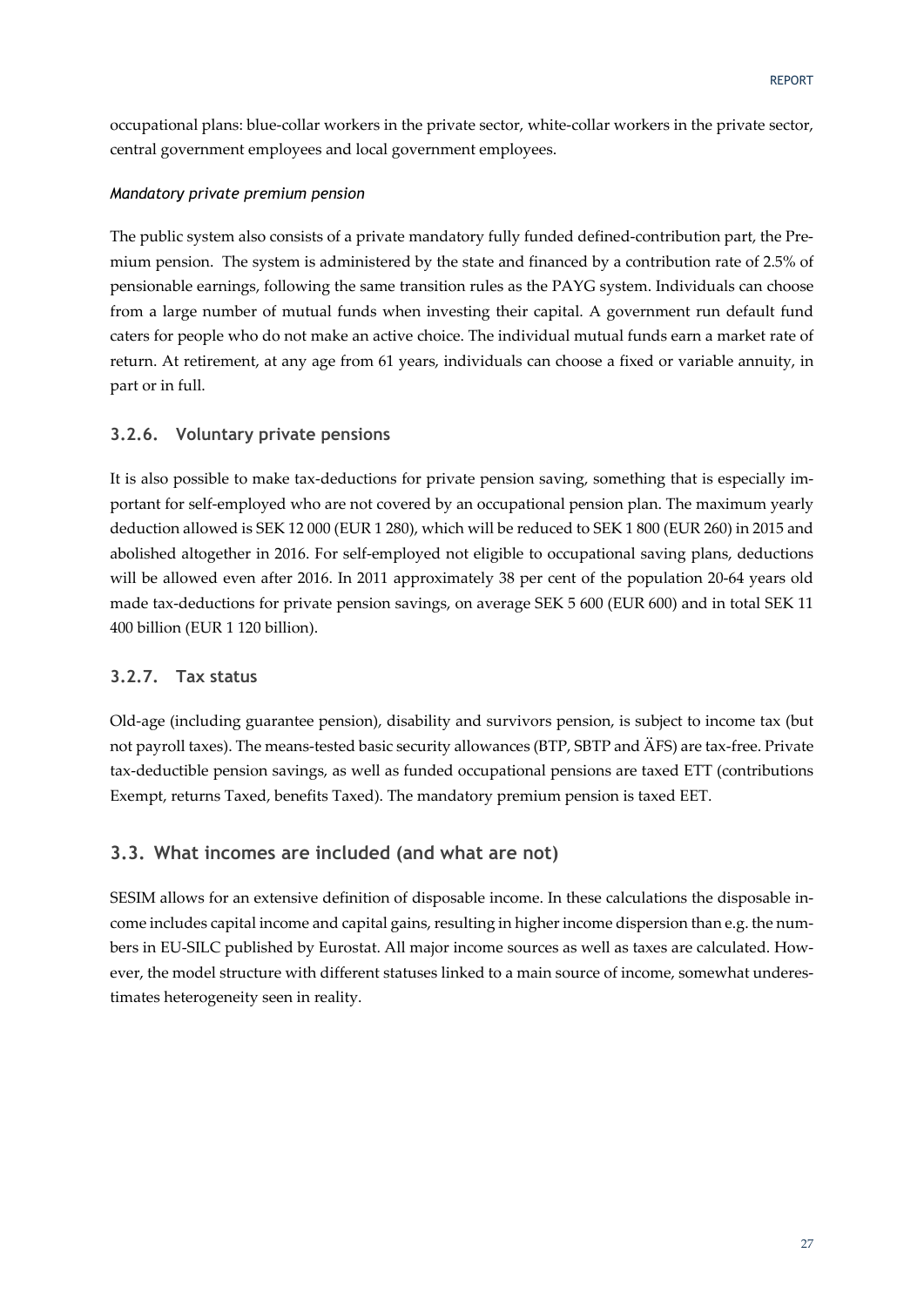#### **3.4. How the calibration is done**

The most important exogenous economic macro variables in SESIM are inflation, real income growth per capita, short- and long interest rates and return on stocks. All relevant macro numbers are implemented in line with the AWG assumptions in the baseline scenario.13 In the calculations, the model is aligned in order to achieve exogenous average unemployment and participation rates (for 5-year groups). The simulated population and labour force tracks the AWG-assumptions closely. The "raw" model results are calibrated to NA levels 2013 where possible. This also applies for the adequacy measures presented here, with the difference that, due to data limitations, the base year is 2012.

All calculations are made in current prices.14 The indexation rules are implemented in detail in the model. Items that are price indexed by legislation, have been income indexed from 2019 in the projections (e.g. the housing allowance for pensioners and the guarantee pension). It is also assumed that the rate of return on the funded assets in the individual public DC funds and the individual occupational pension accounts will be the same for all individuals.

Sesim is a stochastic model, and the population is endogenous, but of course based on the AWG assumptions. The population is therefore aligned (calibrated). Despite the alignment the total model population varies from +0.5% in 2013 to +0.1% of the Eurostat population in 2060. The reason for the positive bias is that Sesim is counting the continuously growing population the 31st of December, but AWG in the middle of the year. The bias disappears if the same measurement date would be used. Apart from the bias, there is also some stochastic variation. In general the deviations are bigger the smaller the studied stratum is. However, the errors are small and even out in the long run.

For outcome and medium term years, the results have been validated against National Accounts, and calculations from The Swedish Pension Agency. The results have also been validated against the AWG demographic and macroeconomic assumptions.

## **3.5. What should the reader take into account when considering the simulation results?**

- The results are presented for different age groups, not working and pensioners strictly. This makes it easier to compare the results with different sources, e.g. EU-SILC. Working is defined as all individuals in active age between 20 and 64 years. Regarding the groups Pensioners and Elderly (65+) the difference is very small in the baseline scenario, as the retirement age is assumed unchanged.
- Households with negative disposable income have been removed in the calculation of the measures.

The results are sensible to the choice of income indexation of minimum pensions and basic security. All types of pensions, benefits and thresholds in the pension and tax systems are income indexed from 2019 in the calculations, regardless if legislation states otherwise.

-

<sup>&</sup>lt;sup>13</sup> The real interest rate, 3 percent, is used in all scenarios.

<sup>14</sup> The exchange rate 8.9870 SEK/Euro, the projected average rate in 2014 according to Eurostat (2014-07-30) has been used from 2014 on.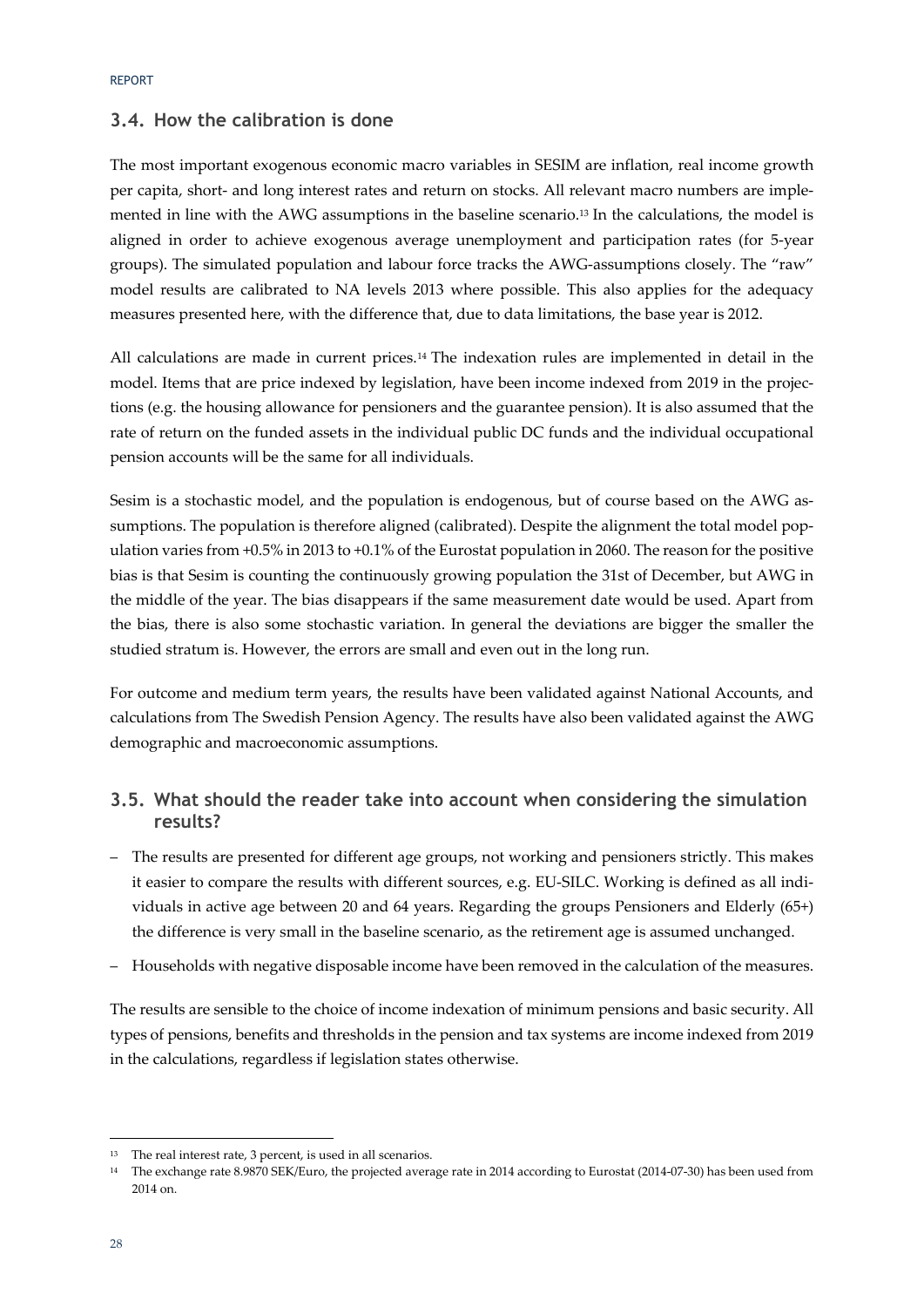## **3.6. Results**

## **3.6.1. Risk of poverty (60% of median equivalent household income)**

- The most striking feature is the increasing risk of poverty for 65+. This is the result of the assumption about fixed retirement age at 65 years in the base scenario. This will gradually press down the pensions when the annuity divisors, which are based on the longevity, grow. On the other hand the risk of poverty for the working age population is decreasing, resulting in only a slightly higher risk for the total population.
- The results for pensioners are very sensible to the choice of equivalence scale. Here the modified OECD scale (1, .5, .3) has been used. In 2012 the R60 for 65+ with the Statistics Sweden Equivalence scale is 12.8% compared to 22.2% with the OECD scale.
- The increase 2006 to 2010, especially for pensioners, is partially explained by the introduction of the Earned Income Tax Credit (EITC). The following decrease until 2013 might partially be explained by the new special basic tax deduction for individuals 65+ that was introduced in 2009, and then increased in several steps.

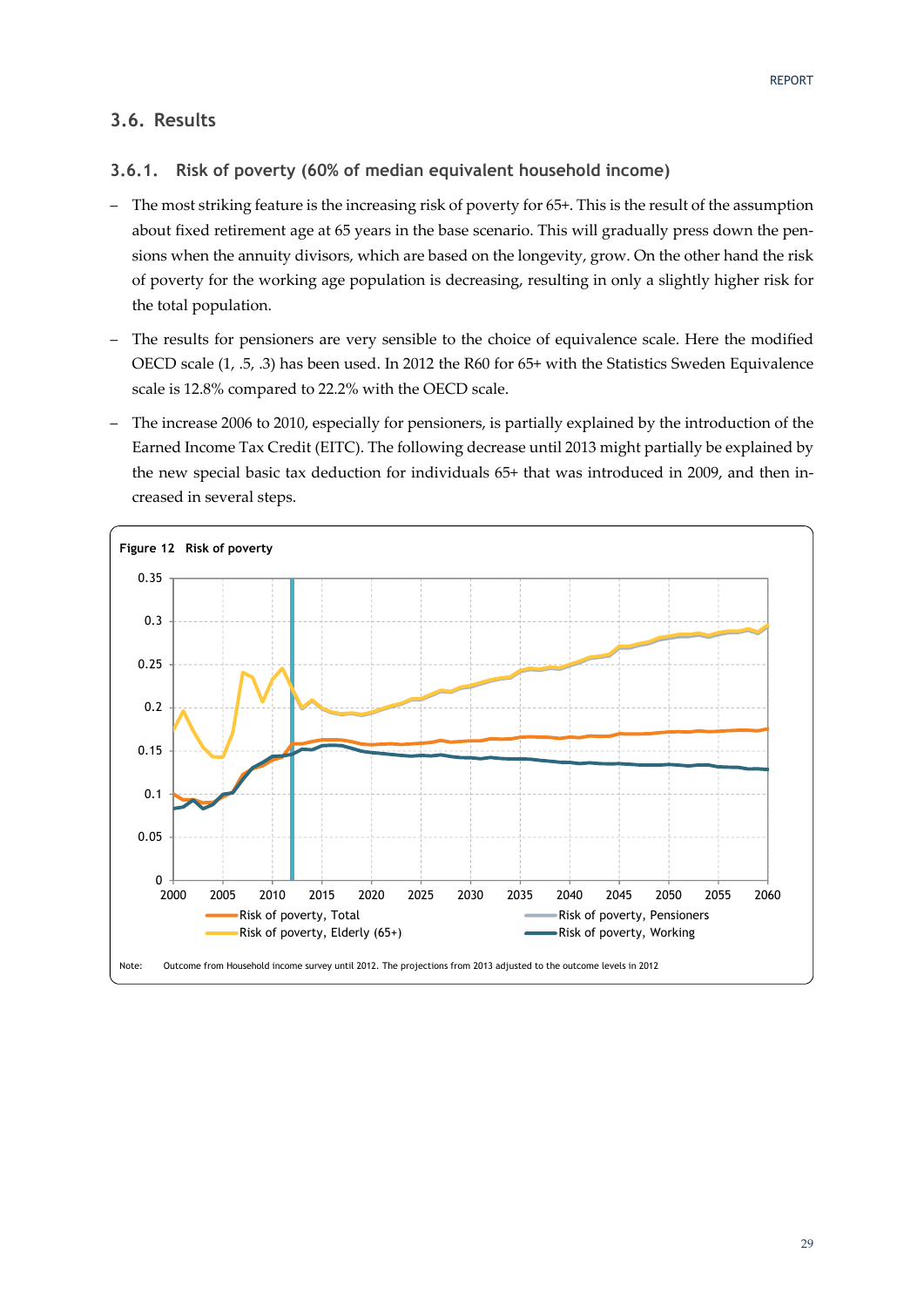### **3.6.2. Gini**

- The Gini for the total is expected to be stable during the whole projection period, but the Gini will decrease for both the working age population and the pensioners. This is due to decreasing Gini within both the groups, at the same time as the difference between the groups is increasing. This in turn is due to gradually lower pension replacement rates.
- As a result of the increasing risk of poverty among 65+, the Gini for pensioners will fall relativity more than the total Gini. The explanation for this is that more and more pensioners will get guarantee pension that is limited by a ceiling. That means that the income distribution for pensioners will become more compressed.



#### **3.6.3. The Income quintile share ratio S80/S20**

- The S80/S20 measures show a decreasing trend for the working age population and especially for 65+. The reason for the latter is the same as for the Gini, i.e. that more pensioners will get guarantee pension.
- The S80/S20 measure is substantially higher than the numbers published in EU-SILC for outcome years (3.7 for the total in EU-SILC 2012 compared to 4.3 here). This might be explained by that capital gains are included in the model definition of the disposable income, but not in the numbers published by Eurostat.
- The model is stylized compared to the real world. To recreate the variety techniques for variance reduction are used. However, in such a long time frame as here, 2060, the quality of the results are an open issue. Especially the results for the S80/S20 might be sensible, as they are calculated in the tails of the income distribution.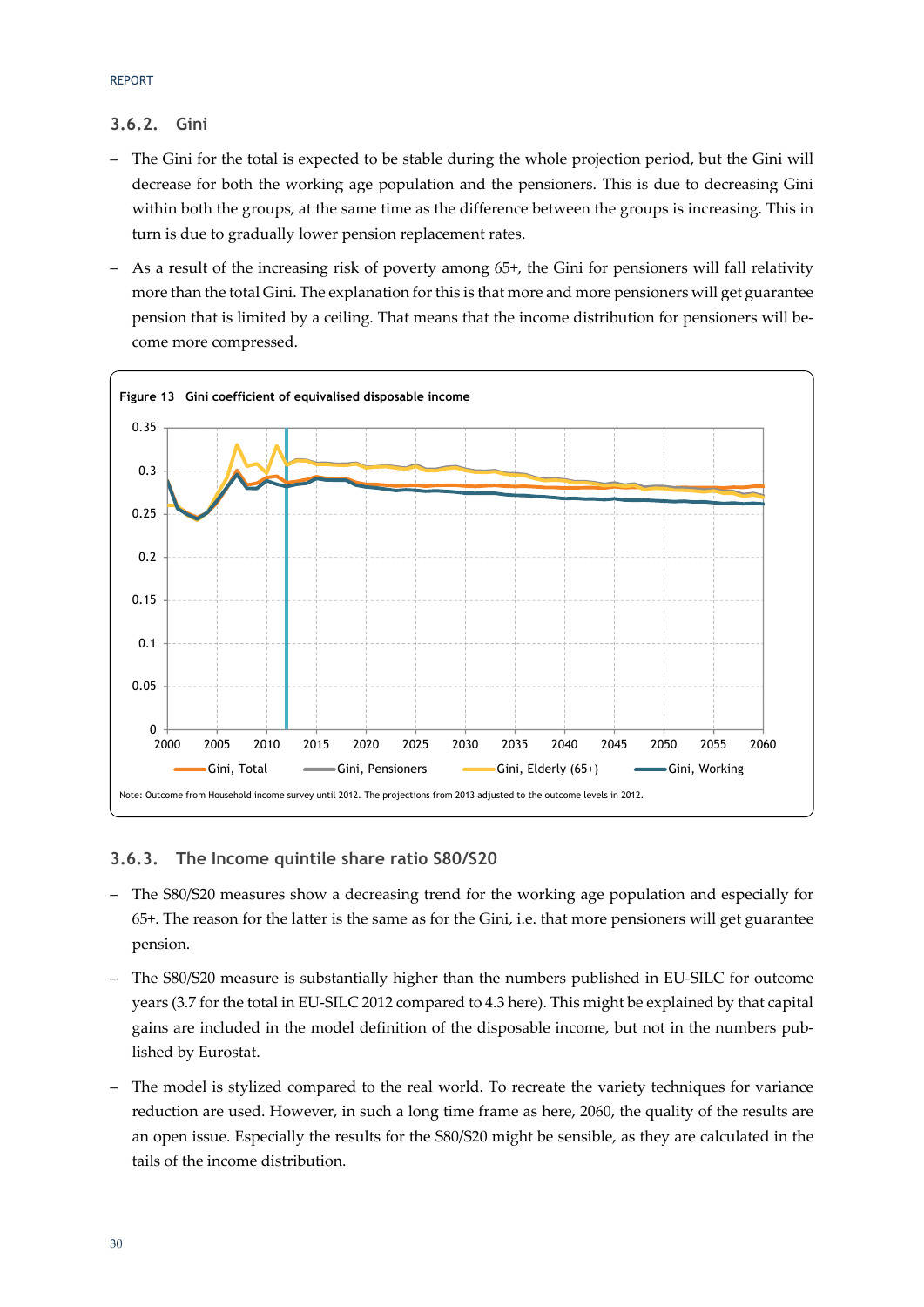

## **3.7. Sensitivity analysis for Sweden**

Beside the baseline scenario AWG also decided to make an additional set of eight sensitivity scenarios in order to quantify the responsiveness of results to changes in key drivers, such as macroeconomic, population and policy variables. The sensitivity scenarios are:15

- Higher life expectancy at birth an increase of two years by 2060
- Higher/Lower labour productivity +/-0.25 p.p. The increase/decrease is introduced linearly during the period 2016-2025
- Higher employment rate: 2 p.p. higher for the age group 20-64, introduced linearly up to 2025.
- Higher employment rate among Older Workers (55-74 years): 10 p.p. higher, introduced linearly up to 2025.
- Lower migration (-20%).

-

- Risk Scenario: TFP assumed to converge to 0.8% in 2060 (1% in Baseline).
- Policy scenario: Linking retirement age with increase in life expectancy

The sensitivity scenarios work through different channels, which have different effects on the outcome:

- Productivity (Higher / Lower/ Risk)
- Demographics (Higher life expectancy, Lower migration)
- Labour market (Higher employment, Older workers, Policy)

<sup>15</sup> See Ageing report 2015, table II.1.29 and the Swedish pension fiche "The pension system and pension projections until 2060" for details.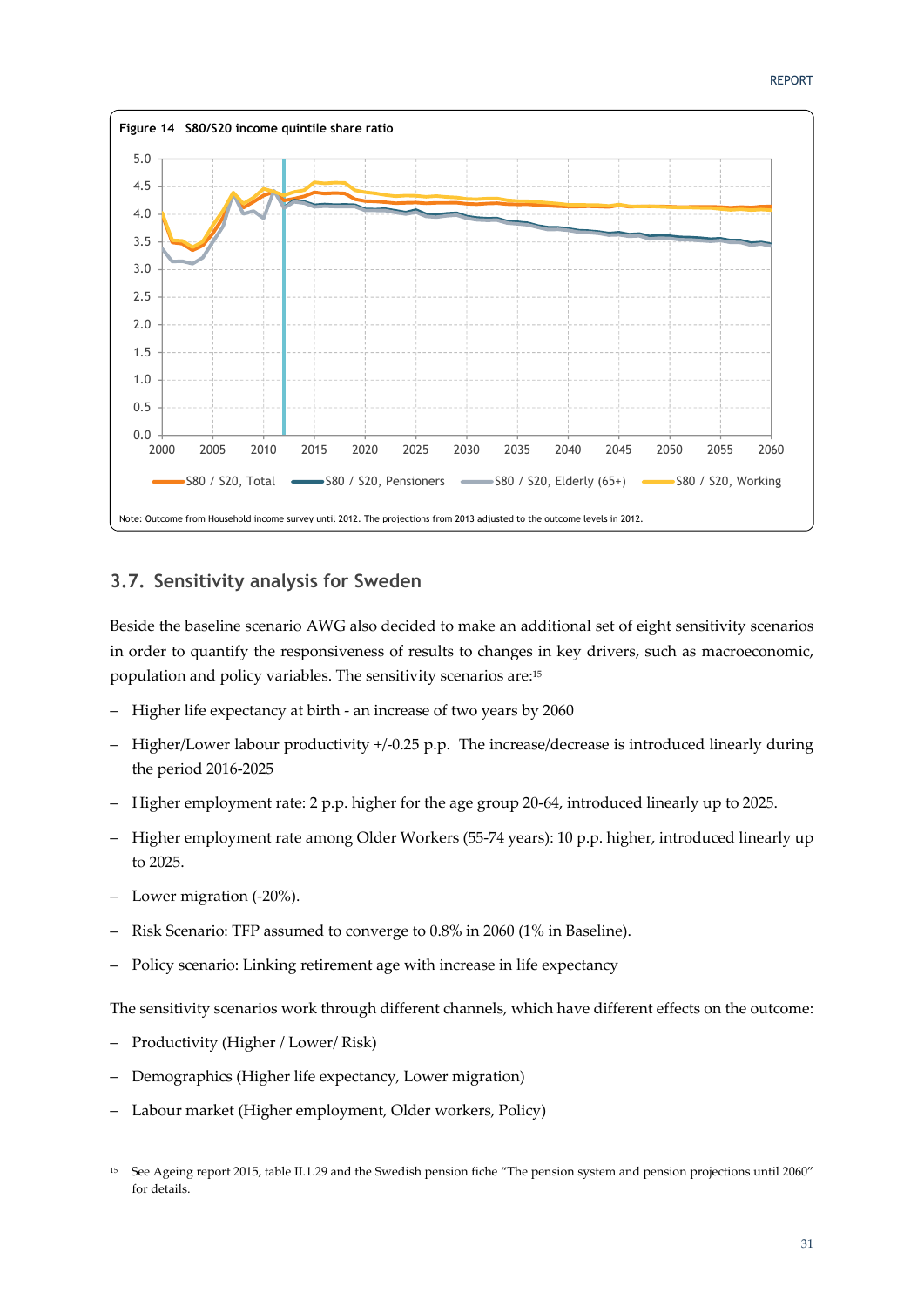REPORT

When analysing the results it is important to remember that all systems (tax brackets, ceilings etc.) are income indexed and will grow at the same pace as GDP in the calculations.16

In the sensitivity scenarios the pension age is normally based on the current pension behaviour. However, in the Older workers' scenario and the Policy scenario, the age limits and the pension behaviour is shifted in line with the AWG labour market assumptions in order to increase the average exit age. In the model this is technically achieved by having older cohorts mimic the labour market behaviour of younger cohorts. In the policy scenario also, all relevant age limits are increased with 2/3ds of the increase in longevity, approximately keeping the percentage of adult life spent at retirement constant.17

The results are presented as deviations from the "baseline" in the same manner as in the AWG pension fiches. Tables 2-4 below shows the values of the three adequacy indicators<sup>18</sup> for different age groups (Total, 20-64, 65+). Together they provide a *"confidence interval"* - in a strictly non-statistical sense of the word - of the simulation results.19 In the text below the results are commented briefly for the different indicators. The focus will be on the effects for the group Elderly (65+).

**3.7.1. At risk of poverty (R60)** 

The general picture is the increasing risk of poverty for the Elderly (65+). This is to a large extent the result of the AWG:s assumption about a fixed effective exit age, except for the Older workers and the Policy scenarios.

- In the Older workers' scenario and the Policy scenario with increased employment among elderly, resulting in a higher exit age, the hike in Risk of Poverty is mitigated. Hence, the poverty risk in these scenarios ends up lower than in the baseline scenario. This being the case, the poverty rate will also in these scenarios increase over time, albeit less fast than in the case of the base scenario. This is because the relevant age limits are only increased with 2/3ds of the increase in longevity and that some groups, for example disability pensioner, has left the labour market before the current age limits and thus are unable to prolong their working lives.
- During the first decades the risk of poverty will increase in the Policy scenario, due to that more individuals are working at the same time as the impact on paid out pensions is limited. The prolonged working careers will gradually lead to higher pensions, and the risk of poverty will instead start to decrease around 2030. The decrease will become bigger as long as the longevity is increasing.
- Higher productivity as well as higher employment rate increases the poverty risk for the group Elderly (65+) as the income for group Working age increases immediately, which causes the poverty line (defined as 60% of the median income) to increase as well. This is the indirect effect of a productivity change on poverty of the elderly. But there is also a direct effect, being that the income for

-

<sup>&</sup>lt;sup>16</sup> It may also be informative to read Section 3.5 in the Swedish Pension fiche, where the results of the aggregated sensitivity calculations are presented.

 $17$  This is in line with the proposals from the Swedish Pensions age committee.

<sup>&</sup>lt;sup>18</sup> See section 1.1 for definitions of the indicators and the subgroups.

<sup>&</sup>lt;sup>19</sup> The results are presented for different age groups, i.e. the groups Working and Elderly are classified by age, not by source of income etc. This makes it easier to compare the results with different sources, e.g. EU-SILC. Working age is defined as all individuals between 20 and 64 years. Regarding the groups Pensioners and Elderly (65+) the difference is very small in the baseline scenario, as the retirement age is assumed unchanged, but might be more substantial in scenarios with increasing exit age.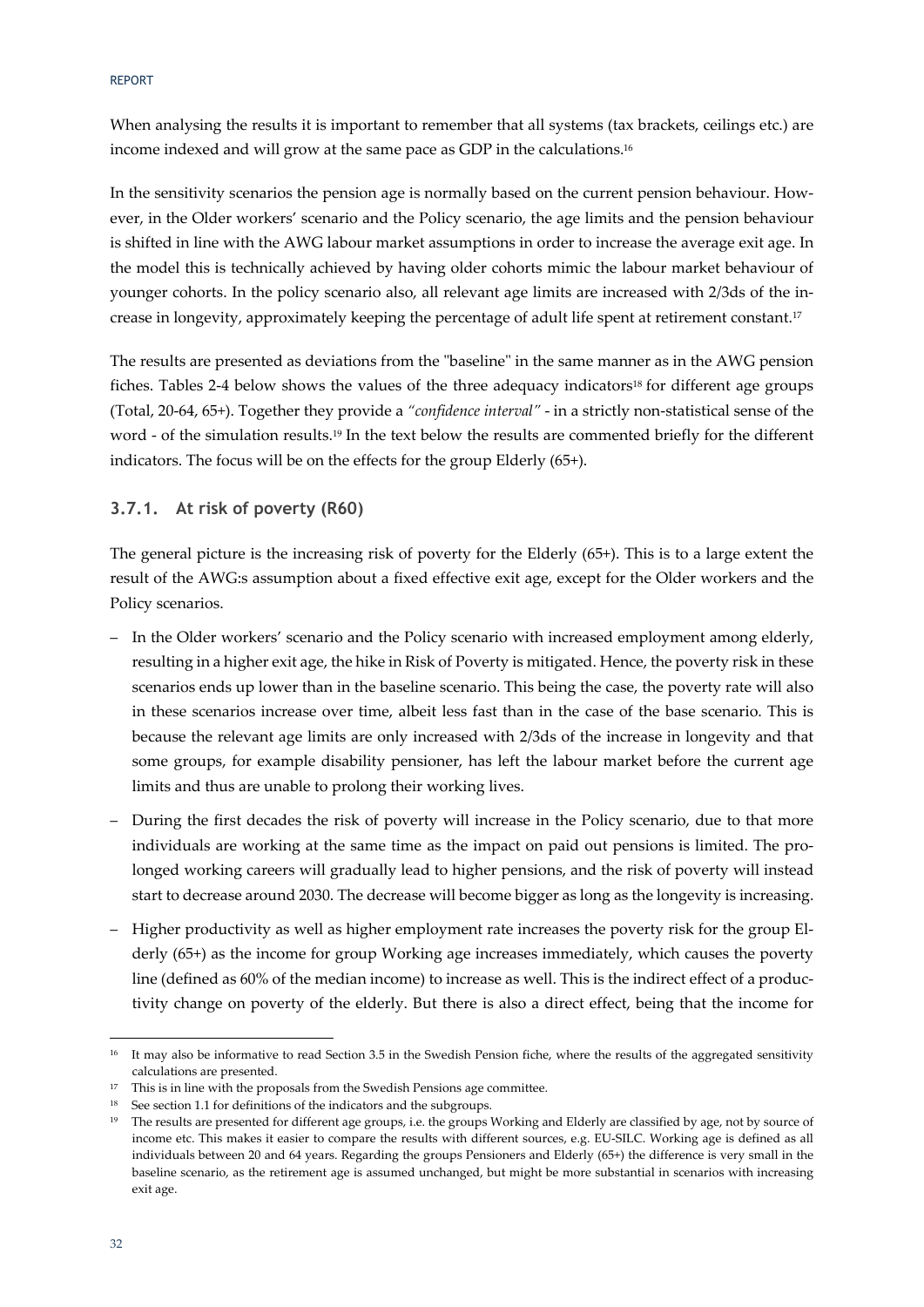pensioners will increase as well, as productivity increases, albeit with a substantial time lag. Hence, as is the case in the Belgian results, the indirect effect outweighs the direct effect and a higher productivity will therefore increase the poverty risk of the Elderly. Following the same line of reasoning, mutatis mutandis, the Lower productivity scenario and the Risk scenario lower the poverty risk of the Elderly.

- The effects in the sensitivity scenarios are small on the group Working compared to the effect on Elderly (65+), particularly for the productivity scenarios. Unlike for Elderly (65+), the poverty risk for Working age (20-64) is decreasing slightly in the Baseline scenario. The aggregated effect of this will be a somewhat higher risk of poverty for the total population.
- The increased risk of poverty in the Policy scenario in the group Working age (20-64) is explained by that more people work under this scenario and that this pushes up the poverty line.

A quick comparison with the Belgian results show that the impact of the variants on the poverty risk of the Elderly population goes in the same direction for the two countries. The impacts for Belgium however tend to be more marked than for Sweden, which probably is due to the fixed indexation system in vigour in Belgium, compared to the assumption about income indexation in the Swedish calculations (even though the legislation states price indexation or no indexation at all in Sweden).

#### **3.7.2. Gini coefficient**

The effects of the scenarios on the income distribution are complex; they depend on the trajectory of different variables, and the development in different subgroups. In this context it is again important to remember that all systems (tax brackets, ceilings etc.) are income indexed. In some cases, it is impossible to determine the sign of the effects on theoretical grounds only.

- As a result of the assumption pertaining to the fixed pension age, the drop in income inequality among the Elderly in the baseline scenario is more important than that for the population as a whole, something which is also the case for Belgium but not for Hungary. Among other things, the fixed retirement age causes an increasing proportion of pensioners to gather around the minimum pension level.
- The decrease in the baseline scenario in the Gini for Elderly (65+) is also explained by the historic increase in the participation rate for women, i.e. that woman that entered the labour market before approx. 1995 had a shorter contributory period on average than men. This effect is expected to fade out until about 2030.
- The effect of the sensitivity scenarios is limited in most cases, except for the scenarios where people are working longer.
- The most evident effects on the Gini for the Elderly (65+) are in the Older Workers and the Policy scenarios. The reason for this is that the fraction of pensioners will decrease and more individuals 65+ will work. As the income dispersion is higher for working than for pensioners, the combined effect will be an increase in the Gini. For the total population the Gini will instead decrease as the spread between the groups Working (20-64) and Elderly (65+) will decrease.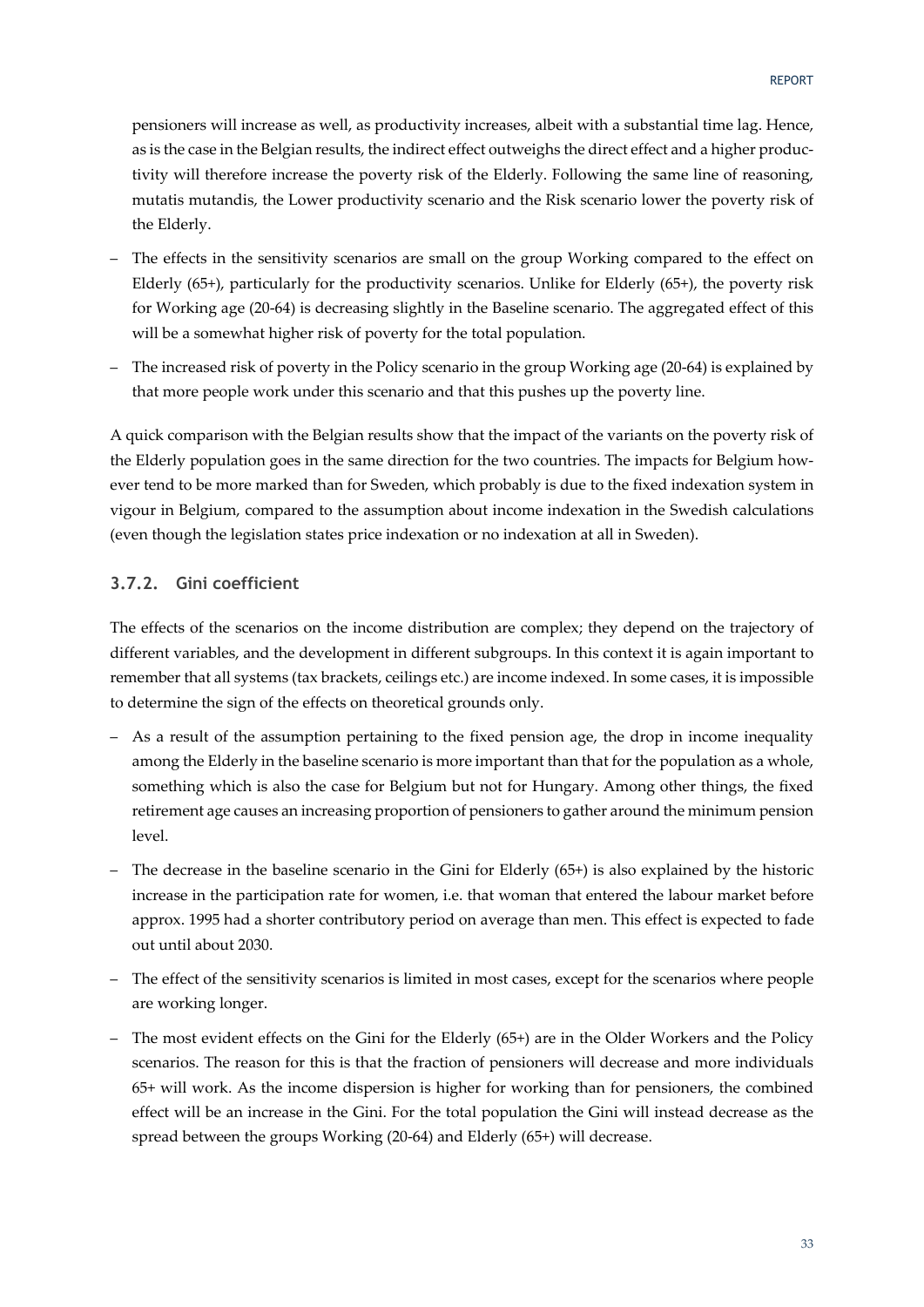- In the Policy scenario the Gini for the total population decreases more than either of the components Working age (20-64) or Elderly (95+). This might be explained by that the income in the groups converges when the exit age becomes higher, resulting in a more compressed income distribution.
- In the Higher labour productivity scenario the Gini is decreasing for the group Elderly (65+), and consequently increasing in the Lower productivity and the Risk scenarios. This is the reversed results compared to those presented for Belgium in section 2.7.

#### **3.7.3. Income quintile share ratio (S80/S20)**

The effects on S80/S20 are generally small and similar to the effects on the Gini when looking on sign and rank.

- In the same way as for the Gini the effect are most obvious for the Older workers and the Policy scenario, where people work after 64 to a greater extent.
- For the Total and Working (20-64) the effects are close to zero, except for the scenarios with higher employment.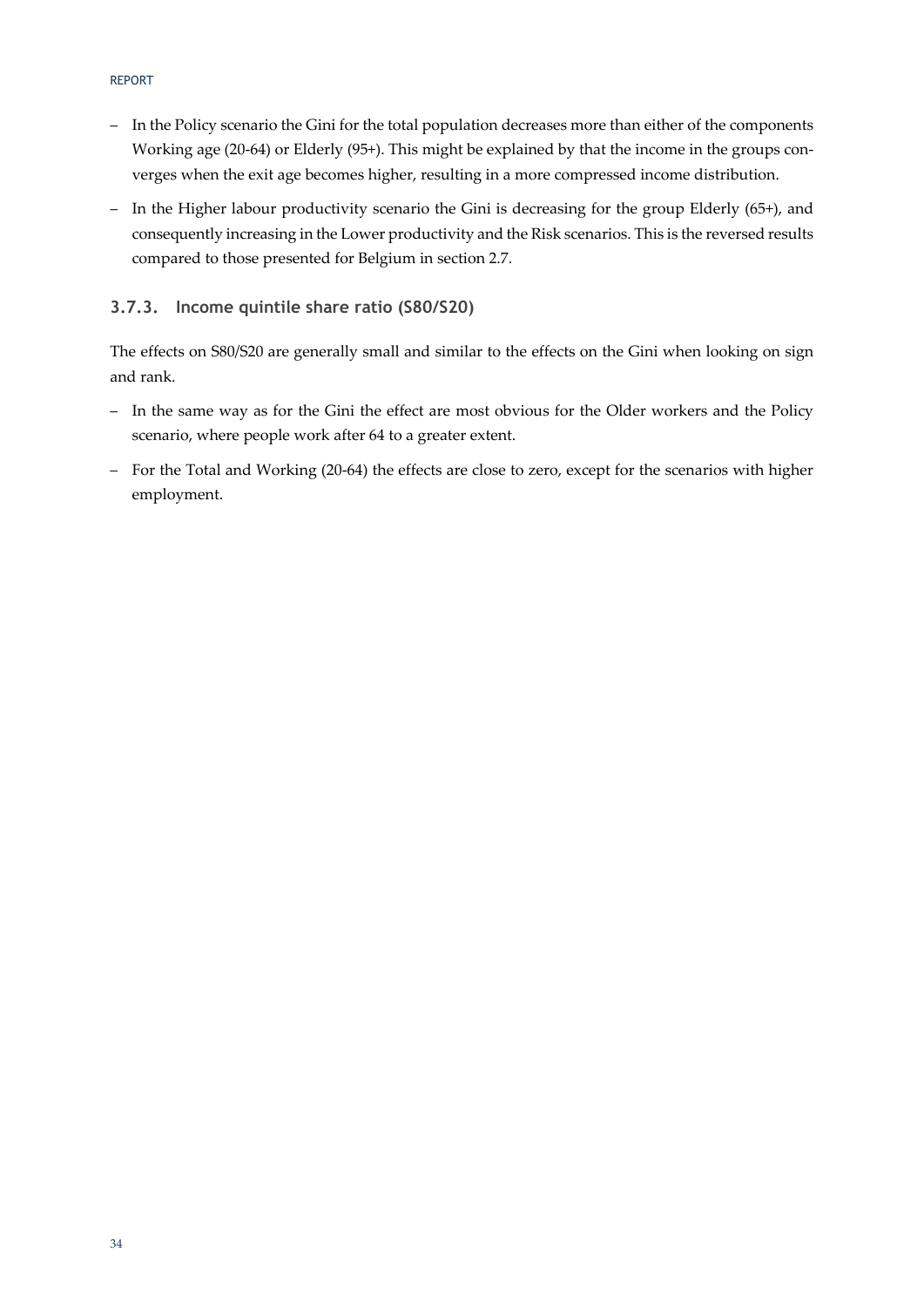#### **Table 2 Risk of poverty (R60) for different groups under different scenarios**  *Deviation from the baseline in p.p.*

| $S$ . The matrix $\mu$ of $\mu$ and the base three $\mu$ p.   | 2013    | 2020   | 2030   | 2040   | 2050    | 2060   |
|---------------------------------------------------------------|---------|--------|--------|--------|---------|--------|
| Total                                                         |         |        |        |        |         |        |
| <b>Baseline</b>                                               | 15.8    | 15.7   | 16.2   | 16.6   | 17.2    | 17.6   |
| Higher life expectancy (2 extra years)                        | $-0.1$  | 0.0    | $-0.2$ | 0.0    | 0.0     | $-0.4$ |
| Higher lab. productivity (+0.25 pp.)                          | 0.0     | 0.1    | 0.1    | 0.2    | 0.2     | 0.4    |
| Lower lab. productivity (-0.25 pp.)                           | 0.0     | $-0.1$ | $-0.1$ | $-0.1$ | $-0.2$  | $-0.6$ |
| Higher emp. rate $(+2$ pp.)                                   | 0.0     | $-0.1$ | $-0.3$ | $-0.1$ | $-0.1$  | 0.0    |
| Higher emp. of older workers (+10 pp.)                        | 0.0     | 0.2    | 0.0    | $-0.2$ | $-0.7$  | $-0.7$ |
| Lower migration (-20%)                                        | 0.0     | 0.2    | 0.2    | 0.1    | $-0.1$  | $-0.4$ |
| Risk scenario                                                 | 0.0     | 0.1    | 0.0    | $-0.2$ | $-0.5$  | $-0.8$ |
| Policy scenario: linking retirement age<br>to life expectancy | 0.0     | 0.7    | 0.4    | 0.2    | $-0.2$  | $-0.1$ |
| Elderly $(65+)$                                               |         |        |        |        |         |        |
| <b>Baseline</b>                                               | 20.0    | 19.5   | 22.6   | 25.1   | 28.3    | 29.6   |
| Higher life expectancy (2 extra years)                        | 0.0     | 0.0    | 0.0    | 0.2    | 0.2     | $-1.0$ |
| Higher lab. productivity (+0.25 pp.)                          | 0.0     | 0.0    | 0.5    | 0.9    | 0.9     | 1.3    |
| Lower lab. productivity (-0.25 pp.)                           | 0.0     | $-0.3$ | $-0.2$ | $-0.4$ | $-1.3$  | $-2.3$ |
| Higher emp. rate (+2 pp.)                                     | 0.0     | 0.4    | 0.7    | 1.0    | 1.3     | 1.1    |
| Higher emp. of older workers (+10 pp.)                        | 0.0     | 0.0    | $-0.4$ | $-1.9$ | $-3.4$  | $-3.0$ |
| Lower migration (-20%)                                        | 0.0     | 0.3    | 0.5    | 0.2    | $-0.6$  | $-1.2$ |
| Risk scenario                                                 | 0.0     | 0.1    | $-0.3$ | $-0.9$ | $-1.6$  | $-2.7$ |
| Policy scenario: linking retirement age<br>to life expectancy | 0.0     | 1.5    | 0.3    | $-1.6$ | $-4.0$  | $-3.9$ |
| Working age (20-64)                                           |         |        |        |        |         |        |
| <b>Baseline</b>                                               | 15.2    | 14.8   | 14.2   | 13.7   | 13.4    | 12.9   |
| Higher life expectancy (2 extra years)                        | $-0.1$  | 0.0    | $-0.1$ | $-0.2$ | $-0.3$  | $-0.5$ |
| Higher lab. productivity (+0.25 pp.)                          | 0.0     | 0.1    | 0.0    | 0.0    | $-0.1$  | 0.0    |
| Lower lab. productivity (-0.25 pp.)                           | 0.0     | 0.0    | 0.0    | 0.0    | 0.1     | $-0.1$ |
| Higher emp. rate (+2 pp.)                                     | 0.0     | $-0.2$ | $-0.6$ | $-0.6$ | $-0.8$  | $-0.6$ |
| Higher emp. of older workers (+10 pp.)                        | 0.0     | 0.0    | $-0.1$ | 0.1    | 0.1     | $-0.1$ |
| Lower migration (-20%)                                        | $0.0\,$ | 0.0    | 0.1    | $-0.1$ | $-0.2$  | $-0.4$ |
| Risk scenario                                                 | $0.0\,$ | 0.1    | 0.1    | 0.1    | $-0.1$  | $-0.1$ |
| Policy scenario: linking retirement age<br>to life expectancy | $0.0\,$ | 0.4    | 0.4    | 0.7    | $1.0\,$ | 1.3    |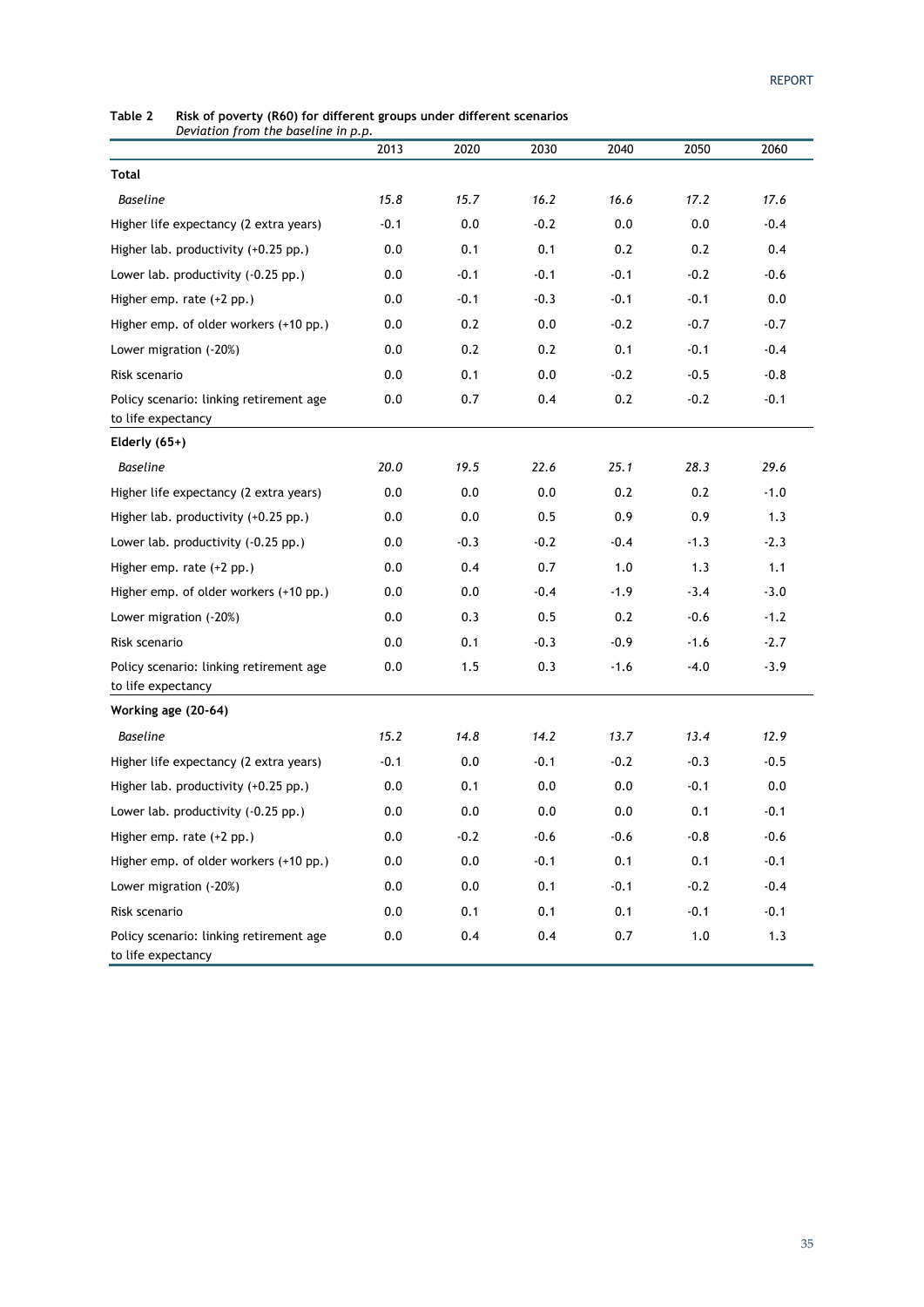#### REPORT

#### **Table 3 Gini for different groups under different scenarios**  *Deviation from the baseline in p.p.*

|                                                               | 2013    | 2020   | 2030    | 2040    | 2050   | 2060   |
|---------------------------------------------------------------|---------|--------|---------|---------|--------|--------|
| Total                                                         |         |        |         |         |        |        |
| <b>Baseline</b>                                               | 28.8    | 28.5   | 28.3    | 28.0    | 28.1   | 28.2   |
| Higher life expectancy (2 extra years)                        | $-0.1$  | 0.0    | 0.2     | 0.2     | 0.2    | 0.2    |
| Higher lab. productivity (+0.25 pp.)                          | 0.0     | 0.1    | 0.0     | 0.0     | 0.1    | 0.0    |
| Lower lab. productivity (-0.25 pp.)                           | 0.0     | 0.0    | 0.1     | 0.0     | 0.1    | $-0.1$ |
| Higher emp. rate $(+2$ pp.)                                   | 0.0     | $-0.1$ | $-0.2$  | $-0.1$  | $-0.3$ | $-0.3$ |
| Higher emp. of older workers (+10 pp.)                        | 0.0     | 0.0    | $-0.3$  | $-0.4$  | $-0.6$ | $-0.7$ |
| Lower migration (-20%)                                        | 0.0     | 0.0    | 0.1     | 0.1     | 0.0    | 0.0    |
| Risk scenario                                                 | 0.0     | $-0.1$ | 0.1     | 0.0     | 0.0    | $-0.2$ |
| Policy scenario: linking retirement age<br>to life expectancy | 0.0     | 0.4    | 0.1     | $-0.2$  | $-0.7$ | $-0.9$ |
| Elderly $(65+)$                                               |         |        |         |         |        |        |
| <b>Baseline</b>                                               | 31.2    | 30.4   | 30.1    | 28.9    | 28.0   | 27.0   |
| Higher life expectancy (2 extra years)                        | $-0.2$  | 0.2    | $-0.1$  | 0.0     | $-0.2$ | $-0.4$ |
| Higher lab. productivity (+0.25 pp.)                          | 0.0     | 0.1    | $-0.4$  | $-0.4$  | $-0.8$ | $-0.9$ |
| Lower lab. productivity (-0.25 pp.)                           | 0.0     | $-0.1$ | 0.3     | 0.4     | 0.7    | 0.7    |
| Higher emp. rate (+2 pp.)                                     | 0.0     | 0.1    | 0.0     | $-0.1$  | $-0.2$ | $-0.3$ |
| Higher emp. of older workers (+10 pp.)                        | 0.0     | 0.5    | 1.3     | 1.2     | 1.7    | 1.7    |
| Lower migration (-20%)                                        | 0.0     | 0.2    | $-0.1$  | 0.0     | $-0.3$ | $-0.4$ |
| Risk scenario                                                 | 0.0     | $-0.1$ | 0.4     | 0.2     | 0.5    | 0.4    |
| Policy scenario: linking retirement age<br>to life expectancy | 0.0     | 1.5    | 2.4     | 3.2     | 3.5    | 4.7    |
| Working age (20-64)                                           |         |        |         |         |        |        |
| <b>Baseline</b>                                               | 28.5    | 28.2   | 27.4    | 26.8    | 26.5   | 26.2   |
| Higher life expectancy (2 extra years)                        | 0.0     | 0.0    | 0.2     | 0.0     | 0.0    | $-0.1$ |
| Higher lab. productivity (+0.25 pp.)                          | 0.0     | 0.1    | 0.0     | 0.0     | $-0.1$ | $-0.2$ |
| Lower lab. productivity (-0.25 pp.)                           | 0.0     | 0.0    | 0.2     | 0.1     | 0.2    | 0.1    |
| Higher emp. rate (+2 pp.)                                     | 0.0     | $-0.2$ | $-0.2$  | $-0.2$  | $-0.4$ | $-0.3$ |
| Higher emp. of older workers (+10 pp.)                        | 0.0     | 0.0    | $-0.3$  | $-0.2$  | $-0.4$ | $-0.4$ |
| Lower migration (-20%)                                        | $0.0\,$ | $-0.1$ | 0.1     | 0.0     | 0.0    | 0.0    |
| Risk scenario                                                 | $0.0\,$ | $-0.1$ | 0.1     | 0.1     | 0.1    | 0.1    |
| Policy scenario: linking retirement age to<br>life expectancy | 0.0     | 0.2    | $0.0\,$ | $0.0\,$ | $-0.2$ | $-0.2$ |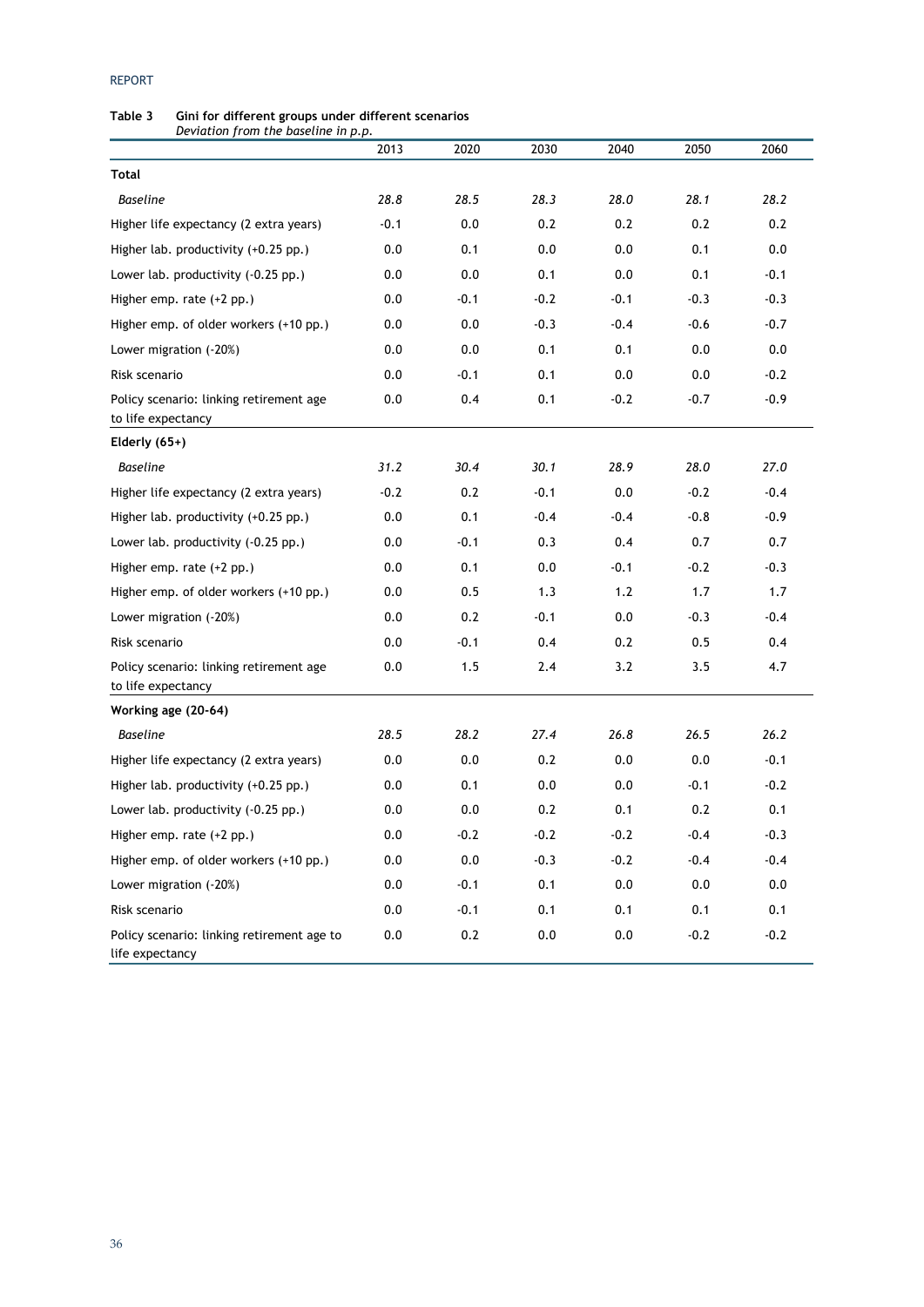**Table 4 Income quintile share ratio (S80/S20) under different scenarios**  *Deviation from the baseline* 

|                                                               | 2013    | 2020    | 2030    | 2040    | 2050    | 2060    |
|---------------------------------------------------------------|---------|---------|---------|---------|---------|---------|
| Total                                                         |         |         |         |         |         |         |
| <b>Baseline</b>                                               | 4.28    | 4.24    | 4.19    | 4.14    | 4.14    | 4.14    |
| Higher life expectancy (2 extra years)                        | $-0.01$ | 0.00    | 0.02    | 0.02    | 0.02    | 0.00    |
| Higher lab. productivity (+0.25 pp.)                          | 0.00    | 0.01    | 0.00    | 0.01    | 0.01    | 0.00    |
| Lower lab. productivity (-0.25 pp.)                           | 0.00    | $-0.01$ | 0.01    | 0.01    | 0.01    | $-0.02$ |
| Higher emp. rate $(+2$ pp.)                                   | 0.00    | $-0.01$ | $-0.04$ | $-0.02$ | $-0.04$ | $-0.04$ |
| Higher emp. of older workers (+10 pp.)                        | 0.00    | 0.00    | $-0.03$ | $-0.04$ | $-0.09$ | $-0.10$ |
| Lower migration (-20%)                                        | 0.00    | 0.01    | 0.02    | 0.02    | 0.00    | $-0.01$ |
| Risk scenario                                                 | 0.00    | $-0.01$ | 0.01    | 0.00    | $-0.01$ | $-0.03$ |
| Policy scenario: linking retirement age<br>to life expectancy | 0.00    | 0.11    | 0.06    | 0.03    | $-0.04$ | $-0.04$ |
| Elderly $(65+)$                                               |         |         |         |         |         |         |
| Baseline                                                      | 4.23    | 4.07    | 3.93    | 3.71    | 3.56    | 3.43    |
| Higher life expectancy (2 extra years)                        | $-0.04$ | 0.02    | $-0.02$ | 0.00    | $-0.03$ | $-0.05$ |
| Higher lab. productivity (+0.25 pp.)                          | 0.00    | 0.01    | $-0.07$ | $-0.05$ | $-0.10$ | $-0.11$ |
| Lower lab. productivity (-0.25 pp.)                           | 0.00    | $-0.02$ | 0.05    | 0.07    | 0.09    | 0.09    |
| Higher emp. rate $(+2$ pp.)                                   | 0.00    | 0.01    | 0.00    | 0.00    | $-0.02$ | $-0.03$ |
| Higher emp. of older workers (+10 pp.)                        | 0.00    | 0.09    | 0.28    | 0.27    | 0.30    | 0.27    |
| Lower migration (-20%)                                        | 0.00    | 0.03    | $-0.02$ | 0.00    | $-0.03$ | $-0.04$ |
| Risk scenario                                                 | 0.00    | $-0.01$ | 0.06    | 0.04    | 0.07    | 0.06    |
| Policy scenario: linking retirement age<br>to life expectancy | 0.00    | 0.32    | 0.50    | 0.69    | 0.69    | 0.90    |
| Working age (20-64)                                           |         |         |         |         |         |         |
| Baseline                                                      | 4.40    | 4.40    | 4.28    | 4.17    | 4.13    | 4.08    |
| Higher life expectancy (2 extra years)                        | 0.00    | $-0.01$ | 0.03    | 0.01    | $-0.01$ | $-0.02$ |
| Higher lab. productivity (+0.25 pp.)                          | 0.00    | 0.01    | 0.01    | 0.00    | $-0.01$ | $-0.02$ |
| Lower lab. productivity (-0.25 pp.)                           | 0.00    | 0.00    | 0.03    | 0.01    | 0.02    | 0.01    |
| Higher emp. rate (+2 pp.)                                     | 0.00    | $-0.04$ | $-0.07$ | $-0.06$ | $-0.10$ | $-0.08$ |
| Higher emp. of older workers (+10 pp.)                        | 0.00    | $-0.02$ | $-0.07$ | $-0.05$ | $-0.08$ | $-0.09$ |
| Lower migration (-20%)                                        | 0.00    | $-0.02$ | 0.02    | 0.00    | 0.00    | $-0.01$ |
| Risk scenario                                                 | 0.00    | $-0.02$ | 0.02    | 0.01    | 0.00    | 0.00    |
| Policy scenario: linking retirement age<br>to life expectancy | 0.00    | 0.06    | 0.00    | $-0.02$ | $-0.04$ | $-0.04$ |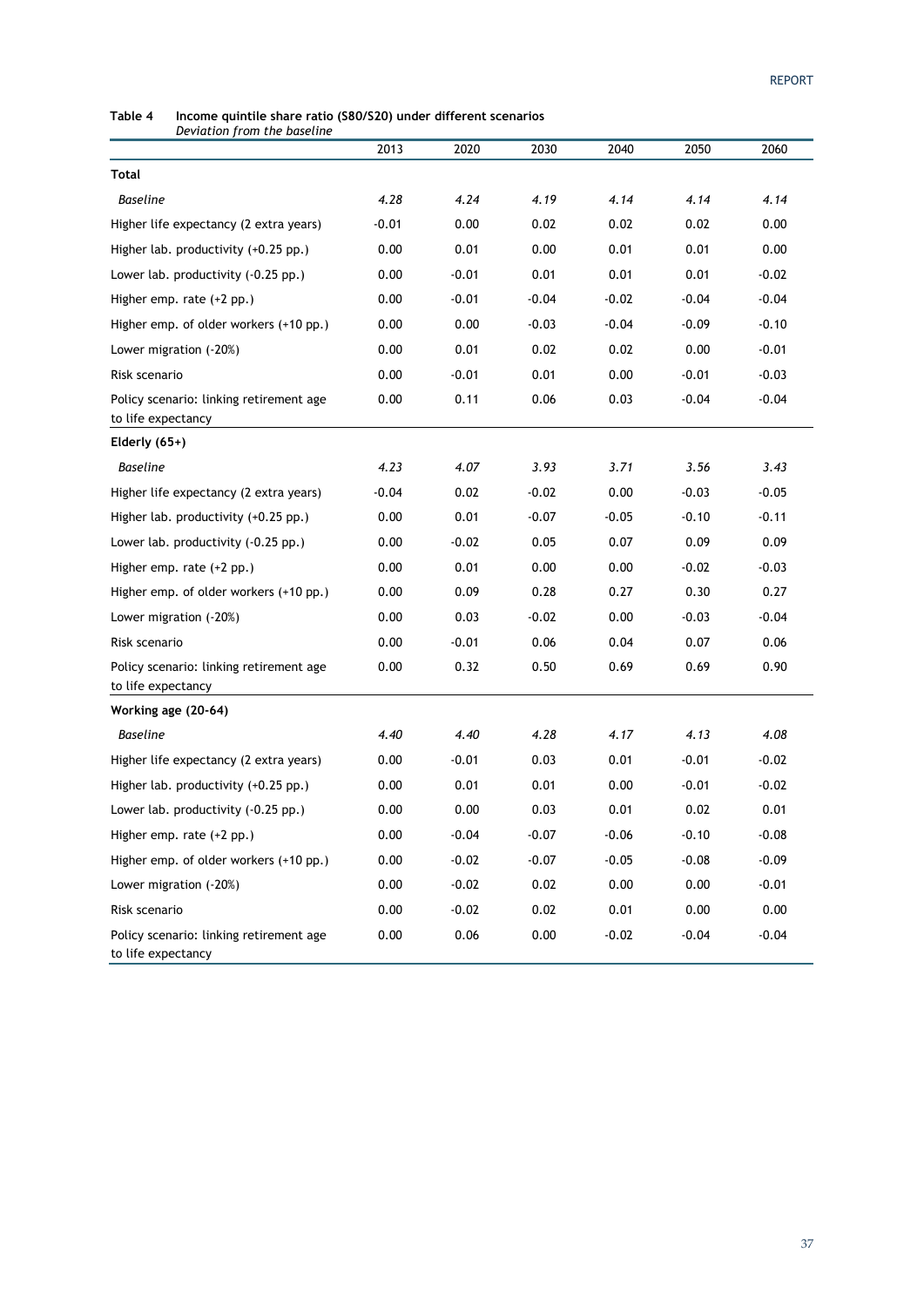### **3.7.4. Adequacy and budgetary impact**

The AWG only analysed the scenarios from a fiscal perspective and no analysis of the effects on the adequacy and the income distribution was done. When reading about the sensitivity analysis for the adequacy measures it might be interesting to contrast these results against the budgetary costs that was presented in the Swedish AWG pension fiche.20

| Table 5 | Public and total pension expenditures under different scenarios |
|---------|-----------------------------------------------------------------|
|         | Deviation from the baseline in p.p.                             |

|                                                                            | 2013 | 2020   | 2030   | 2040   | 2050   | 2060   |
|----------------------------------------------------------------------------|------|--------|--------|--------|--------|--------|
| <b>Public Pension Expenditure</b>                                          |      |        |        |        |        |        |
| <b>Baseline</b>                                                            | 9.3  | 8.6    | 8.2    | 7.8    | 7.5    | 7.8    |
| Higher life expectancy (2 extra years)                                     | 0.0  | 0.0    | 0.1    | 0.1    | 0.2    | 0.2    |
| Higher lab. productivity (+0.25 pp.)                                       | 0.0  | 0.0    | 0.0    | 0.0    | 0.0    | 0.0    |
| Lower lab. productivity (-0.25 pp.)                                        | 0.0  | 0.0    | 0.1    | 0.1    | 0.0    | 0.0    |
| Higher emp. rate $(+2$ pp.)                                                | 0.0  | $-0.1$ | $-0.2$ | $-0.2$ | $-0.2$ | $-0.1$ |
| Higher emp. of older workers (+10 pp.)                                     | 0.0  | $-0.5$ | $-0.6$ | $-0.3$ | $-0.3$ | $-0.3$ |
| Lower migration (-20%)                                                     | 0.0  | 0.0    | 0.2    | 0.2    | 0.3    | 0.2    |
| Risk scenario                                                              | 0.0  | 0.0    | 0.0    | 0.1    | 0.1    | 0.1    |
| Policy scenario: linking retirement age                                    | 0.0  | $-0.8$ | $-0.6$ | $-0.4$ | $-0.4$ | $-0.8$ |
| to increases in life expectancy                                            |      |        |        |        |        |        |
| <b>Total Pension Expenditure</b>                                           |      |        |        |        |        |        |
| <b>Baseline</b>                                                            | 11.8 | 11.7   | 11.9   | 11.8   | 11.3   | 11.9   |
| Higher life expectancy (2 extra years)                                     | 0.0  | 0.0    | 0.1    | 0.1    | 0.3    | 0.4    |
| Higher lab. productivity (+0.25 pp.)                                       | 0.0  | 0.0    | $-0.1$ | $-0.2$ | $-0.3$ | $-0.3$ |
| Lower lab. productivity (-0.25 pp.)                                        | 0.0  | 0.0    | 0.1    | 0.2    | 0.3    | 0.3    |
| Higher emp. rate $(+2$ pp.)                                                | 0.0  | $-0.1$ | $-0.3$ | $-0.3$ | $-0.2$ | $-0.2$ |
| Higher emp. of older workers (+10 pp.)                                     | 0.0  | $-0.8$ | $-0.9$ | $-0.5$ | $-0.4$ | $-0.5$ |
| Lower migration (-20%)                                                     | 0.0  | 0.1    | 0.2    | 0.3    | 0.4    | 0.4    |
| Risk scenario                                                              | 0.0  | 0.0    | 0.1    | 0.2    | 0.3    | 0.4    |
| Policy scenario: linking retirement age<br>to increases in life expectancy | 0.0  | $-1.4$ | $-1.4$ | $-1.1$ | $-1.0$ | $-1.7$ |

Source: Ministry of Finance, forthcoming, Table 15, page 28.

There is no clear cut trade-off between the budgetary impact of a scenario and the impact on the poverty risk and inequality among the elderly, relative to the base scenario. The budgetary cost will decrease compared to the baseline in the scenarios with higher employment, remain approximately unchanged in the productivity scenarios and increase in the demographic scenarios (higher life expectancy, lower migration).

– In the higher employment scenarios (Older workers, Policy) it is a win-win situation; the risk of poverty will decrease at the same time as the pension expenditure as a share of GDP decreases.

-

<sup>20</sup> Ministry of Finance.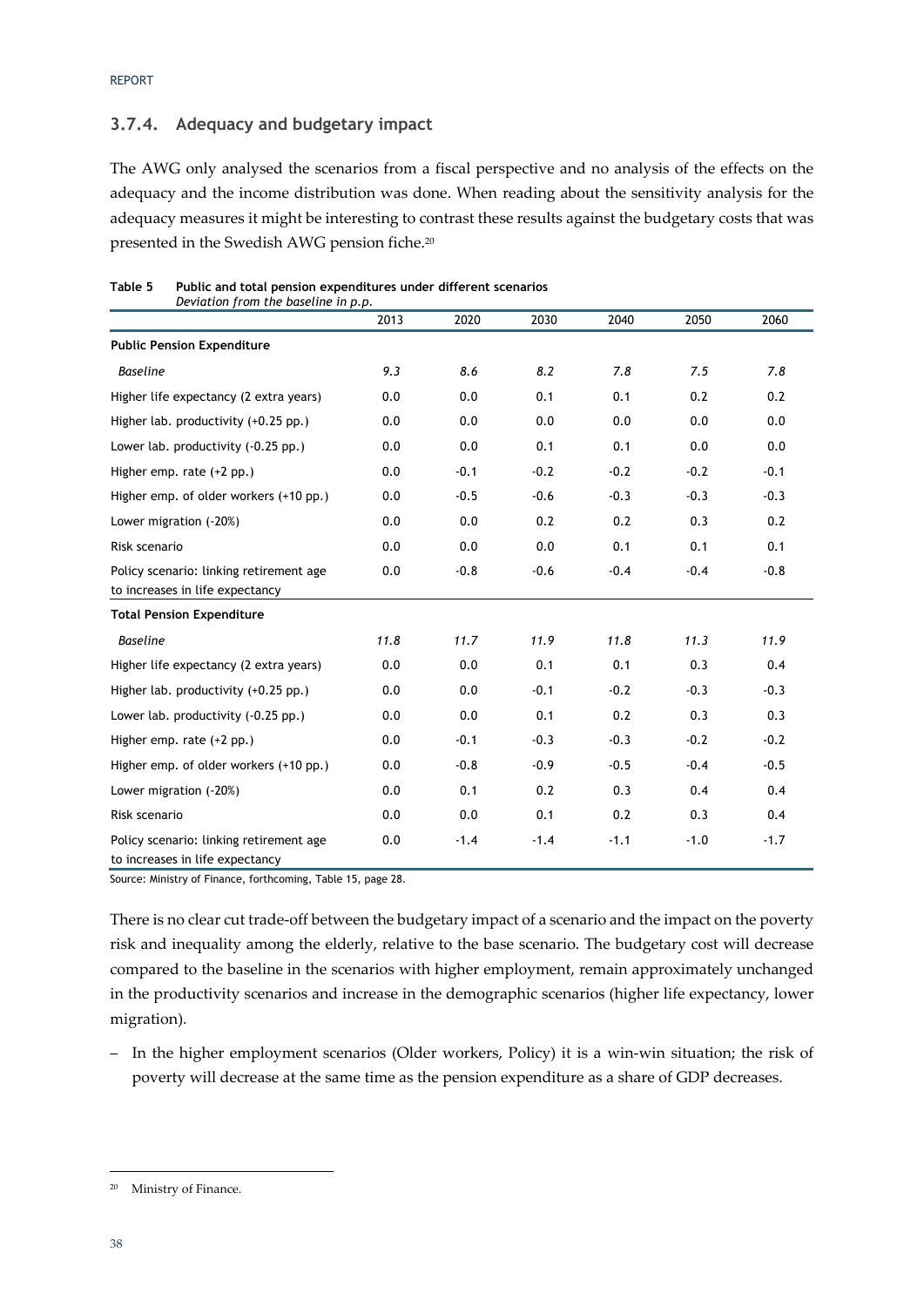- In the productivity scenarios the budgetary cost as a share of GDP remains approx. unchanged. In the case with higher productivity the risk of poverty will increase, but at the same time the disposable income for pensioners will grow. Regarding the scenarios with lower productivity the reverse applies; the risk of poverty as well as the disposable income decreases.
- Finally, in the demographic scenarios it is lose-lose; higher expenditures and increasing risk of poverty. Also the disposable income decreases.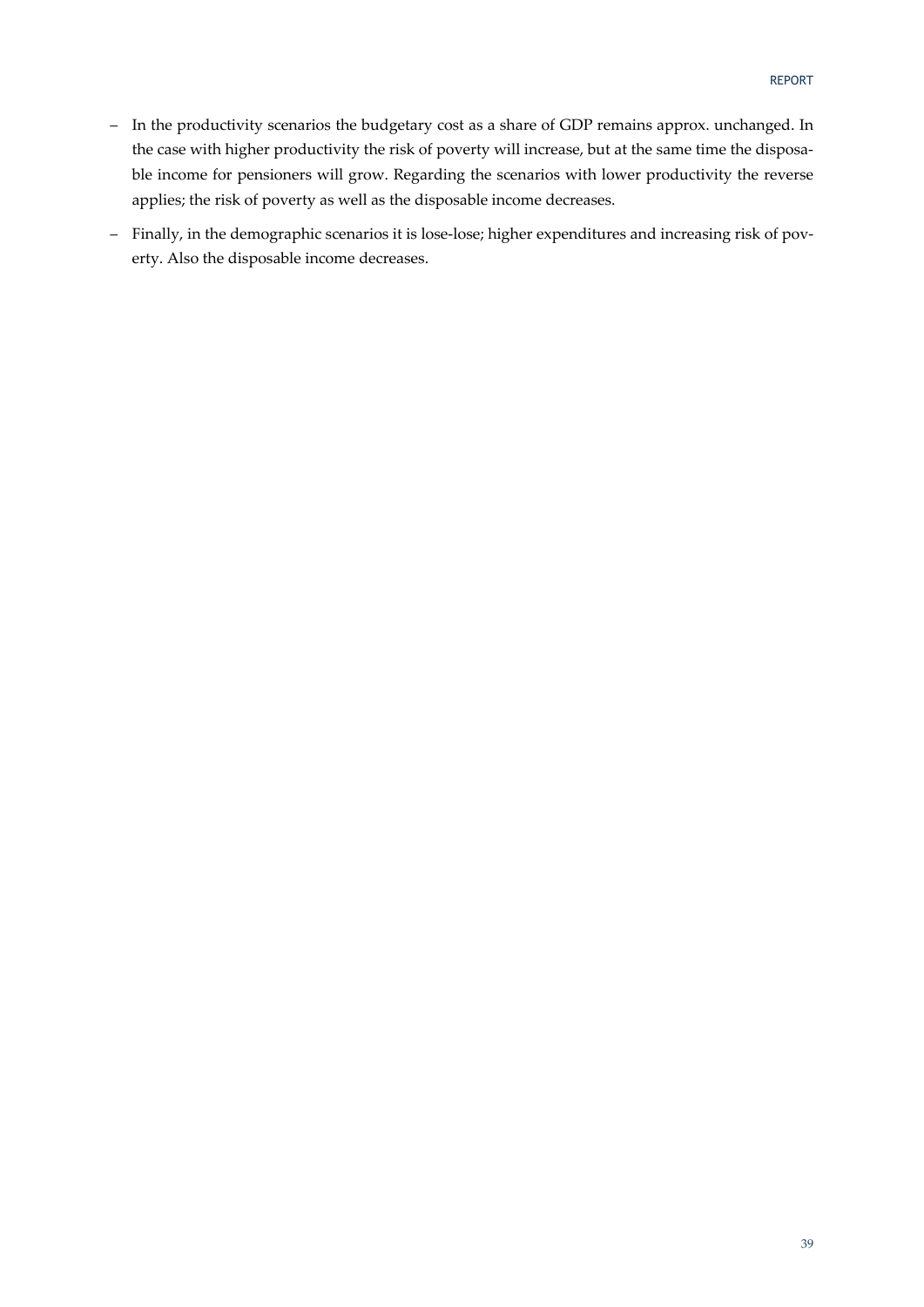# 4. Country results for Hungary

## **4.1. The model**

The model used here belongs to the MIDAS dynamic microsimulation model family developed by the Federal Planning Bureau of Belgium. It is a cross-sectional model of the whole population that simulates processes at the level of the individual and household, and then at the annual period level. The development of the population in this model is the result of birth and death processes only and not by migration.

The starting data for the model consists of a 20% random sample of the 2012 population stratified by age, gender, work status (employed, unemployed) and type of provision (old-age pension, widow's pension and orphan's allowance) and, therefore, the first simulated time period is 2013. The simulated data were aligned according to the baseline scenario of the Hungarian AWG macroeconomic data, e.g. forecasted work activity and employment rates, average gross income, inflation, and mortality rates. When a particular AWG forecasting for alignment was not available, e.g. marriage or divorce, then the corresponding Central Statistical Office in Hungary (hereinafter referred to as CSO) data were used for model adjustment. The adjustment was always based solely on proportions and not on the absolute numbers.

An outline of the model is shown in Figure 15. Main modules of the model include:

- marriage market,
- labour market, and
- pension register module with a pension calculator.

#### **4.1.1. Marriage market module**

The original data consisted of various socio-economic characteristics of the subjects. It however did not include any information on the family relations between the individuals. Therefore, in order to be able to simulate the marriage market, various family relationships, e.g. marriage, cohabitation, parent-child relationships were imputed using logistic regression models, whose coefficients had been estimated using the 2011 census data. If needed, adjustments were made using the corresponding CSO data.

#### **4.1.2. Labour market module**

The simulation of the labour market activity in the model is based on logistic regression models as well. Two characteristics play a central role in these models. The first is the lagged employment status (employed or unemployed) of the individual. The second key variable describes the so-called labour market profile, which reflects for each individual the long-term event history of the occupational changes since 1990; a period which includes large-scale political, societal and economic transformations in Hungary.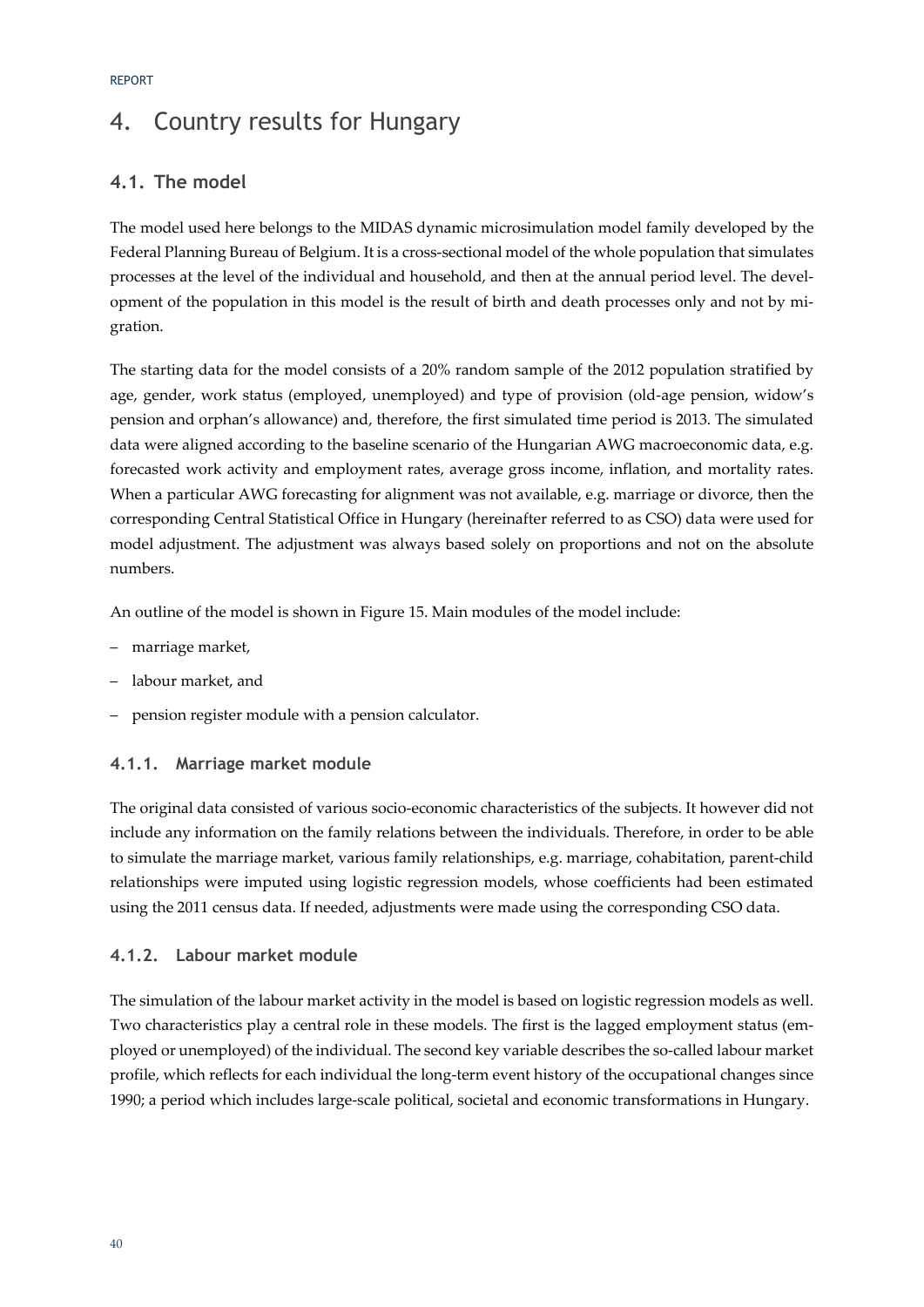**Figure 15 Structure of MIDAS\_HU** 



#### **4.1.3. Pension calculator and pension register module**

Within this module the amount of pension is calculated in several steps according to law. During the pension payment period the amount paid is indexed until the time of death.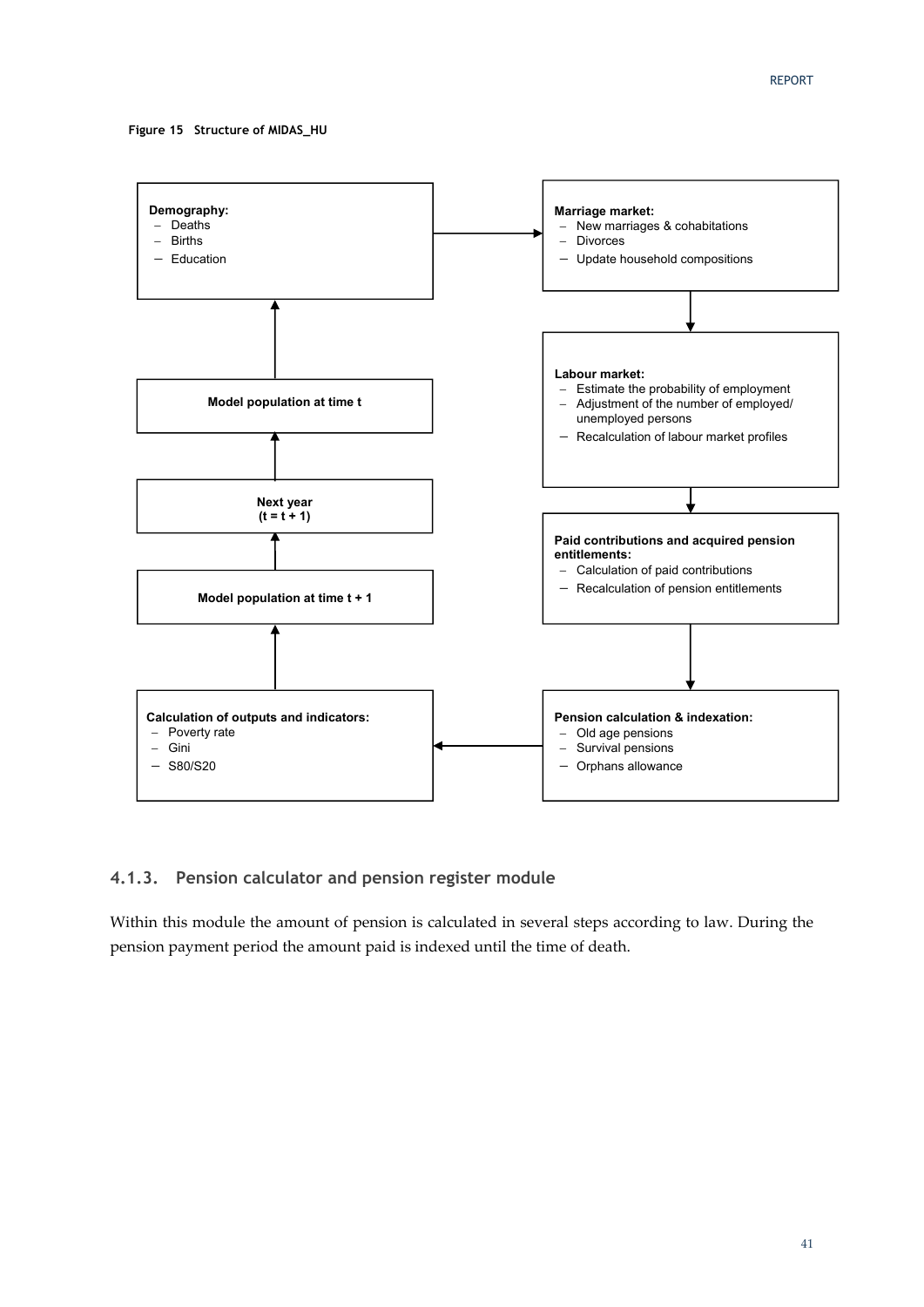### **4.2. Main features of the Hungarian pension system**

The Hungarian compulsory pension system is a one-pillar, pay-as-you-go, defined benefit system. Oldage pension and widow's pension together with orphan's allowance are two main types of pension benefits, which are not subject to means testing. Specific indexation of pension benefits is introduced in January each year based on forecasted inflation rate for the coming year.

Two main determinants of the amount of pension calculated are the length of service during the whole life -which is basically the time of national insurance contributions supplemented with some other time entitling to pension- and the average net income earned since 1988. The latter consists of both permanent and casual earnings. Between March 1992 and 2012 a contribution ceiling was in use, while before and afterwards it was not. Some kinds of income, e.g. dividends are not considered for the pension calculations, which is why these are not simulated by the model either. Hence only the wage-like income subject to compulsory contribution is included in the model.

#### **4.3. Model calibration**

For model-checking and cross-calibration the validation sample of 2013-2014 was used against the development sample of 2012 within the framework of microsimulation modelling with alignments.

#### **4.4. Results**

The indicators used within the models presented here were based on the simulated median equivalent household income using the modified OECD equivalence scale (1, .5, .3). Each indicator was simulated for the whole population as well as for pensioners aged 65 or older and the active workers. The following indicators were computed with the simulations of the pension system for the 2015-2060 time period:

- Poverty rate using 60% of median equivalent household income as the threshold assuming pension but not other social transfers;
- Gini-index;
- Proportion of the upper and lower fifth part of income (S80/S20).

#### *Explanation of the results*

The increase in abovementioned indicators for elderly (65+) and pensioners is due to the decreasing service years after the great transition in Hungary. This long-lasting increase results from the transition's significant unfavourable effects for all the then active generations. Thus, this process has had a long term-effect on the amount of pensions. In contrast, the indicators for the current active generations decrease as their earnings are strongly determined by the actual labour market situation, which is significantly better than 2 to 3 decades previously.

The rise in the reported indicators of elderly (65+) is steeper than that of pensioners since the former group includes not only the old-age pensioners, but also those who receive old-age allowance (a social assistance benefit for those above the retirement age). Furthermore, the number of those who receive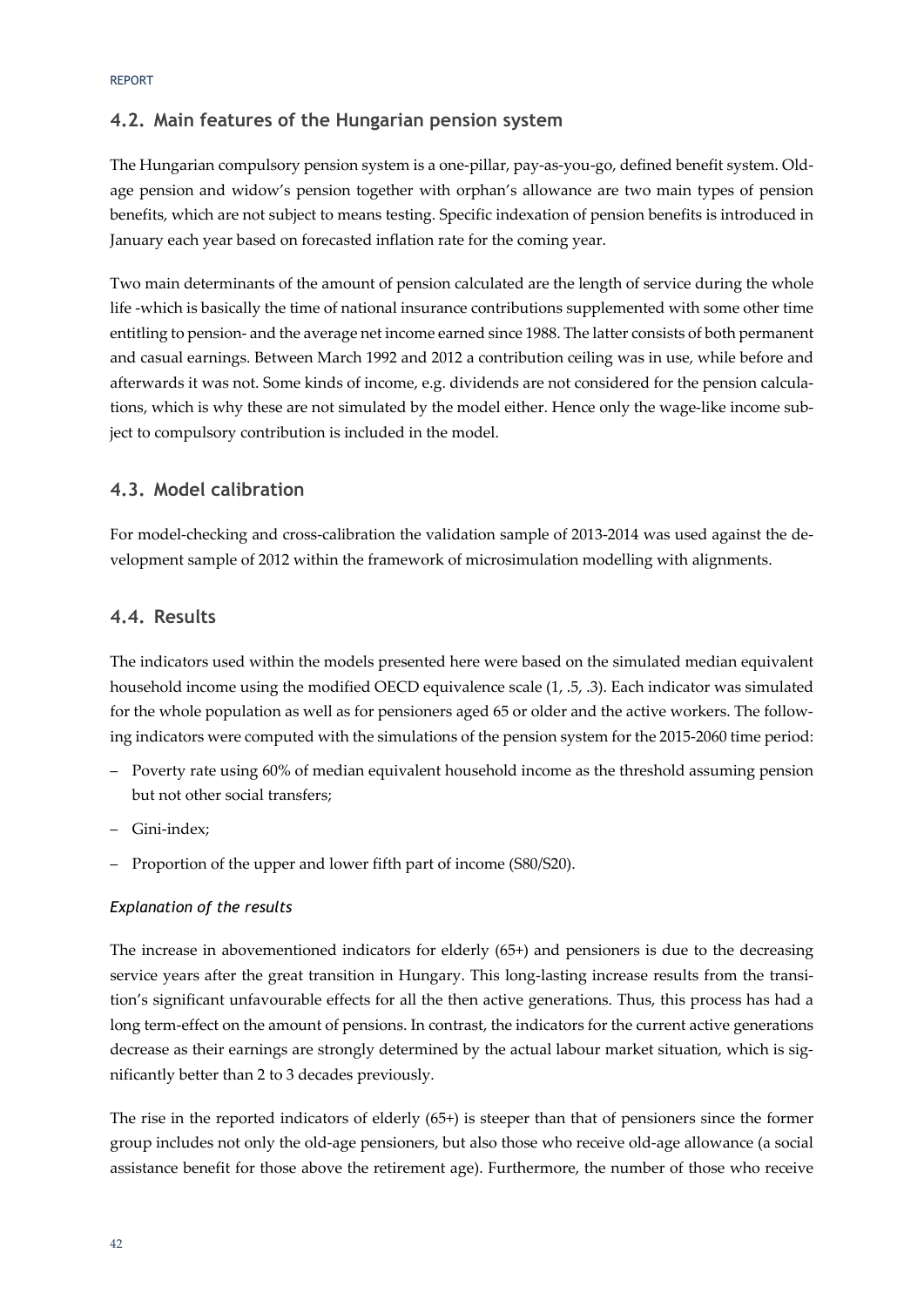the social assistance benefit is growing due to the steadily declining average service years. Consequently, the poverty indicators show further increase in case of the first group where the minimum 15 years of service has not been reached.



The decreasing poverty rate of the whole population can be attributed to the improving labour market situation and primarily to the increasing number of employees. It is expected that the effect of this improvement will be detectable from the early 2030s on, since people with more favourable career will reach old age (65) from this time onwards. Their gradual influx will lower the increase of the old-age poverty rate even from 2021 onwards. The reduction of the old-age poverty rate will speed up during the thirties due to the fact that people born in the second half of the 1960s will progressively reach the pension age.

Members of this generation born in the second half of the 1960s stepped in the labour market just around the great transition of this market and, therefore, employees of the then young generation could accommodate to the labour market changes more quickly and easily than older generations could, and could also make a career with a higher pension than the previous generations. The decreasing number of people of the older generations who typically had a less favourable career will also contribute to the decreasing poverty rate.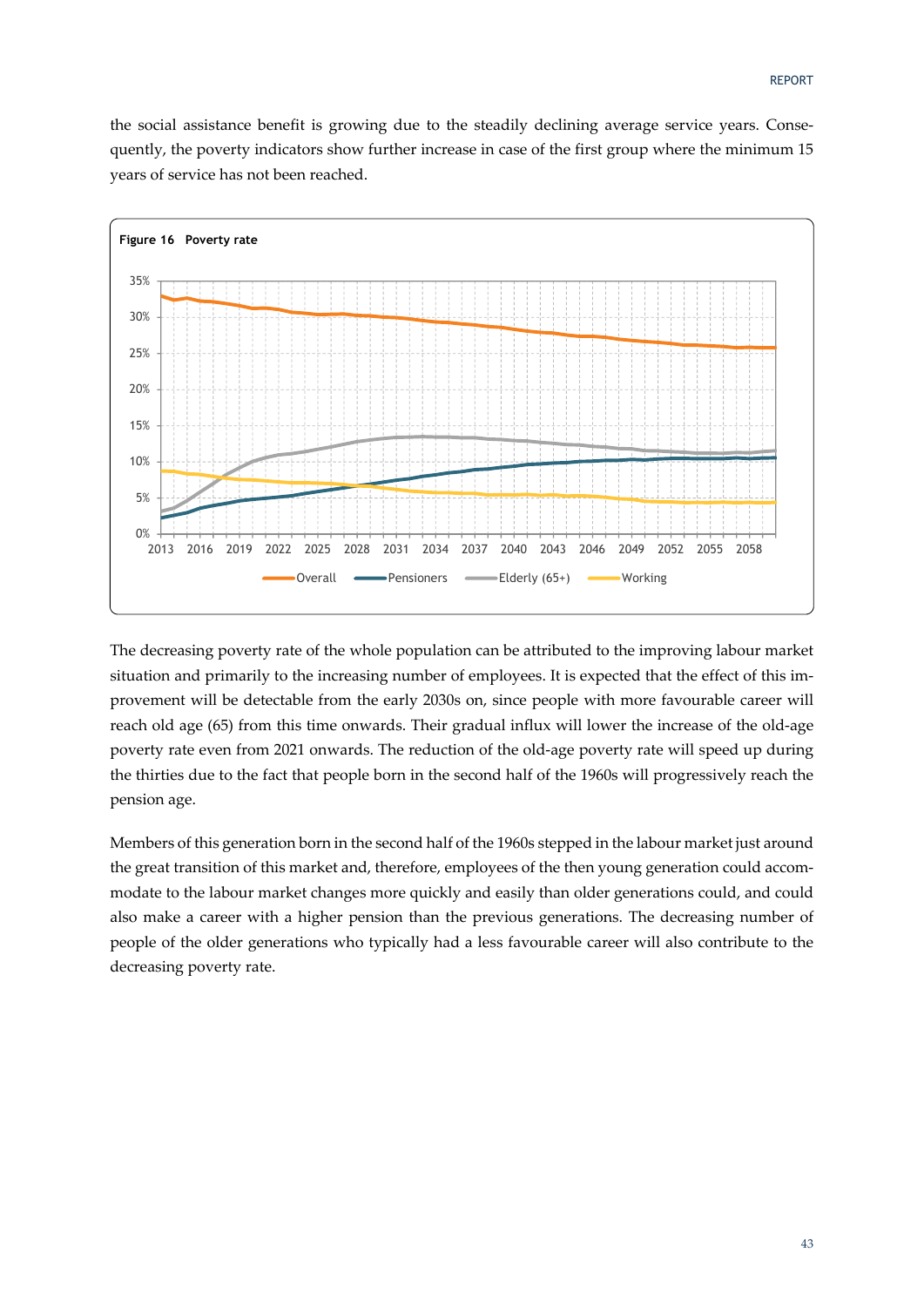



The Gini-index and S80/S20 ratio will increase among pensioners and people older than 65 until 2028, which is due to a continuously increasing standard deviation of the amount of new provisions paid. The reason for this is that the labour market changes of the 1990s affected mostly those at the lower end of the earnings distribution. In addition, people who earn more have generally a longer service time, leading to an increased standard deviation of pension and old-age allowance. A further factor contributing to the increasing income gap between rich and poor is that a growing number of people will until 2028 receive no pension but only and old-age allowance.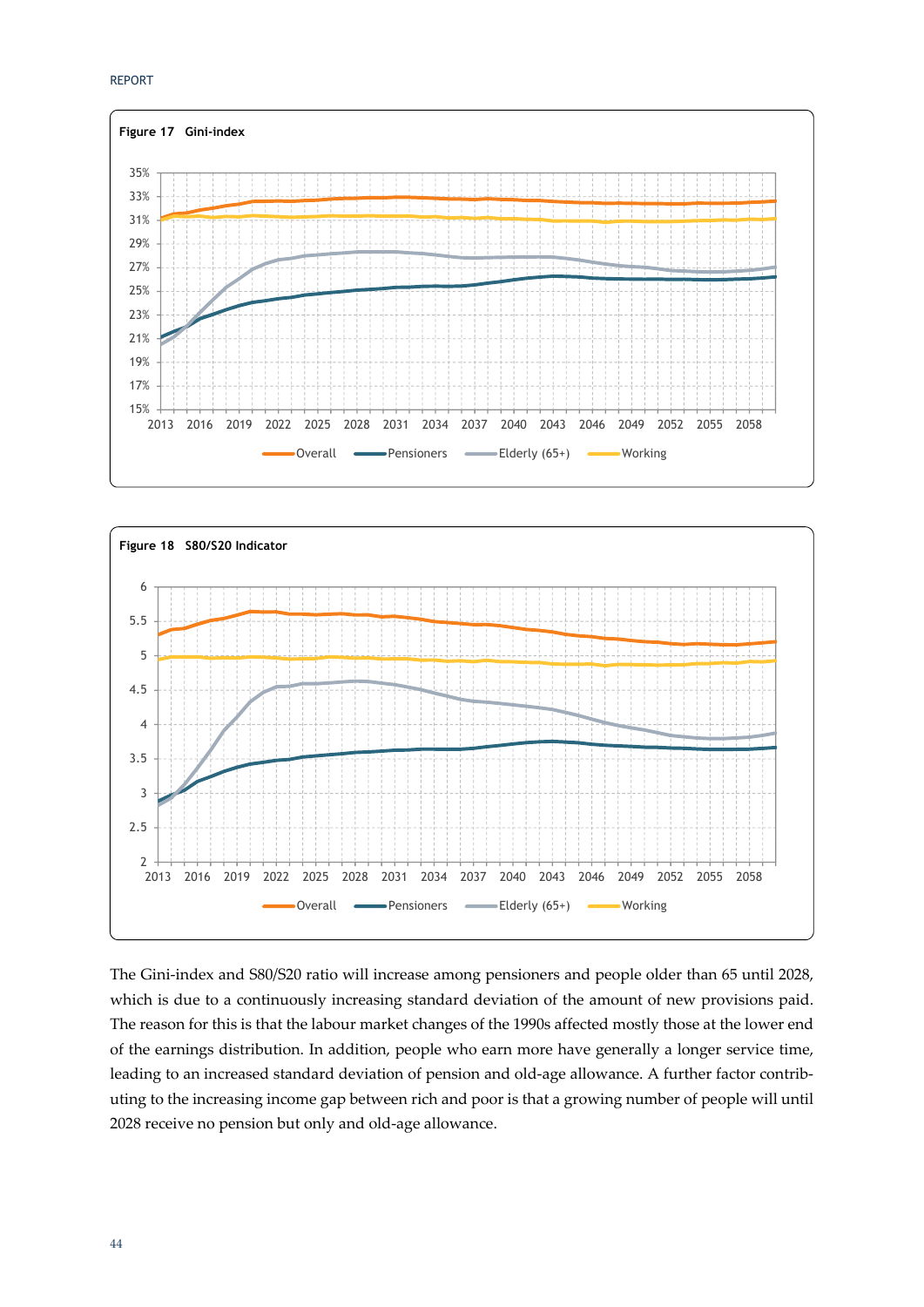## 5. Conclusion

The core of this paper is to use dynamic microsimulation models to simulate possible developments of (pension) adequacy in Belgium, Hungary and Sweden, while taking into account the projections and hypotheses of the AWG as much as possible. As such, it demonstrates the potential value of using dynamic microsimulation on the EU level.

In Belgium, gross public pension expenditure increases by 3.5% of GDP between 2013 and 2060, while the poverty risk as well as inequality among pensioners would decrease. In Sweden, the assumption of an unchanged retirement age results in projected gross public pension spending as a percentage of GDP to decrease by 1.5 percentage points, while lowering the benefit ratio and causes the risk of poverty among the pensioners to increase. Finally, pension expenditures in Hungary are projected to decline by 0.1%-points. This is mainly the result of the shorter service years, which themselves are the results of the great transition in Hungary, and which cause the poverty risk of pensioners to increase.

Finally, the simulation results on the various scenarios for Belgium also show that increasing the employment of older workers not only results in the most important reduction of pension benefits relative to the base scenario, but also considerably reduces the poverty risk among the elderly. The results are similar for Sweden; increasing the employment and the exit age for older workers leads to lower pensions benefits as a share of GDP, at the same time as the risk of poverty decreases. So although sustainability and adequacy are two sides of the same coin, a trade-off is not always necessary. Careful policy design allows to jointly reinforce sustainability and adequacy.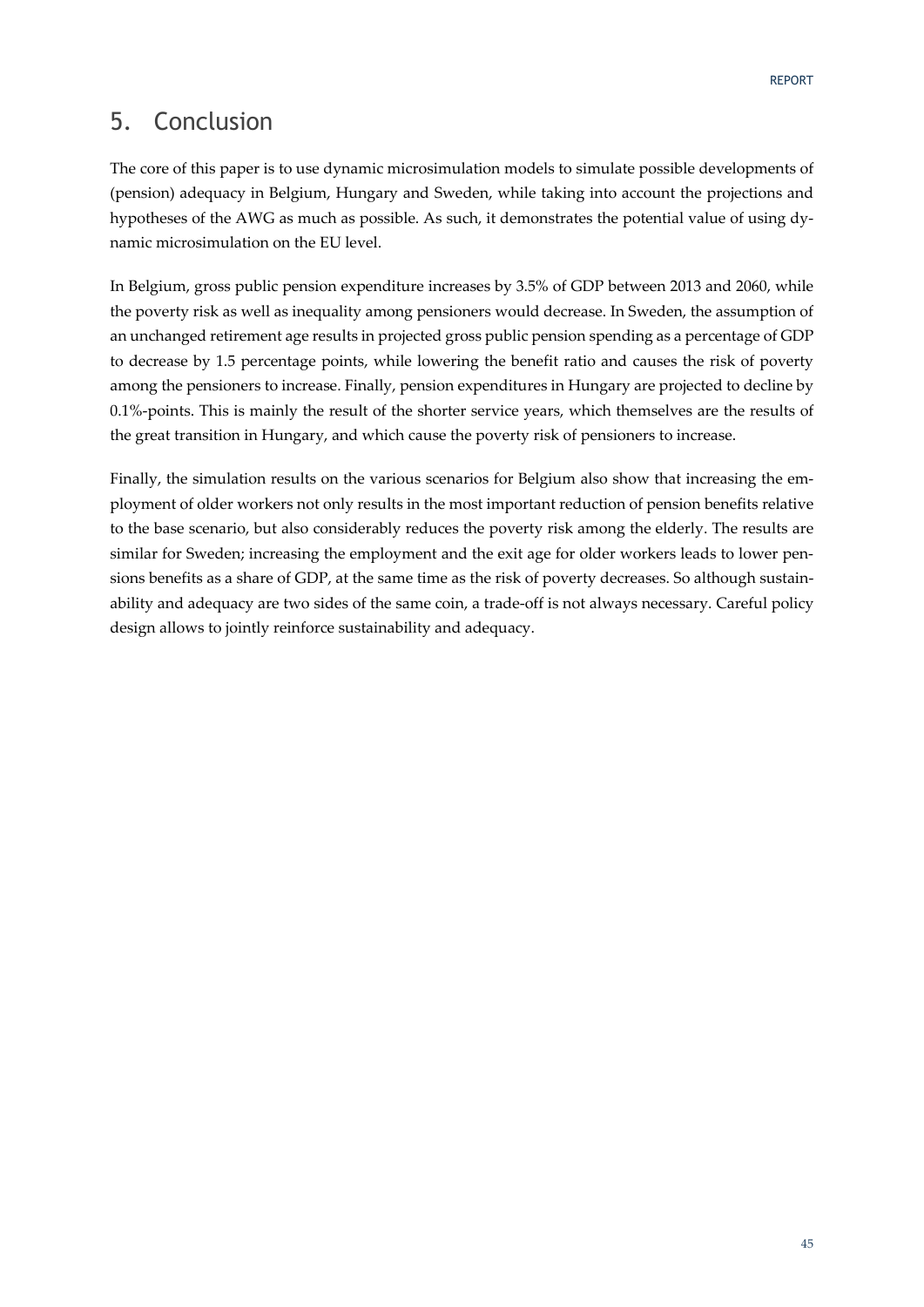## 6. References

- Atkinson, Anthony, 2009, An Enlarged Role for Tax-Benefit Models. In: Lelkes, O., Sutherland, H. (Eds.), Tax and Benefit Policies in the Enlarged Europe: Assessing the Impact with Microsimulation Models, European Centre Vienna. Farnham: Ashgate.
- Baroni, Elisa, Thomas Lindh and Gustav Öberg, 2014, How Sensitive is Old-Age Poverty to the Financial Crisis? In: Gijs Dekkers, Marcia Keegan and Cathal O'Donoghue (Eds), 2014, New Pathways in Microsimulation. Farnham: Ashgate Publishing Limited, Chapter 11, pp. 161-182.
- Dekkers, Gijs, Hermann Buslei, Maria Cozzolino, Raphael Desmet, Johannes Geyer, Dirk Hofmann, Michele Raitano, Viktor Steiner, Paola Tanda, Simone Tedeschi, Frédéric Verschueren, 2010, The flip side of the coin: the consequences of the European budgetary projections on the adequacy of social security pensions. European Journal of Social Security, 12(2), June 2010, pp. 94-120.
- Dekkers, Gijs, and Michele Belloni, 2009, Micro simulation, pension adequacy and the dynamic model MIDAS: an introduction. Project AIM - Deliverable 4.10. http://www.tdymm.eu/sites/ default/files/Dekkers\_Belloni\_unkn.pdf [03/12/2014]
- Dekkers, Gijs, Seiichi Inagaki and Raphaël Desmet, 2012, Dynamic Microsimulation Modeling for Policy Support: An Application to Belgium and Possibilities for Japan. *Review of Socionetwork Strategies*, 6(2), pp 31-47.
- Dekkers, Gijs, and Richard Cumpston, 2012, On weights in dynamic microsimulation modelling, *International Journal of Microsimulation*, Vol. 5(2), Fall 2012, pp. 59-65
- Dekkers, Gijs, 2014. What are the driving forces behind trends in inequality among pensioners? Validating MIDAS Belgium using a stylized model. In: Gijs Dekkers, Marcia Keegan and Cathal O'Donoghue (Eds), 2014, *New Pathways in Microsimulation*. Farnham: Ashgate Publishing Limited, Chapter 19, pp. 287-304.
- Dekkers, Gijs, Raphaël Desmet, Nicole Fasquelle, Saskia Weemaes, forthcoming, The social and budgetary impacts of recent social security reform in Belgium. In Ioana Salagean, Catalina Lomos & Anne Hartung, "The young and the elderly at risk: Individual outcomes and contemporary policy challenges in European societies", Under final review at Intersentia.
- Dekkers, Gijs, and Michel Englert, 2014, On using dynamic microsimulation models to assess the consequences of the AWG projections and hypothesis on pension adequacy: a proposal. Proposal to the SPC WG AGE. (SPC-AGE-2014-09-5-BE-proposal.pdf)
- Directorate-General for Employment, Social Affairs and Inclusion (DG EMPL) of the European Commission and the Social Protection Committee (SPC), 2012, *Pension Adequacy in the European Union 2010-2050*. Report of May 23rd, 2012.
- Edin, P. A. and Fredriksson, P., 2000, *"LINDA Longitudinal Individual DAta for Sweden"*, Working Paper 2000:19, Uppsala University, Economics department
- European Commission/Directorate-General Employment, social affairs and equal opportunities, 2010, *Joint Report on Social Protection and Social Inclusion 2010*, Luxembourg: Publications Office of the European Union, 2010.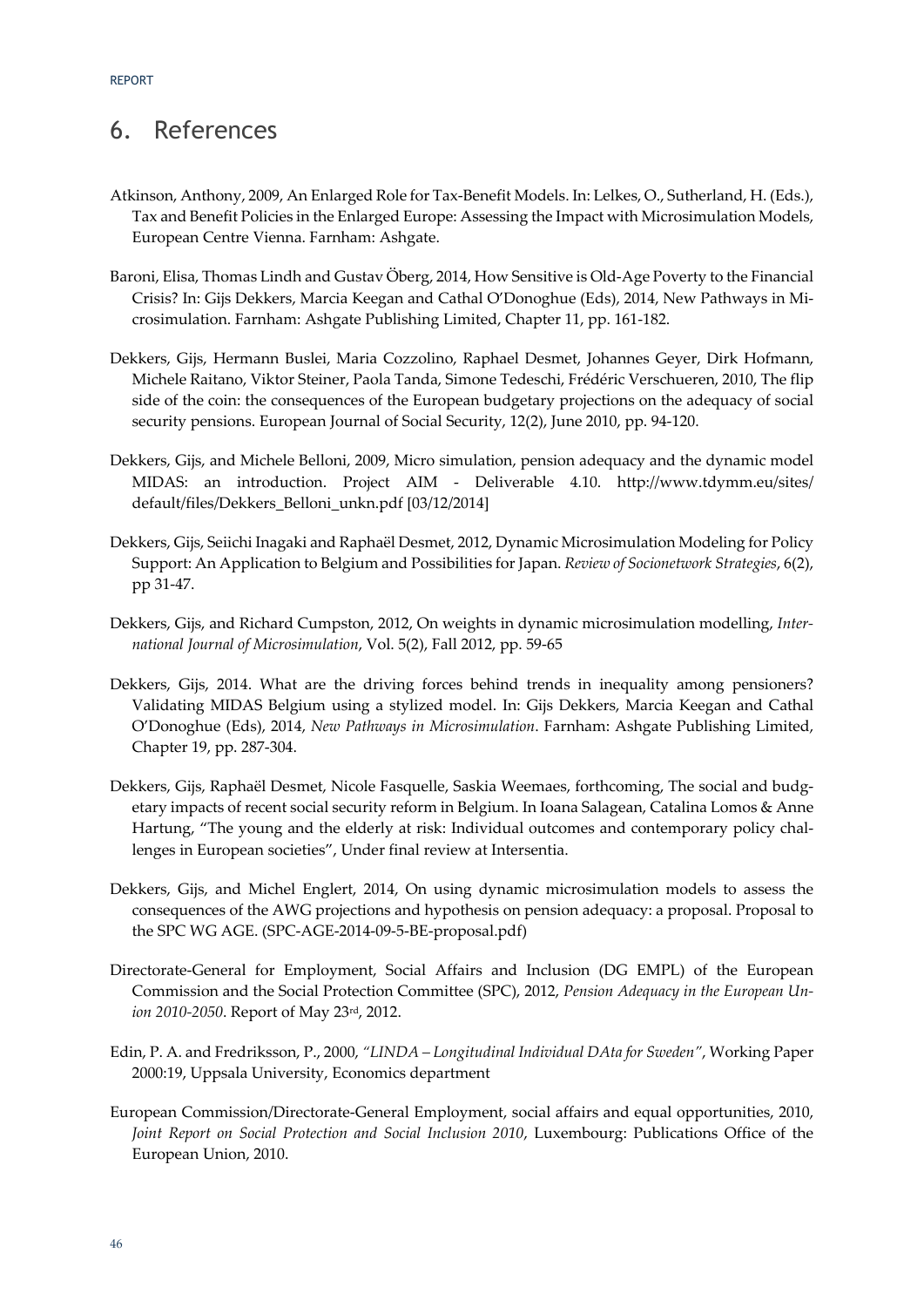- European Commission, 2014, The 2015 Ageing Report underlying assumptions and projection methodologies. European Union, *European Economy* 8/2014. http://ec.europa.eu/economy\_finance/publications/european\_economy/2014/pdf/ee8\_en.pdf [05/01/2014] Please check this date, because it seems to me a bit early.
- European Commission, 2015, The 2015 Ageing Report Economic and budgetary projections for the 28 EU Member States (2013-2060). European Union, *European Economy* 3/2015. http://ec.europa.eu/economy\_finance/publications/european\_economy/2015/pdf/ee3\_en.pdf [22/05/2015]
- European Union (EU), 2014, Working Group on Ageing Populations and Sustainability. http://europa.eu/epc/working\_groups/ageing\_en.htm [10/12/2014]
- Emmerson, C., H. Reed and A. Shephard, 2004, An Assessment of PENSIM2, IFS Working Paper WP04/21, London: Institute for Fiscal Studies.Fasquelle, Nicole, Marie-Jeanne Festjens, and Bertrand Scholtus, 2008, *Welvaartsbinding van de sociale zekerheidsuitkeringen: een overzicht van de recente ontwikkelingen*, Working paper 8-08, Federal Planning Bureau, Brussels.
- Federal Planning Bureau, 2015, *Economic Policy Committee's Ageing Working Group. Belgium: Country Fiche 2014*, Federal Planning Bureau, REP\_COUNTRYFICH2014\_10912, November 27th, 2014
- Flood L, Jansson F, Pettersson T, Pettersson T, Sundberg O, Westerberg A, 2012, *"The Handbook of SESIM – a Swedish dynamic micro simulation model"* (www.sesim.org)
- Harding, A. (Ed.), 1996, *Microsimulation and Public Policy*, Contributions to Economic Analysis, vol. 232, Amsterdam: North Holland.
- High Council of Finances (Conseil Supérieur des Finances) (2014), *Rapport Annuel du Comité d'Etude sur le Vieillissement / Yearly Report of the Study Committee for Ageing*, July 2014 and releases from 2002 onward.
- Holzmann, R. and R. Hinz (2005), "Old-Age Income Support in the Twenty-first Century: An International Perspective on Pension Systems and Reform", Web Version of 18 February 2005, World Bank.
- http://www.researchgate.net/profile/Alberto\_Musalem/publication/228820832\_Old\_Age\_Income\_Support\_ in\_the\_21st\_Century\_The\_World\_Bank%27s\_Perspective\_on\_Pension\_Systems\_and\_Reform/links/0fcf d506443f052444000000.pdf [31/03/2015]
- Indicator Subgroup of the Social Protection Committee (ISG), 2009, *Updates of Current and Prospective Theoretical Pension Replacement Rates 2006-2046*, http://ec.europa.eu/social/main.jsp?langId=en&catId=752&newsId=551&furtherNews=yes
- Li, Jinjing, Cathal O'Donoghue, 2014, An overview of binary alignment methods in microsimulation. In: Gijs Dekkers, Marcia Keegan and Cathal O'Donoghue (Eds), 2014, *New Pathways in Microsimulation*. Farnham: Ashgate Publishing Limited, Chapter 14, pp. 217-232.
- Li, Jinjing, Cathal O'Donoghue and Gijs Dekkers, 2014, Dynamic Microsimulation Modelling. In O'Donoghue, Cathal (Ed) *Handbook of Microsimulation*, Chapter 10, 275-304.
- Lundberg, K., Pettersson, T. and Sundberg, O., 2012, "Pensionärernas ekonomiska situation", Rapport till Pensionsåldersutredningen (S 2011:05). (In Swedish only)